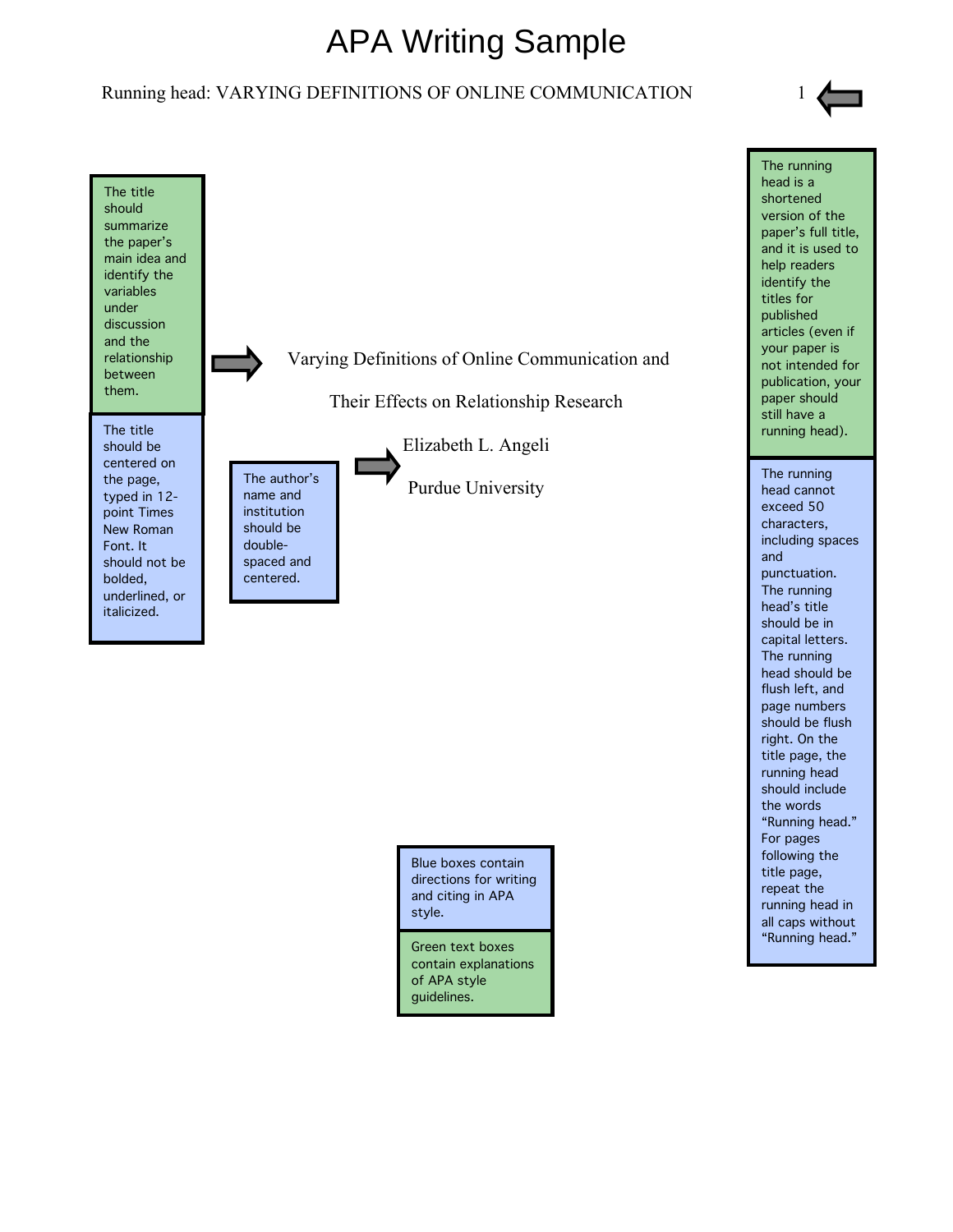#### Abstract



The abstract is a brief summary of the paper, allowing readers to quickly review the main points and purpose of the paper.

The abstract should be between 150-250 words. Abbreviations and acronyms used in the paper should be defined in the abstract.

This paper explores four published articles that report on results from research conducted on online (Internet) and offline (non-Internet) relationships and their relationship to computer-mediated communication (CMC). The articles, however, vary in their definitions and uses of CMC. Butler and Kraut (2002) suggest that face-to-face (FtF) interactions are more effective than CMC, defined and used as "email," in creating feelings of closeness or intimacy. Other articles define CMC differently and, therefore, offer different results. This paper examines Cummings et al.'s research in relation to three other research articles to suggest that all forms of CMC should be studied in order to fully understand how CMC influences online and offline relationships.

*Keywords:* computer-mediated communication, face-to-face communication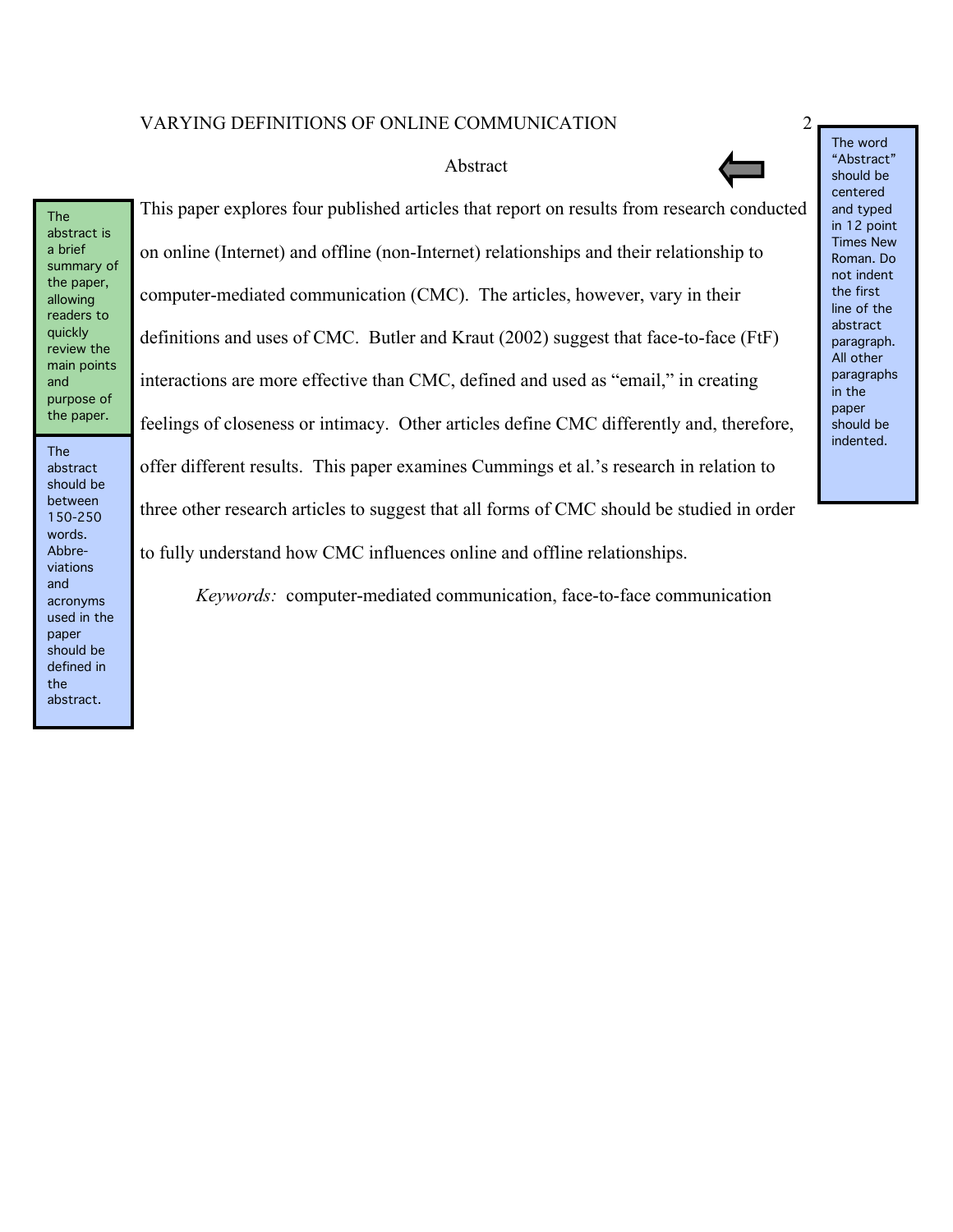The introduction presents the problem that the paper addresses. See the OWL resources on introductions: http://owl.en glish.purdue.e du/owl/resou rce/724/01/

Online Communication Definitions Effect on Relationship Research Numerous studies have been conducted on various facets of Internet relationships, focusing on the levels of intimacy, closeness, different communication modalities, and the frequency of use of CMC. However, contradictory results are suggested within this research mostly because only certain aspects of CMC are investigated, for example, email only. Cummings, Butler, and Kraut (2002) suggest that FtF interactions are more effective than CMC (read: email) in creating feelings of closeness or intimacy, while other studies suggest the opposite. In order to understand how both online (Internet) and

offline (non-Internet) relationships are affected by CMC, all forms of CMC should be studied. This paper examines Cummings et al.'s research against other CMC research to propose that additional research be conducted to better understand how online communication effects relationships.

In-text citations include the author's/ authors' name/s and the publication year.

The publication year and the not page number is used, because APA users are concerned with the date of the article (the more current the better).

In Cummings et al.'s (2002) summary article reviewing three empirical studies on online social relationships, it was found that CMC, especially email, was less effective than FtF contact in creating and maintaining close social relationships. Two of the three reviewed studies focusing on communication in non-Internet and Internet relationships mediated by FtF, phone, or email modalities found that the frequency of each modality's use was significantly linked to the strength of the particular relationship (Cummings et al., 2002). The strength of the relationship was predicted best by FtF and phone

communication, as participants rated email as an inferior means of maintaining personal relationships as compared to FtF and phone contacts (Cummings et al., 2002).

If an article has three to five authors, write out all of the authors' names the first time they appear. Then use the first author's last name followed by "et al."

The title of the paper is centered and not bolded.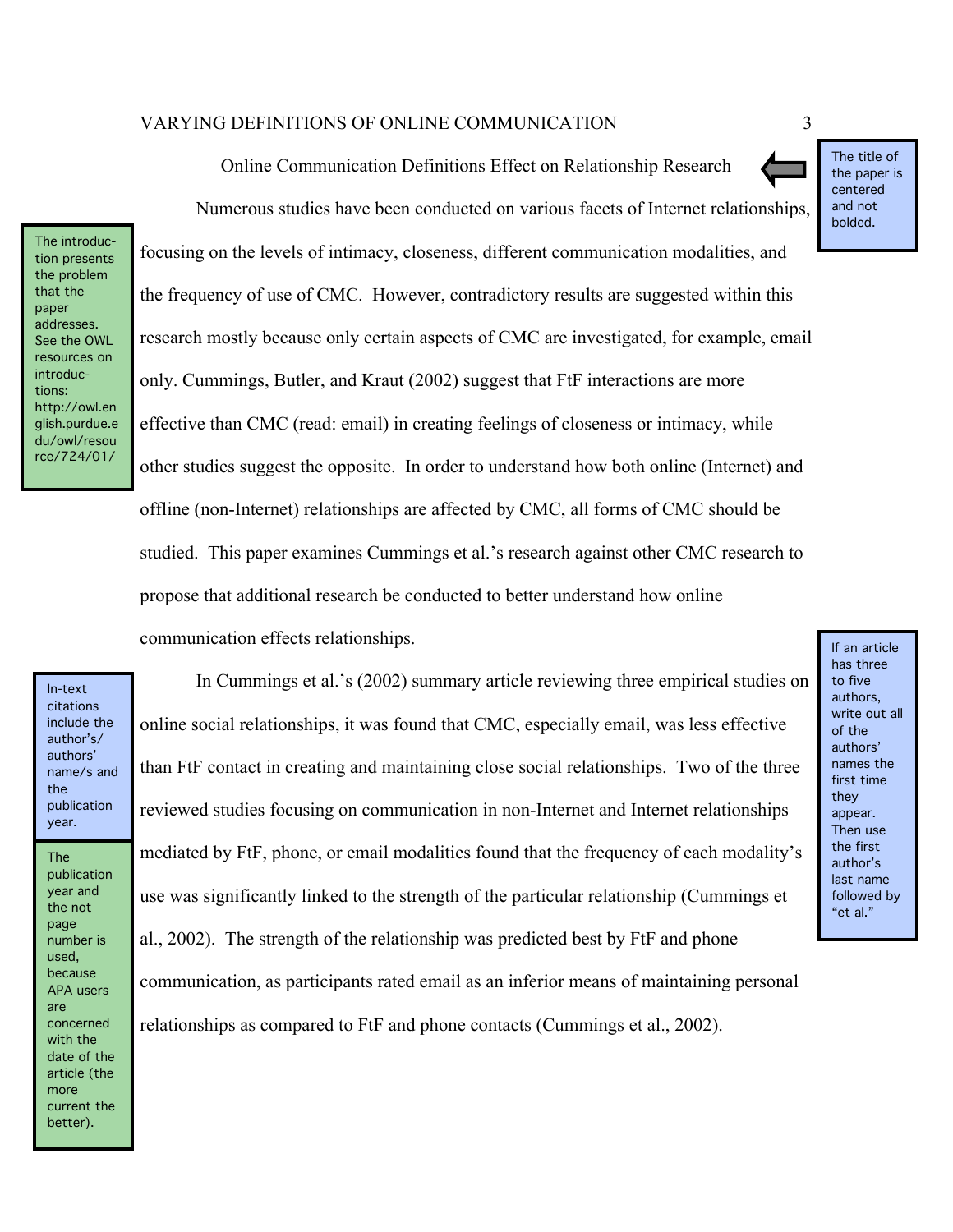Cummings et al. (2002) reviewed an additional study conducted in 1999 by the HomeNet project. In this project, Kraut, Mukhopadhyay, Szczypula, Kiesler, and Scherlis (1999) compared the value of using CMC and non-CMC to maintain relationships with partners. They found that participants corresponded less frequently with their Internet partner (5.2 times per month) than with their non-Internet partner (7.2 times per month) (as cited in Cummings et al., 2002). This difference does not seem significant, as it is only two times less per month. However, in additional self-report surveys, participants responded feeling more distant, or less intimate, towards their Internet partner than their non-Internet partner. This finding may be attributed to participants' beliefs that email is an inferior mode of personal relationship communication.

Intimacy is necessary in the creation and maintenance of relationships, as it is defined as the sharing of a person's innermost being with another person, i.e., selfdisclosure (Hu, Wood, Smith, & Westbrook, 2004). Relationships are facilitated by the reciprocal self-disclosing between partners, regardless of non-CMC or CMC. Cummings et al.'s (2002) reviewed results contradict other studies that research the connection between intimacy and relationships through CMC.

Hu et al. (2004) studied the relationship between the frequency of Instant Messenger (IM) use and the degree of perceived intimacy among friends. The use of IM instead of email as a CMC modality was studied because IM supports a non-professional environment favoring intimate exchanges (Hu et al., 2004). Their results suggest that a positive relationship exists between the frequency of IM use and intimacy, demonstrating

Use two spaces after a period throughout your paper.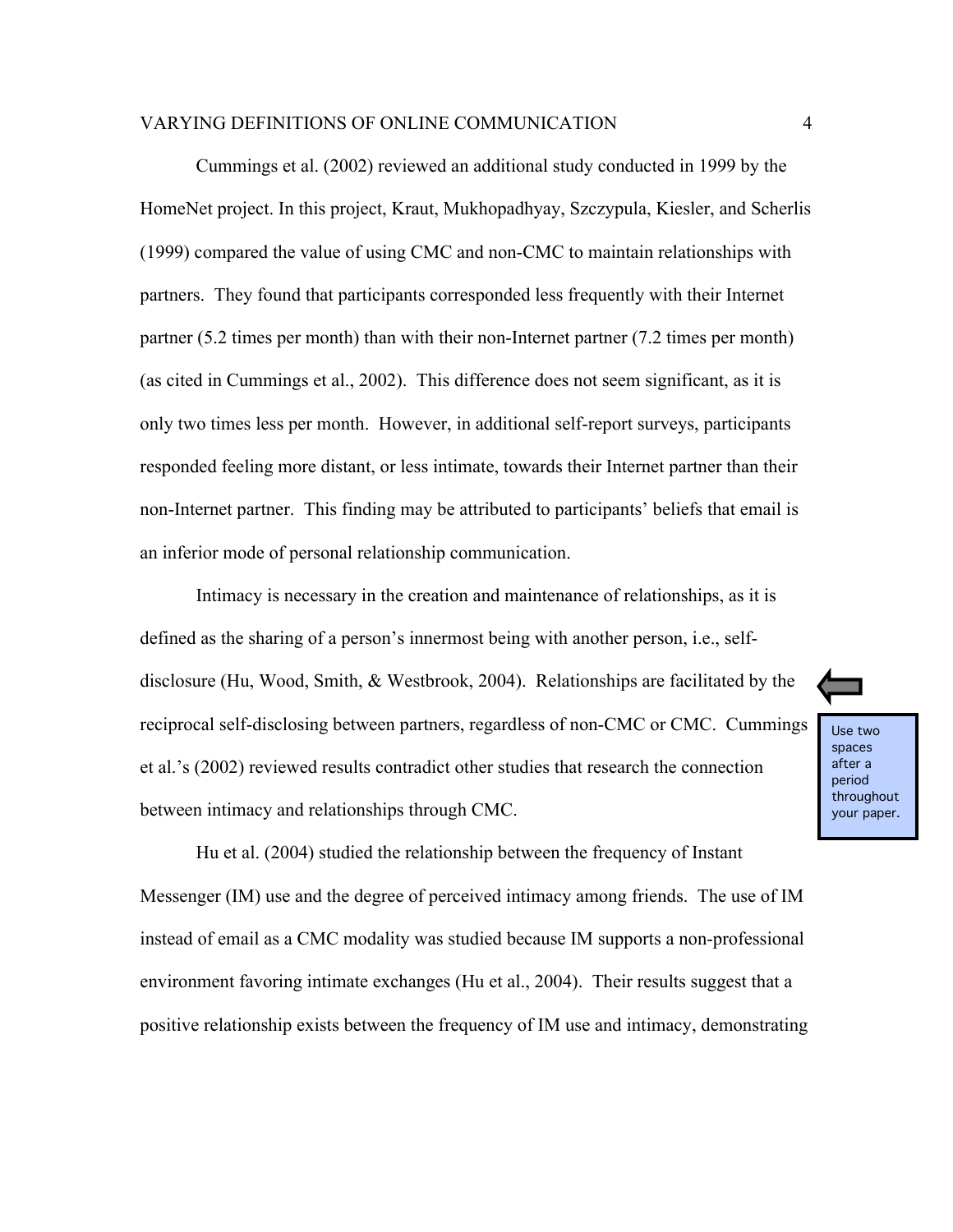that participants feel closer to their Internet partner as time progresses through this CMC modality.

Similarly, Underwood and Findlay (2004) studied the effect of Internet relationships on primary, specifically non-Internet relationships and the perceived intimacy of both. In this study, self-disclosure, or intimacy, was measured in terms of shared secrets through the discussion of personal problems. Participants reported a significantly higher level of self-disclosure in their Internet relationship as compared to their primary relationship. In contrast, the participants' primary relationships were reported as highly self-disclosed in the past, but the current level of disclosure was perceived to be lower (Underwood  $&$  Findlay, 2004). This result suggests participants turned to the Internet in order to fulfill the need for intimacy in their lives.

In further support of this finding, Tidwell and Walther (2002) hypothesized CMC participants employ deeper self-disclosures than FtF participants in order to overcome the limitations of CMC, e.g., the reliance on nonverbal cues. It was found that CMC partners engaged in more frequent intimate questions and disclosures than FtF partners in order to overcome the barriers of CMC. In their study, Tidwell and Walther (2002) measured the perception of a relationship's intimacy by the partner of each participant in both the CMC and FtF conditions. The researchers found that the participants' partners stated their CMC partner was more effective in employing more intimate exchanges than their FtF partner, and both participants and their partners rated their CMC relationship as more intimate than their FtF relationship.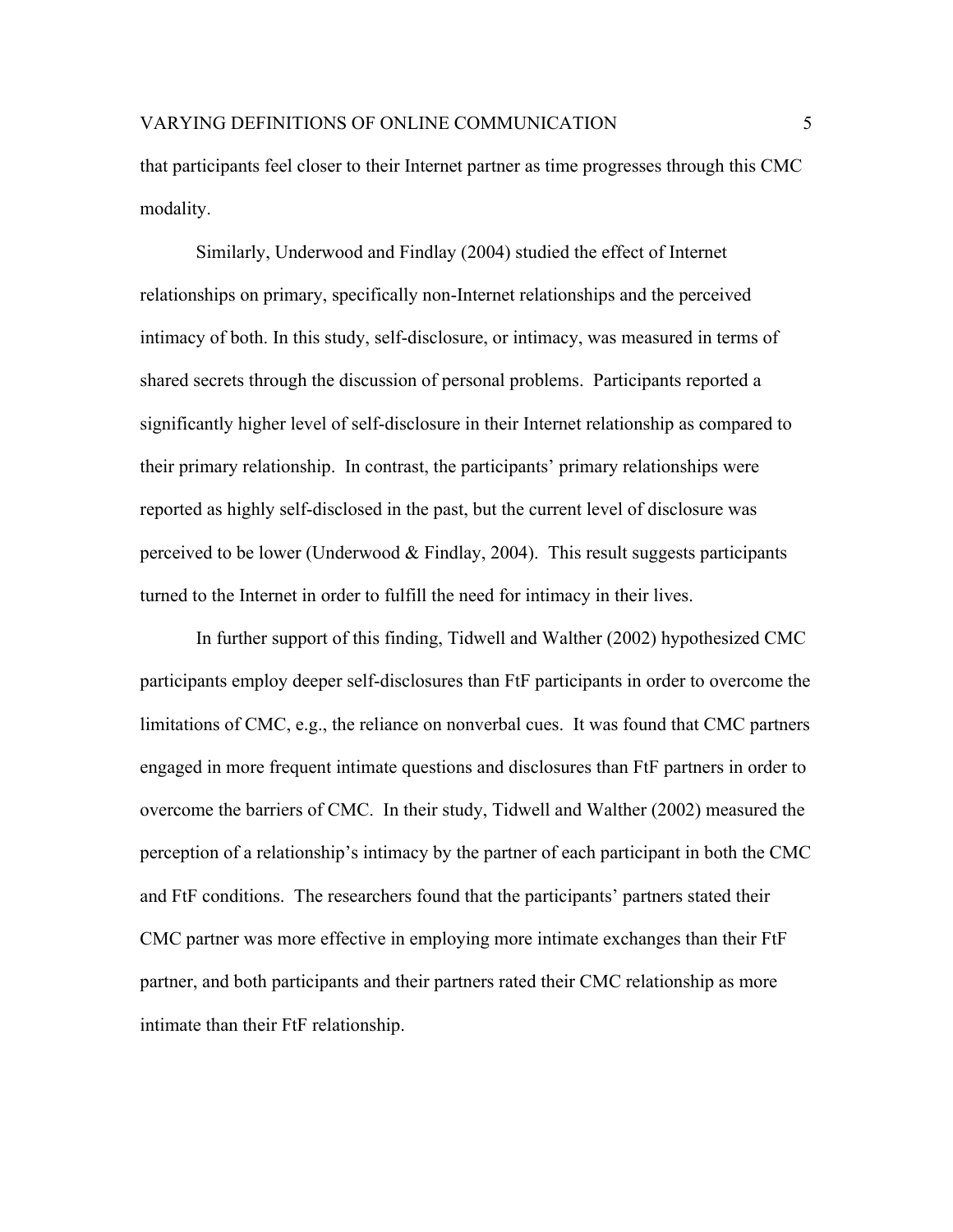#### **Discussion**

heading should be centered and bolded. If you use more than two levels of headings, consult section 3.02 of the APA manual (6th ed.) or the OWL resource on APA headings: http://owl. english.pur due.edu/ow l/resource/ 560/16/

A Level 1

Because all research has its limitations, it is important to discuss the limitations of articles under examination.

In 2002, Cummings et al. stated that the evidence from their research conflicted with other data examining the effectiveness of online social relationships. This statement is supported by the aforementioned discussion of other research. There may be a few possible theoretical explanations for these discrepancies. First, one reviewed study by Cummings et al. (2002) examined only email correspondence for their CMC modality. Therefore, the study is limited to only one mode of communication among other alternatives, e.g., IM as studied by Hu et al. (2004). Because of its many personalized features, IM provides more personal CMC. For example, it is in real time without delay, voice-chat and video features are available for many IM programs, and text boxes can be

personalized with the user's picture, favorite colors and text, and a wide variety of emoticons, e.g., :). These options allow for both an increase in self-expression and the ability to overcompensate for the barriers of CMC through customizable features, as stated in Tidwell and Walther (2002). Self-disclosure and intimacy may result from IM's individualized features, which are not as personalized in email correspondence.

In addition to the limitations of email, Cummings et al. (2002) reviewed studies that focused on international bank employees and college students. It is possible the participants' CMC through email was used primarily for business, professional, and school matters and not for relationship creation or maintenance. In this case, personal self-disclosure and intimacy levels are expected to be lower for non-relationship interactions, as this communication is primarily between boss and employee or student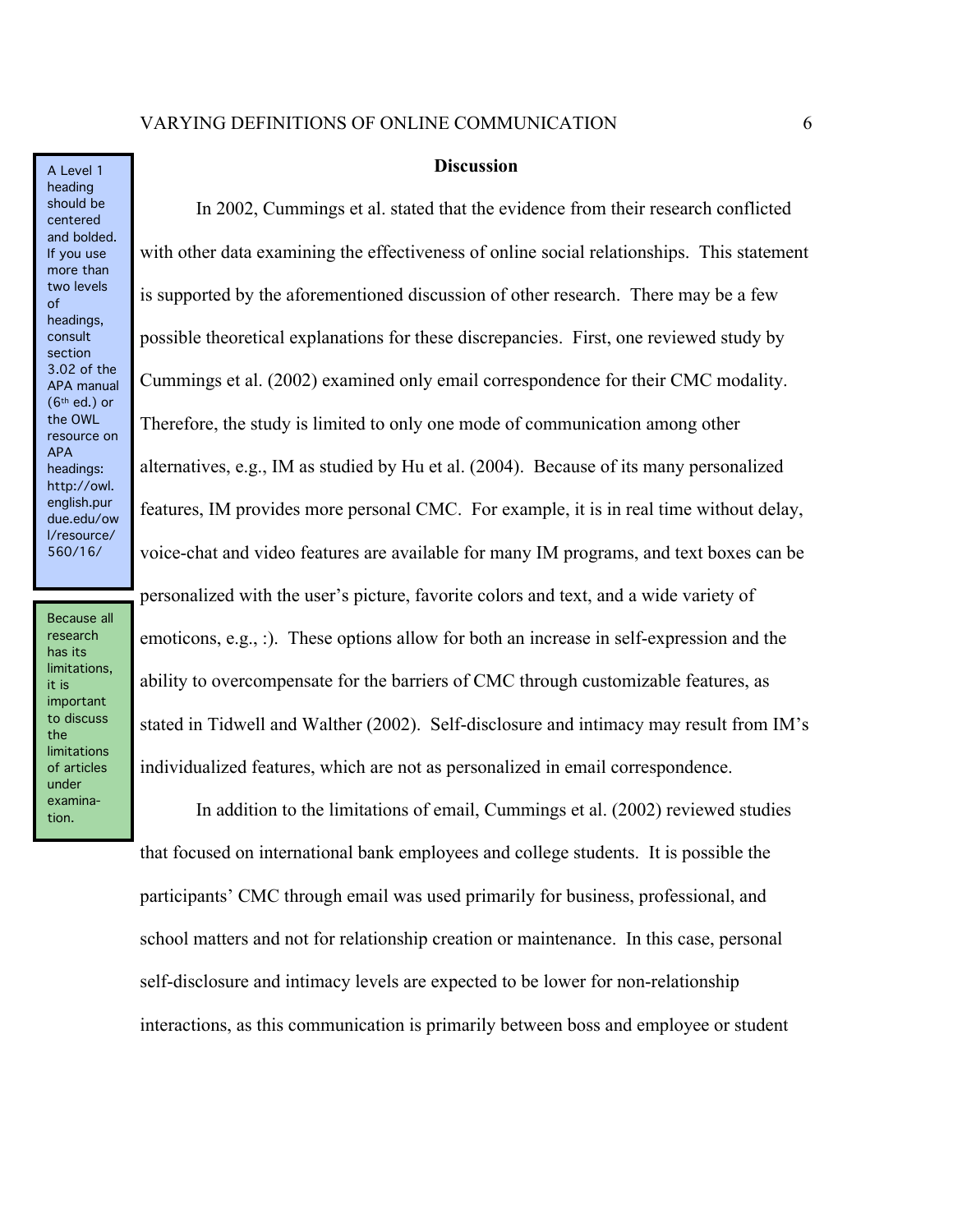and professor. Intimacy is not required, or even desired, for these professional relationships.

Instead of professional correspondence, however, Cummings et al.'s (2002) review of the HomeNet project focused on already established relationships and CMC's effect on relationship maintenance. The HomeNet researchers' sole dependence on email communication as CMC may have contributed to the lower levels of intimacy and closeness among Internet relationships as compared to non-Internet relationships (as cited in Cummings et al., 2002). The barriers of non-personal communication in email could be a factor in this project, and this could lead to less intimacy among these Internet partners. If alternate modalities of CMC were studied in both already established and professional relationships, perhaps these results would have resembled those of the previously mentioned research.

In order to gain a complete understanding of CMC's true effect on both online and offline relationships, it is necessary to conduct a study that examines all aspects of CMC. This includes, but is not limited to, email, IM, voice-chat, video-chat, online journals and diaries, online social groups with message boards, and chat rooms. The effects on relationships of each modality may be different, and this is demonstrated by the discrepancies in intimacy between email and IM correspondence. As each mode of communication becomes more prevalent in individual's lives, it is important to examine the impact of all modes of CMC on online and offline relationship formation, maintenance, and even termination.

The conclusion restates the problem the paper addresses and can offer areas for further research. See the OWL resource on conclusions: http://owl. english.pur due.edu/ow l/resource/ 724/04/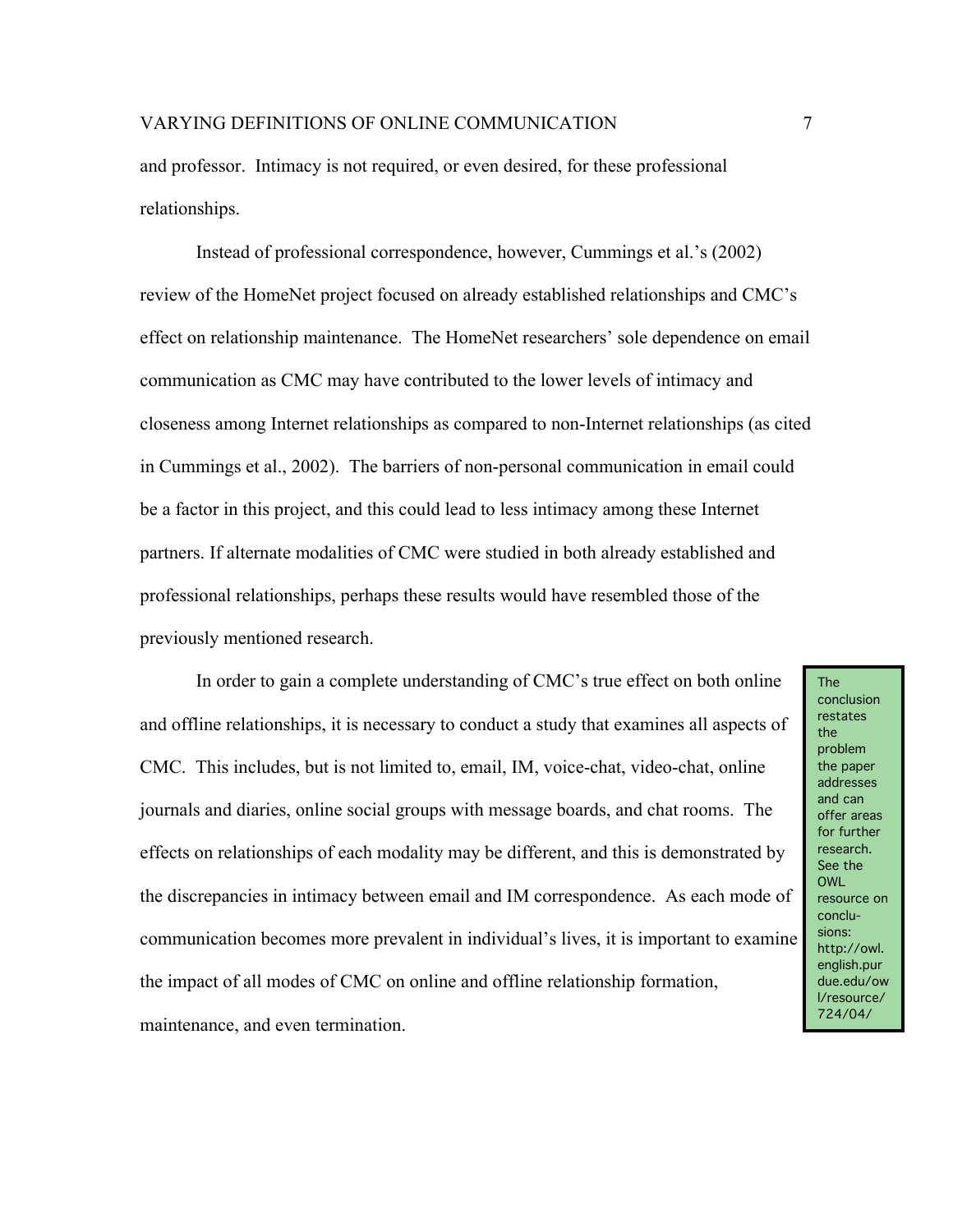#### References

- Cummings, J. N., Butler, B., & Kraut, R. (2002). The quality of online social relationships. *Communications of the ACM, 45*(7), 103-108.
- Hu, Y., Wood, J. F., Smith, V., & Westbrook, N. (2004). Friendships through IM: Examining the relationship between instant messaging and intimacy. *Journal of Computer-Mediated Communication, 10*(1), 38-48.
- Tidwell, L. C., & Walther, J. B. (2002). Computer-mediated communication effects on disclosure, impressions, and interpersonal evaluations: Getting to know one another a bit at a time. *Human Communication Research, 28*(3), 317-348.
- Underwood, H., & Findlay, B. (2004). Internet relationships and their impact on primary relationships. *Behaviour Change, 21*(2), 127-140.

Start the reference list on a new page, center the title "References," and alphabetize the entries. Do not underline or italicize the title. Double-space all entries. Every article mentioned in the paper should have an entry.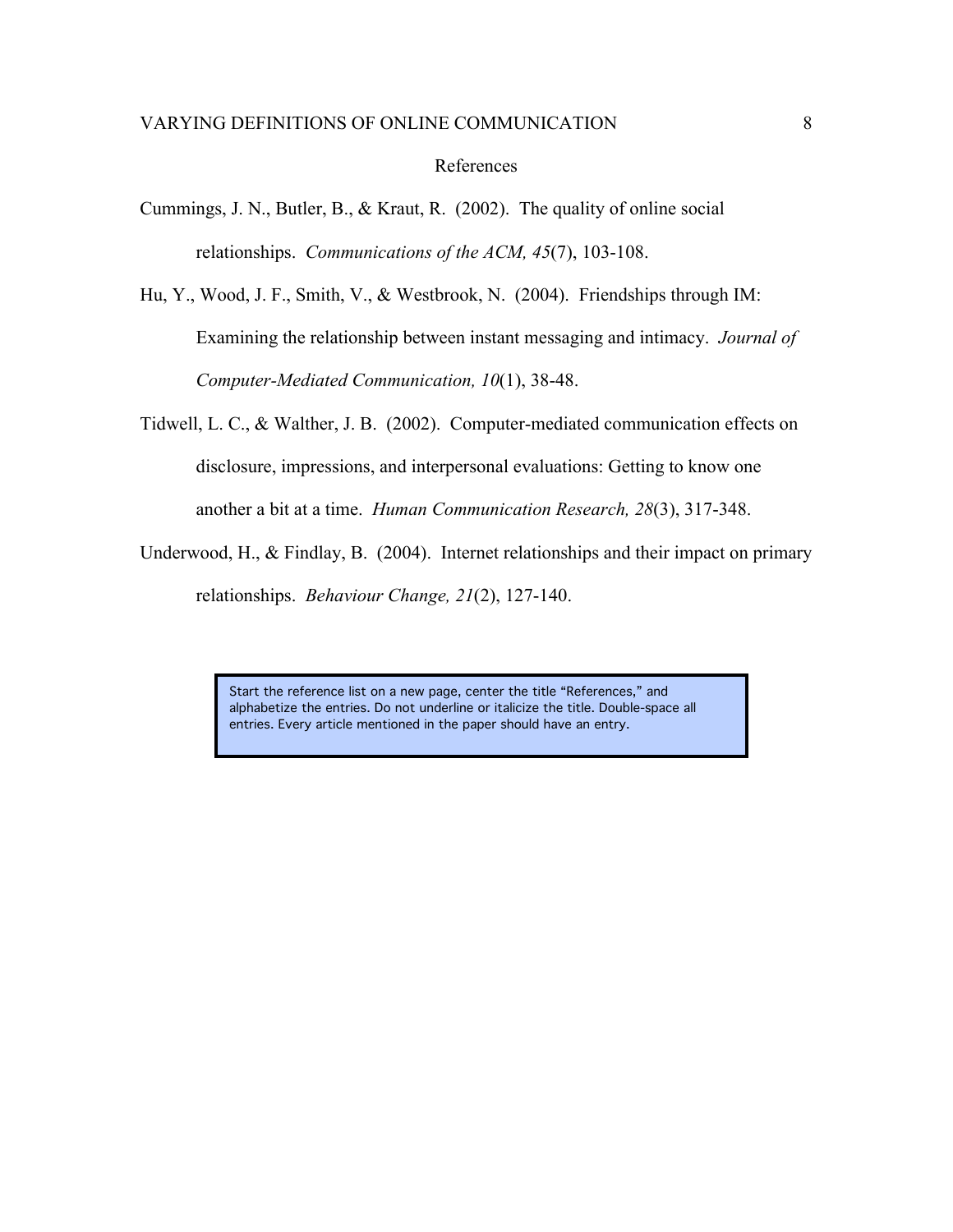### **Welcome to the Purdue OWL**



*This page is brought to you by the OWL at Purdue (http://owl.english.purdue.edu/). When printing this page, you must include the entire legal notice at bottom.*

**Contributors:**Elizabeth Angeli, Jodi Wagner, Elena Lawrick, Kristen Moore, Michael Anderson, Lars Soderlund, Allen Brizee. **Summary:**

APA (American Psychological Association) is most commonly used to cite sources within the social sciences. This resource, revised according to the **6th edition** of the APA manual, offers examples for the general format of APA research papers, in-text citations, endnotes/footnotes, and the reference page. For more information, please consult the *Publication Manual of the American Psychological Association*, 6th edition, second printing. **APA Writing Samples**<br>
Welcome to the Purdue OWL<br>
This page is broaded to you by the OWL at Partice<br>
This page is broaded to you by the OWL at Partice<br>
Contribution: Elizabeth english of the Section where the OWL at Parti

### **General Format**

Please use the example at the bottom of this page to cite the Purdue OWL in APA.

#### **General APA Guidelines**

Your essay should be typed, double-spaced on standard-sized paper  $(8.5" \times 11")$  with 1" margins on all sides. You should use 10-12 pt. Times New Roman font or a similar font.

Include a **page header** at the top of every page. To create a **page header**, insert page numbers flush right. Then type "TITLE OF YOUR PAPER" in the header flush left.

### **Major Paper Sections**

Your essay should include **four** major sections: the **Title Page**, **Abstract**, **Main Body**, and **References**.

#### **Title Page**

The title page should contain the **title** of the paper, the **author's name**, and the **institutional affiliation**. Include the page header (described above) flush left with the page number flush right at the top of the page. Please note that on the title page, your page header should look like this:

Running head: TITLE OF YOUR PAPER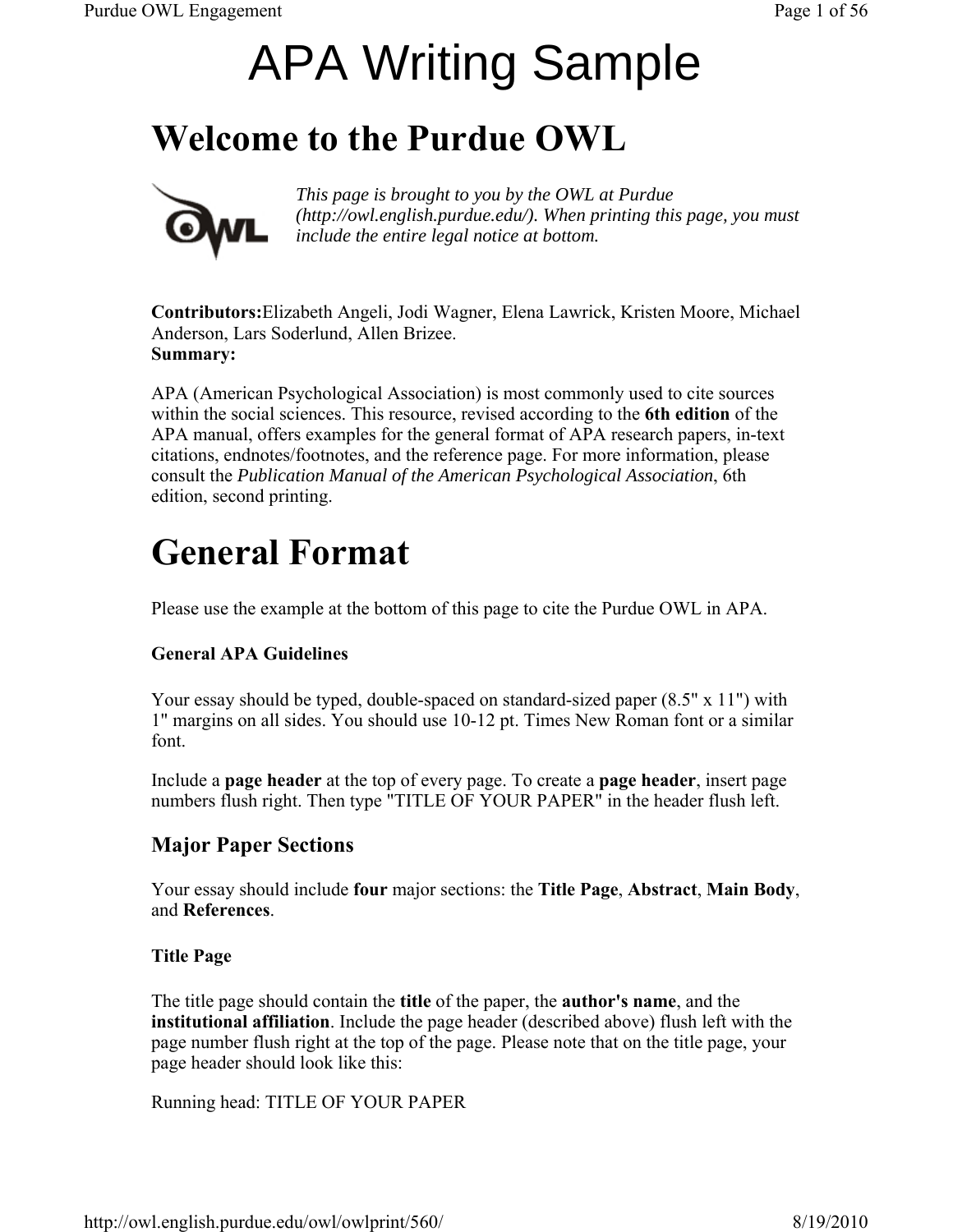Pages after the title page should have a running head that looks like this:

#### TITLE OF YOUR PAPER

After consulting with publication specialists at the APA, OWL staff learned that the APA 6th edition sample papers have **incorrect** examples of Running heads on pages after the title page. This **link** will take to you the APA site where you can find a complete list of all the errors in the APA's 6th edition style guide.

Type your **title** in upper and lowercase letters centered in the upper half of the page. APA recommends that your title be no more than 12 words in length and that it should not contain abbreviations or words that serve no purpose. Your title may take up one or two lines. All text on the title page, and throughout your paper, should be doublespaced.

Beneath the title, type the **author's name**: first name, middle initial(s), and last name. Do not use titles (Dr.) or degrees (Ph.D.).

Beneath the author's name, type the **institutional affiliation**, which should indicate the location where the author(s) conducted the research.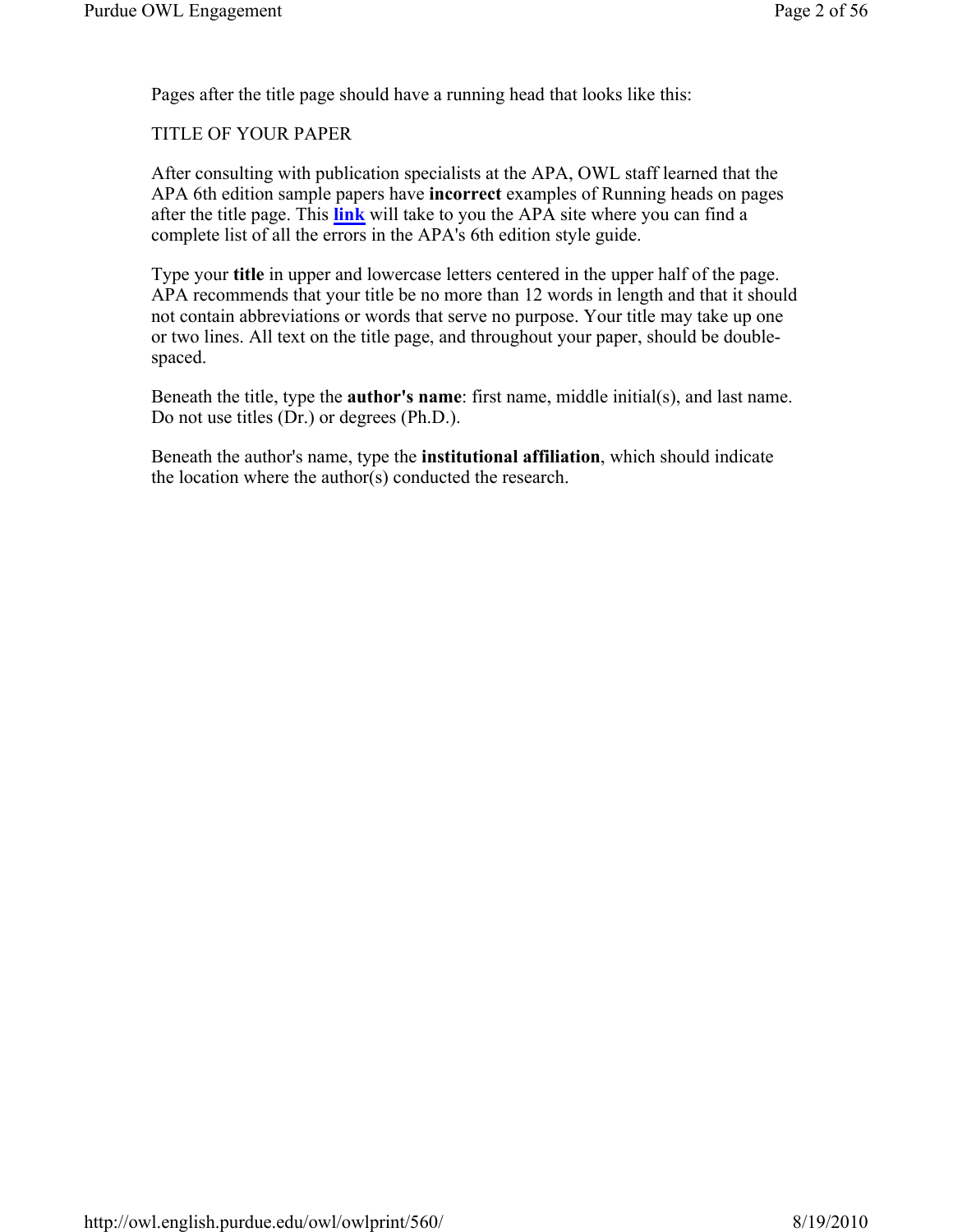

#### **Abstract**

Begin a new page. Your abstract page should already include the **page header** (described above). On the first line of the abstract page, center the word "Abstract" (no bold, formatting, italics, underlining, or quotation marks).

Beginning with the next line, write a concise summary of the key points of your research. (Do not indent.) Your abstract should contain at least your research topic, research questions, participants, methods, results, data analysis, and conclusions. You may also include possible implications of your research and future work you see connected with your findings. Your abstract should be a single paragraph doublespaced. Your abstract should be between 150 and 250 words.

You may also want to list keywords from your paper in your abstract. To do this, center the text and type *Keywords:* (italicized) and then list your keywords. Listing your keywords will help researchers find your work in databases.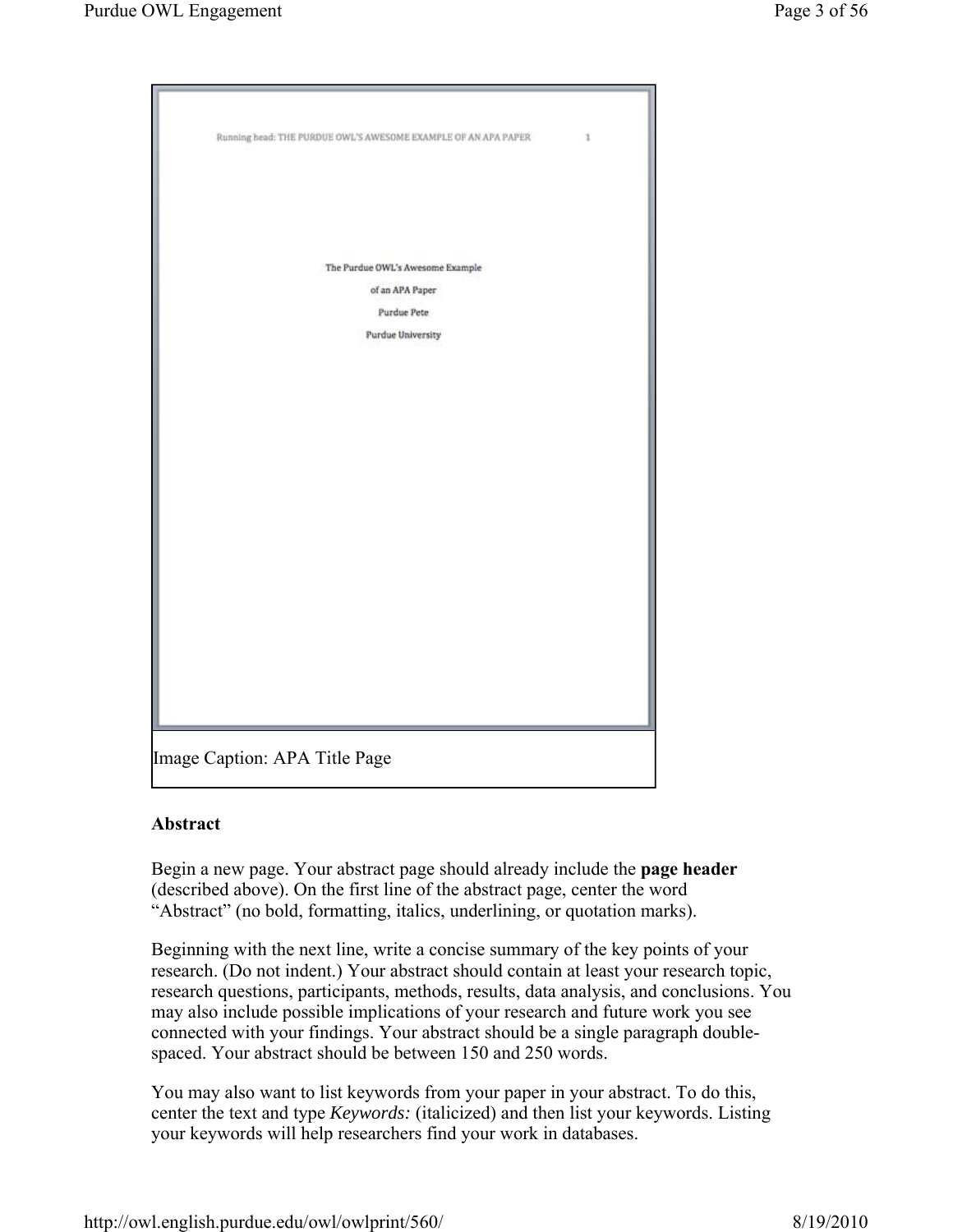| Abstract<br>Lorem ipsum dolor sit amet, consectetur adipiscing elit. Mauris auctor ullamcorper erat, vel<br>commodo diam vestibulum vel. Aliquam rutrum leo quis felis dignissim non lobortis risus<br>eleifend. Morbi eget felis tortor, vitae vestibulum elit. Proin in nisl sapien. Fusce aliquet,<br>libero quis scelerisque lobortis, lectus leo iaculis nisl, nec facilisis magna urna eu ligula.<br>Pellentesque habitant morbi tristique senectus et netus et malesuada fames ac turpis<br>egestas. Nunc velit orci, consequat a varius in, aliquet ac massa. Aenean suscipit velit ac nisi<br>suscipit id porttitor lacus ullamcorper. Pellentesque ut justo non mauris condimentum<br>vehicula. Fusce commodo dolor a ipsum laoreet laoreet. Nulla facilisi. Cras pellentesque<br>bibendum tellus, et eleifend lectus facilisis eget. Curabitur sodales, sem eleifend auctor<br>bibendum, turpis felis dignissim magna, eu laoreet quam nunc et dui.<br>Keywords: Lorem ipsum dolor sit amet, consectetur adipiscing elit. | THE PURDUE OWL'S AWESOME EXAMPLE OF AN APA PAPER | 2 |
|--------------------------------------------------------------------------------------------------------------------------------------------------------------------------------------------------------------------------------------------------------------------------------------------------------------------------------------------------------------------------------------------------------------------------------------------------------------------------------------------------------------------------------------------------------------------------------------------------------------------------------------------------------------------------------------------------------------------------------------------------------------------------------------------------------------------------------------------------------------------------------------------------------------------------------------------------------------------------------------------------------------------------------------|--------------------------------------------------|---|
|                                                                                                                                                                                                                                                                                                                                                                                                                                                                                                                                                                                                                                                                                                                                                                                                                                                                                                                                                                                                                                      |                                                  |   |
|                                                                                                                                                                                                                                                                                                                                                                                                                                                                                                                                                                                                                                                                                                                                                                                                                                                                                                                                                                                                                                      |                                                  |   |
|                                                                                                                                                                                                                                                                                                                                                                                                                                                                                                                                                                                                                                                                                                                                                                                                                                                                                                                                                                                                                                      |                                                  |   |
|                                                                                                                                                                                                                                                                                                                                                                                                                                                                                                                                                                                                                                                                                                                                                                                                                                                                                                                                                                                                                                      |                                                  |   |
|                                                                                                                                                                                                                                                                                                                                                                                                                                                                                                                                                                                                                                                                                                                                                                                                                                                                                                                                                                                                                                      |                                                  |   |
|                                                                                                                                                                                                                                                                                                                                                                                                                                                                                                                                                                                                                                                                                                                                                                                                                                                                                                                                                                                                                                      |                                                  |   |
|                                                                                                                                                                                                                                                                                                                                                                                                                                                                                                                                                                                                                                                                                                                                                                                                                                                                                                                                                                                                                                      |                                                  |   |
|                                                                                                                                                                                                                                                                                                                                                                                                                                                                                                                                                                                                                                                                                                                                                                                                                                                                                                                                                                                                                                      |                                                  |   |
|                                                                                                                                                                                                                                                                                                                                                                                                                                                                                                                                                                                                                                                                                                                                                                                                                                                                                                                                                                                                                                      |                                                  |   |
|                                                                                                                                                                                                                                                                                                                                                                                                                                                                                                                                                                                                                                                                                                                                                                                                                                                                                                                                                                                                                                      |                                                  |   |
|                                                                                                                                                                                                                                                                                                                                                                                                                                                                                                                                                                                                                                                                                                                                                                                                                                                                                                                                                                                                                                      |                                                  |   |
|                                                                                                                                                                                                                                                                                                                                                                                                                                                                                                                                                                                                                                                                                                                                                                                                                                                                                                                                                                                                                                      |                                                  |   |
|                                                                                                                                                                                                                                                                                                                                                                                                                                                                                                                                                                                                                                                                                                                                                                                                                                                                                                                                                                                                                                      |                                                  |   |

Please see our **Sample APA Paper** resource to see an example of an APA paper. You may also visit our **Additional Resources** page for more examples of APA papers.

#### **How to Cite the Purdue OWL in APA**

#### **Individual Resources**

Contributors' names and the last edited date can be found in the orange boxes at the top of every page on the OWL.

Contributors' names (Last edited date). *Title of resource*. Retrieved from http://Web address for OWL resource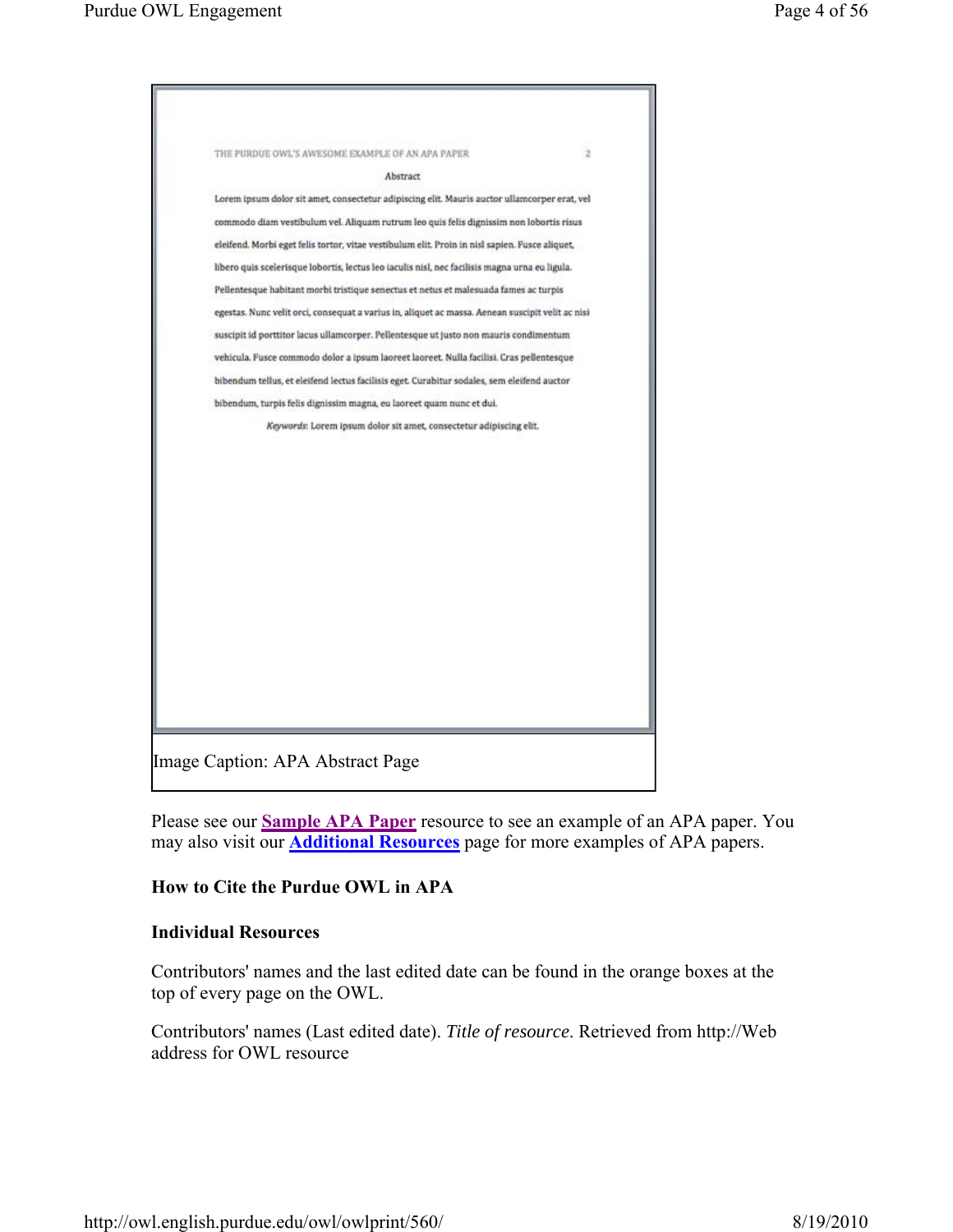Angeli, E., Wagner, J., Lawrick, E., Moore, K., Anderson, M., Soderland, L., & Brizee, A. (2010, May 5). *General format*. Retrieved from http://owl.english.purdue.edu/owl/resource/560/01/

**Contributors:**Elizabeth Angeli, Jodi Wagner, Elena Lawrick, Kristen Moore, Michael Anderson, Lars Soderlund, Allen Brizee. **Summary:**

APA (American Psychological Association) is most commonly used to cite sources within the social sciences. This resource, revised according to the **6th edition** of the APA manual, offers examples for the general format of APA research papers, in-text citations, endnotes/footnotes, and the reference page. For more information, please consult the *Publication Manual of the American Psychological Association*, 6th edition, second printing.

### **In-Text Citations: The Basics**

Reference citations in text are covered on pages 169-179 of the Publication Manual. What follows are some general guidelines for referring to the works of others in your essay.

**Note:** APA style requires authors to use the past tense or present perfect tense when using signal phrases to describe earlier research. E.g., Jones (1998) **found** or Jones (1998) **has found**...

#### **APA Citation Basics**

When using APA format, follow the author-date method of in-text citation. This means that the author's last name and the year of publication for the source should appear in the text, E.g., (Jones, 1998), and a complete reference should appear in the reference list at the end of the paper.

If you are referring to an idea from another work but **NOT** directly quoting the material, or making reference to an entire book, article or other work, you only have to make reference to the author and year of publication in your in-text reference.

#### **In-Text Citation Capitalization, Quotes, and Italics/Underlining**

- Always capitalize proper nouns, including author names and initials: D. Jones.
- If you refer to the title of a source within your paper, capitalize all words that are four letters long or greater within the title of a source: *Permanence and Change*. Exceptions apply to short words that are verbs, nouns, pronouns, adjectives, and adverbs: *Writing New Media*, *There Is Nothing Left to Lose*.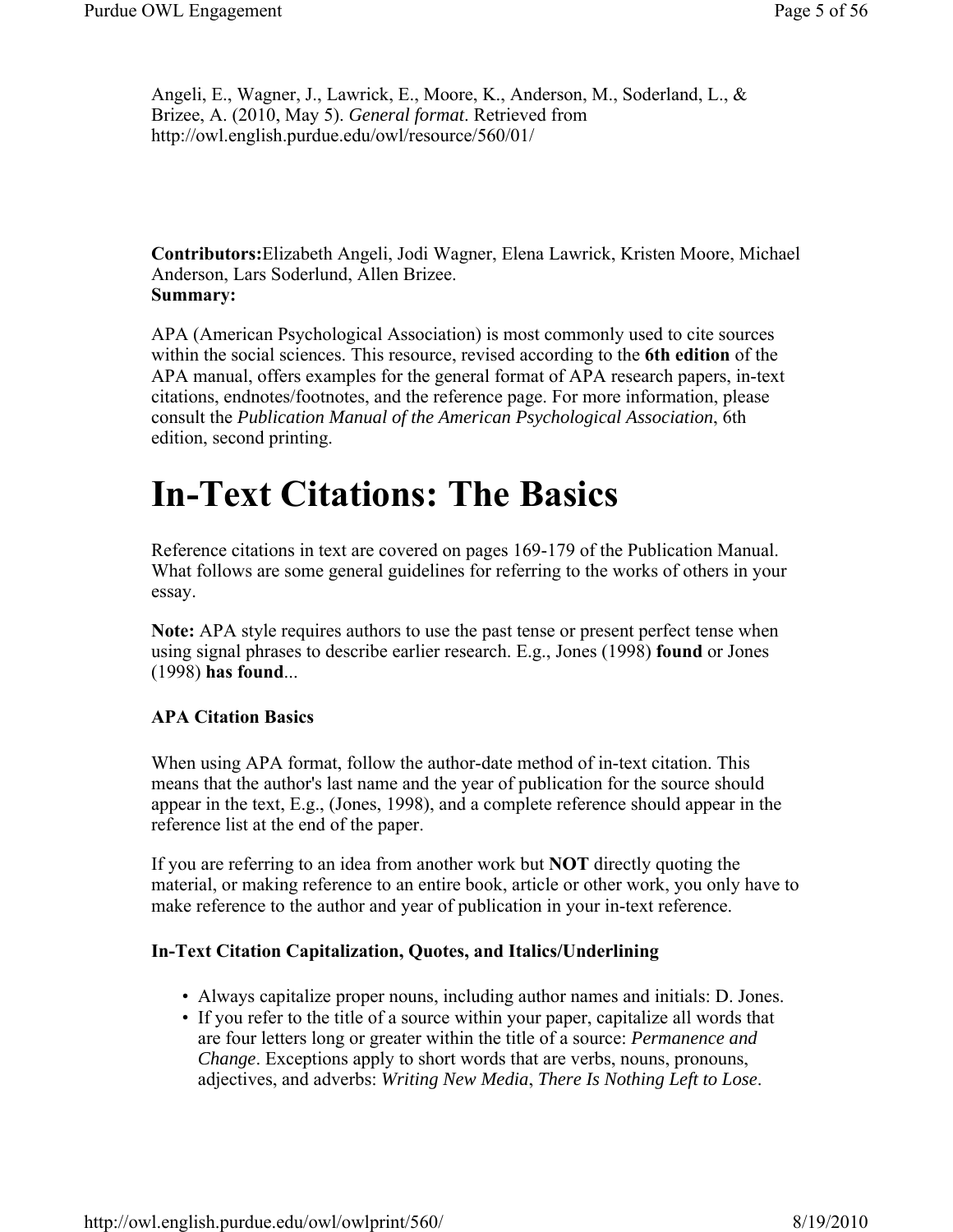(**Note:** in your References list, only the first word of a title will be capitalized: Writing new media.)

- When capitalizing titles, capitalize both words in a hyphenated compound word: *Natural-Born Cyborgs*.
- Capitalize the first word after a dash or colon: "Defining Film Rhetoric: The Case of Hitchcock's *Vertigo*."
- Italicize or underline the titles of longer works such as books, edited collections, movies, television series, documentaries, or albums: *The Closing of the American Mind*; *The Wizard of Oz*; *Friends*.
- Put quotation marks around the titles of shorter works such as journal articles, articles from edited collections, television series episodes, and song titles: "Multimedia Narration: Constructing Possible Worlds"; "The One Where Chandler Can't Cry."

#### **Short Quotations**

If you are directly quoting from a work, you will need to include the author, year of publication, and the page number for the reference (preceded by "p."). Introduce the quotation with a signal phrase that includes the author's last name followed by the date of publication in parentheses.

According to Jones (1998), "Students often had difficulty using APA style, especially when it was their first time" (p. 199).

Jones (1998) found "students often had difficulty using APA style" (p. 199); what implications does this have for teachers?

If the author is not named in a signal phrase, place the author's last name, the year of publication, and the page number in parentheses after the quotation.

She stated, "Students often had difficulty using APA style" (Jones, 1998, p. 199), but she did not offer an explanation as to why.

#### **Long Quotations**

Place direct quotations longer than 40 words in a free-standing block of typewritten lines, and omit quotation marks. Start the quotation on a new line, indented five spaces from the left margin. Type the entire quotation on the new margin, and indent the first line of any subsequent paragraph within the quotation five spaces from the new margin. Maintain double-spacing throughout. The parenthetical citation should come after the closing punctuation mark.

Jones's (1998) study found the following:

Students often had difficulty using APA style, especially when it was their first time citing sources. This difficulty could be attributed to the fact that many students failed to purchase a style manual or to ask their teacher for help. (p. 199)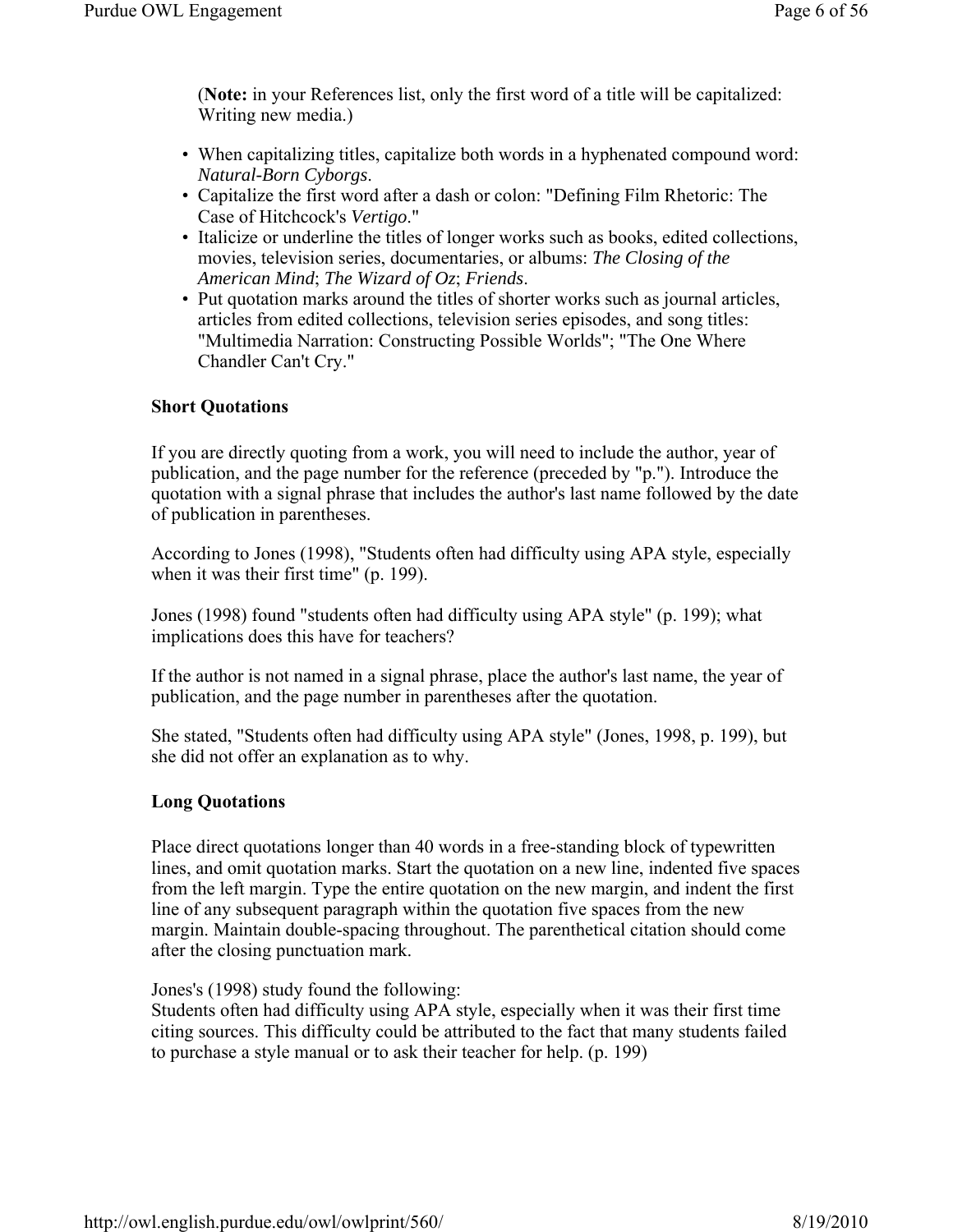#### **Summary or Paraphrase**

If you are paraphrasing an idea from another work, you only have to make reference to the author and year of publication in your in-text reference, but APA guidelines encourage you to also provide the page number (although it is not required.)

According to Jones (1998), APA style is a difficult citation format for first-time learners.

APA style is a difficult citation format for first-time learners (Jones, 1998, p. 199).

**Contributors:**Elizabeth Angeli, Jodi Wagner, Elena Lawrick, Kristen Moore, Michael Anderson, Lars Soderlund, Allen Brizee. **Summary:**

APA (American Psychological Association) is most commonly used to cite sources within the social sciences. This resource, revised according to the **6th edition** of the APA manual, offers examples for the general format of APA research papers, in-text citations, endnotes/footnotes, and the reference page. For more information, please consult the *Publication Manual of the American Psychological Association*, 6th edition, second printing.

### **In-Text Citations: Author/Authors**

APA style has a series of important rules on using author names as part of the authordate system. There are additional rules for citing indirect sources, electronic sources, and sources without page numbers.

#### **Citing an Author or Authors**

**A Work by Two Authors:** Name both authors in the signal phrase or in the parentheses each time you cite the work. Use the word "and" between the authors' names within the text and use the ampersand in the parentheses.

Research by Wegener and Petty (1994) supports... (Wegener & Petty, 1994)

**A Work by Three to Five Authors:** List all the authors in the signal phrase or in parentheses the first time you cite the source.

(Kernis, Cornell, Sun, Berry, & Harlow, 1993)

In subsequent citations, only use the first author's last name followed by "et al." in the signal phrase or in parentheses.

(Kernis et al., 1993) In *et al.*, *et* should not be followed by a period.

**Six or More Authors:** Use the first author's name followed by et al. in the signal phrase or in parentheses.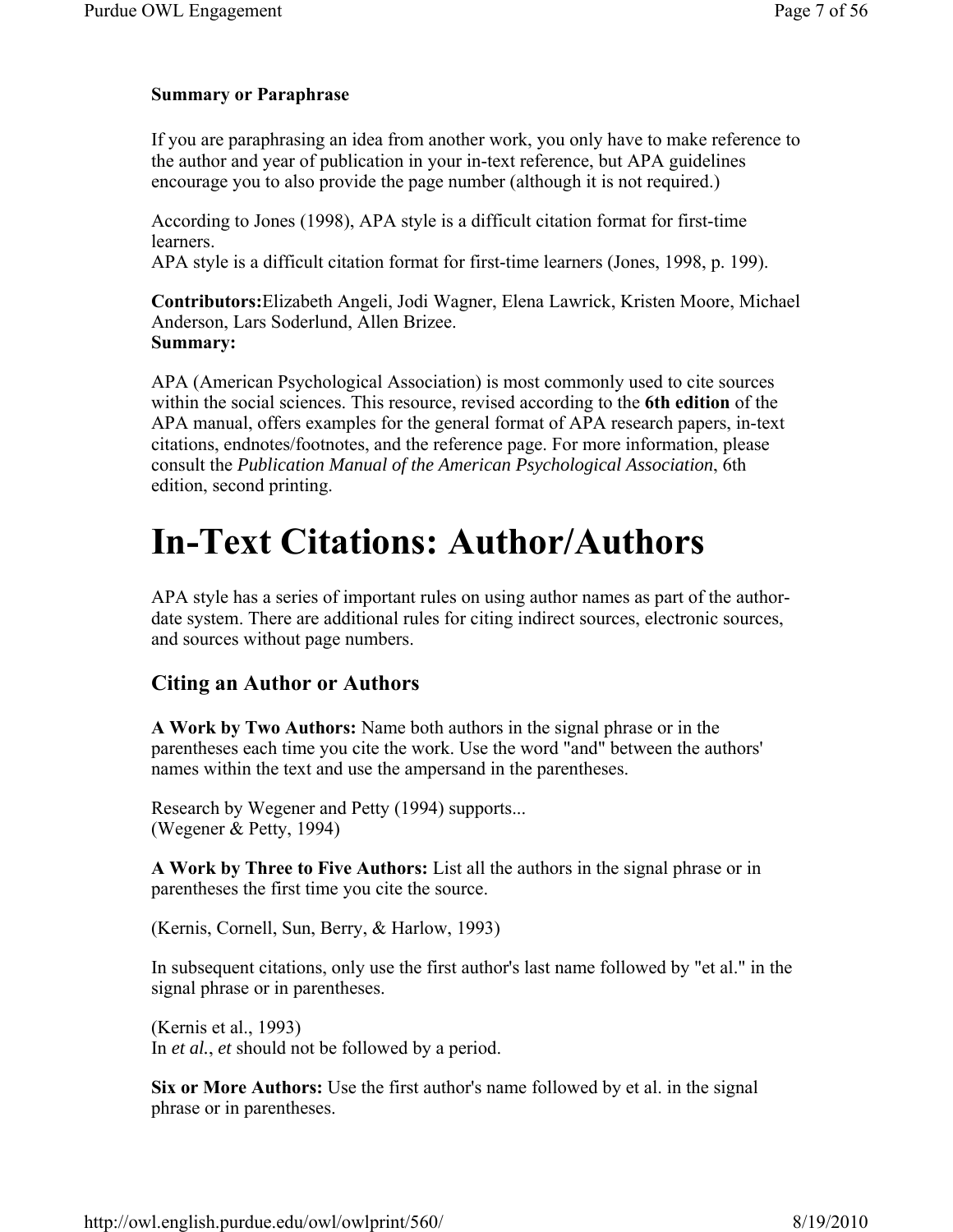Harris et al. (2001) argued... (Harris et al., 2001)

**Unknown Author:** If the work does not have an author, cite the source by its title in the signal phrase or use the first word or two in the parentheses. Titles of books and reports are italicized or underlined; titles of articles and chapters are in quotation marks.

A similar study was done of students learning to format research papers ("Using APA," 2001).

**Note**: In the rare case the "Anonymous" is used for the author, treat it as the author's name (Anonymous, 2001). In the reference list, use the name Anonymous as the author.

**Organization as an Author:** If the author is an organization or a government agency, mention the organization in the signal phrase or in the parenthetical citation the first time you cite the source.

According to the American Psychological Association (2000),...

If the organization has a well-known abbreviation, include the abbreviation in brackets the first time the source is cited and then use only the abbreviation in later citations.

First citation: (Mothers Against Drunk Driving [MADD], 2000) Second citation: (MADD, 2000)

**Two or More Works in the Same Parentheses:** When your parenthetical citation includes two or more works, order them the same way they appear in the reference list, separated by a semi-colon.

(Berndt, 2002; Harlow, 1983)

**Authors With the Same Last Name:** To prevent confusion, use first initials with the last names.

(E. Johnson, 2001; L. Johnson, 1998)

**Two or More Works by the Same Author in the Same Year:** If you have two sources by the same author in the same year, use lower-case letters (a, b, c) with the year to order the entries in the reference list. Use the lower-case letters with the year in the in-text citation.

Research by Berndt (1981a) illustrated that...

**Introductions, Prefaces, Forewords, and Afterwards:** When citing an Introduction, Preface, Foreword, or Afterward in-text, cite the appropriate author and year as usual.

(Funk & Kolln, 1992)

**Personal Communication:** For interviews, letters, e-mails, and other person-toperson communication, cite the communicators name, the fact that it was personal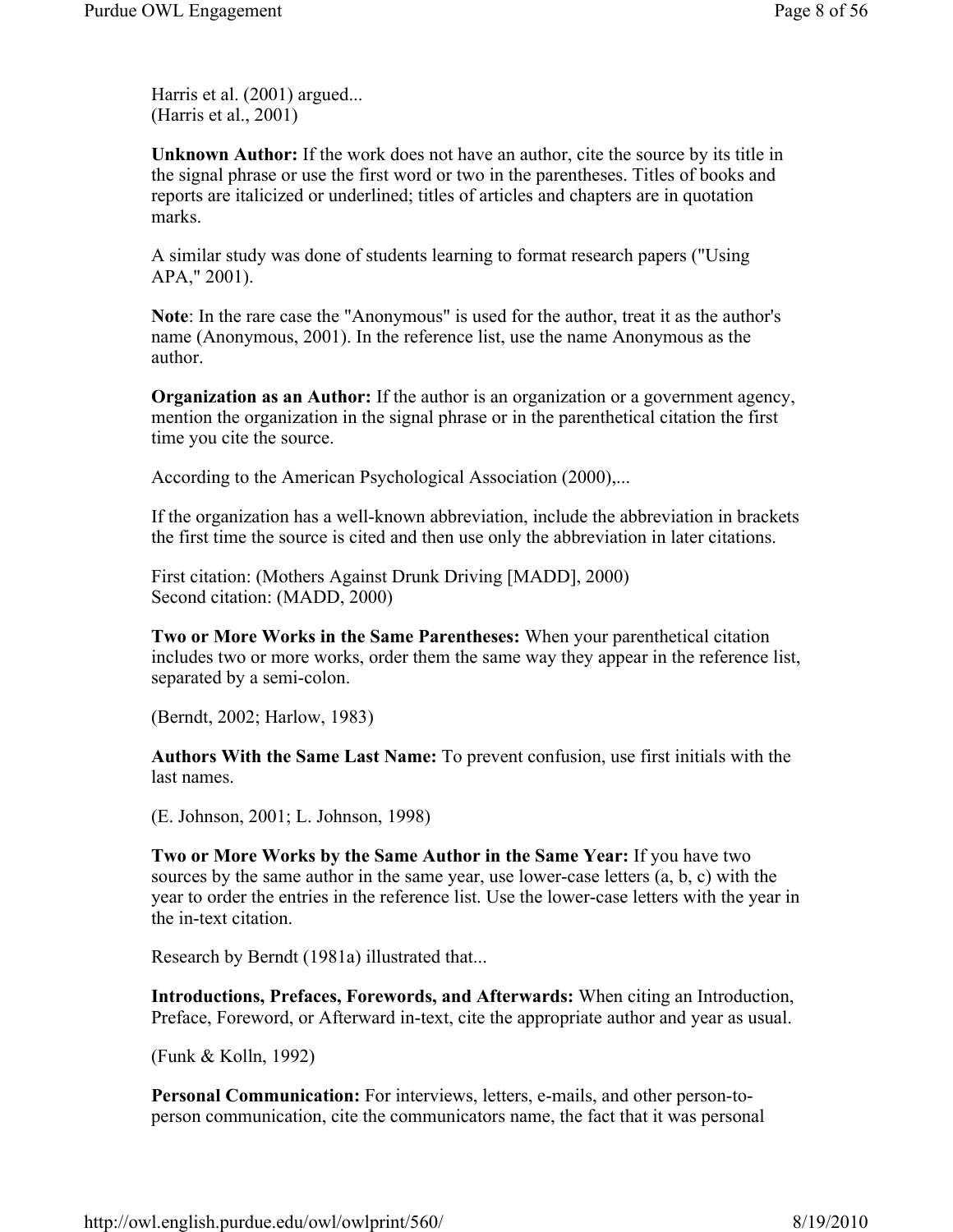communication, and the date of the communication. Do not include personal communication in the reference list.

(E. Robbins, personal communication, January 4, 2001). A. P. Smith also claimed that many of her students had difficulties with APA style (personal communication, November 3, 2002).

#### **Citing Indirect Sources**

If you use a source that was cited in another source, name the original source in your signal phrase. List the secondary source in your reference list and include the secondary source in the parentheses.

Johnson argued that...(as cited in Smith, 2003, p. 102).

**Note:**When citing material in parentheses, set off the citation with a comma, as above.

#### **Electronic Sources**

If possible, cite an electronic document the same as any other document by using the author-date style.

Kenneth (2000) explained...

**Unknown Author and Unknown Date:** If no author or date is given, use the title in your signal phrase or the first word or two of the title in the parentheses and use the abbreviation "n.d." (for "no date").

Another study of students and research decisions discovered that students succeeded with tutoring ("Tutoring and APA," n.d.).

#### **Sources Without Page Numbers**

When an electronic source lacks page numbers, you should try to include information that will help readers find the passage being cited. When an electronic document has numbered paragraphs, use the **¶** symbol, or the abbreviation "para." followed by the paragraph number (Hall, 2001, ¶ 5) or (Hall, 2001, para. 5). If the paragraphs are not numbered and the document includes headings, provide the appropriate heading and specify the paragraph under that heading. Note that in some electronic sources, like Web pages, people can use the Find function in their browser to locate any passages you cite.

According to Smith (1997), ... (Mind over Matter section, para. 6).

**Note:** Never use the page numbers of Web pages you print out; different computers print Web pages with different pagination.

**Contributors:**Elizabeth Angeli, Jodi Wagner, Elena Lawrick, Kristen Moore, Michael Anderson, Lars Soderlund, Allen Brizee. **Summary:**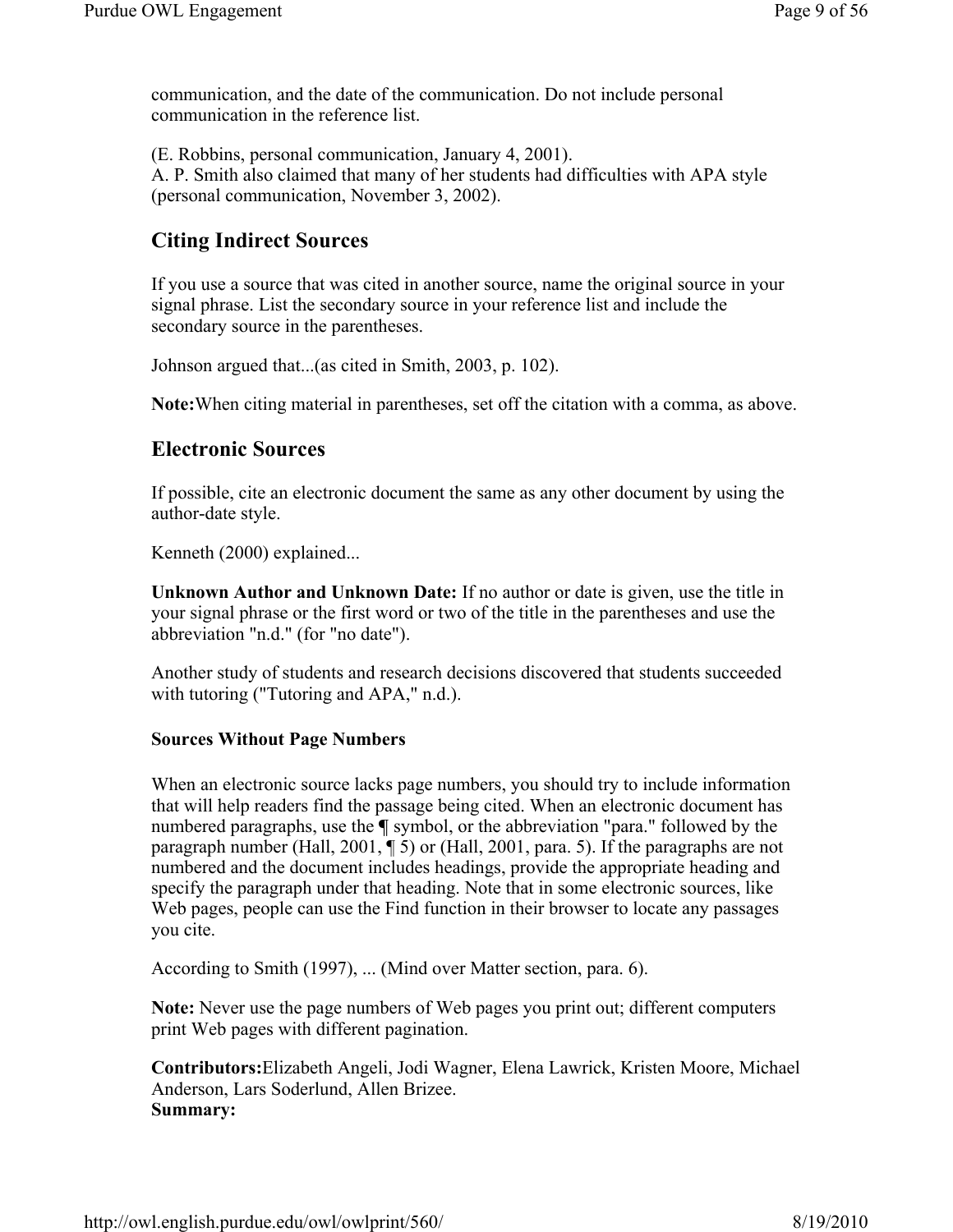APA (American Psychological Association) is most commonly used to cite sources within the social sciences. This resource, revised according to the **6th edition** of the APA manual, offers examples for the general format of APA research papers, in-text citations, endnotes/footnotes, and the reference page. For more information, please consult the *Publication Manual of the American Psychological Association*, 6th edition, second printing.

### **Footnotes and Endnotes**

APA does not recommend the use of footnotes and endnotes because they are often expensive for publishers to reproduce. However, if explanatory notes still prove necessary to your document, APA details the use of two types of footnotes: content and copyright.

When using either type of footnote, insert a number formatted in superscript following almost any punctuation mark. Footnote numbers should not follow dashes  $(-)$ , and if they appear in a sentence in parentheses, the footnote number should be inserted within the parentheses.

Scientists examined—over several years<sup>1</sup>—the fossilized remains of the wooly-wooly yak.<sup>2</sup> (These have now been transferred to the Chauan Museum.<sup>3</sup>)

When using the footnote function in a word-processing program like Microsoft Word, place all footnotes at the bottom of the page on which they appear. Footnotes may also appear on the final page of your document (usually this is after the References page). Center the word "Footnotes" at the top of the page. Indent five spaces on the first line of each footnote. Then, follow normal paragraph spacing rules. Double-space throughout.

<sup>1</sup> While the method of examination for the wooly-wooly yak provides important insights to this research, this document does not focus on this particular species.

#### **Content Notes**

Content Notes provide supplemental information to your readers. When providing Content Notes, be brief and focus on only one subject. Try to limit your comments to one small paragraph.

Content Notes can also point readers to information that is available in more detail elsewhere.

<sup>1</sup> See Blackmur (1995), especially chapters three and four, for an insightful analysis of this extraordinary animal.

#### **Copyright Permission Notes**

If you quote more than 500 words of published material or think you may be in violation of "Fair Use" copyright laws, you must get the formal permission of the author(s). All other sources simply appear in the reference list.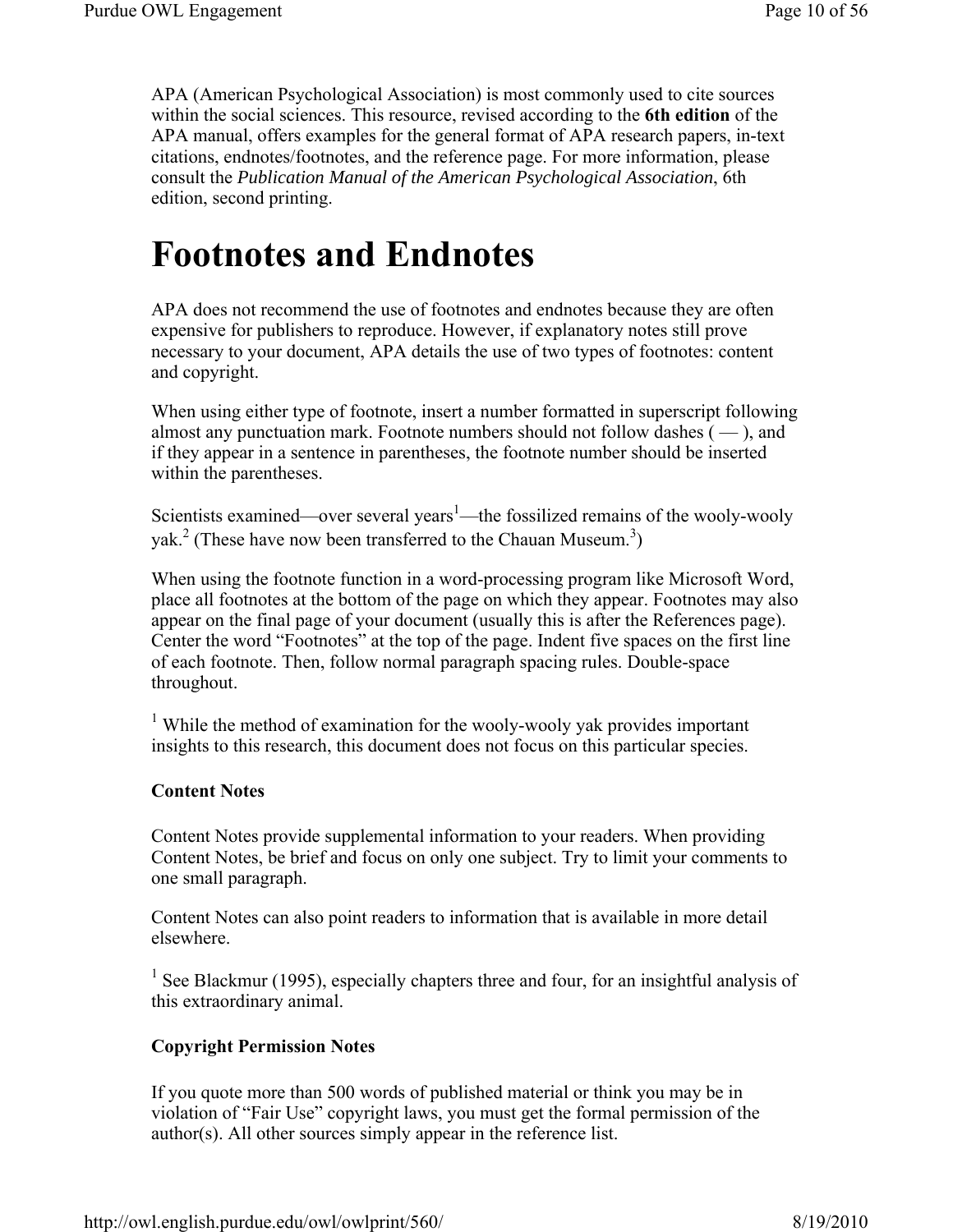Follow the same formatting rules as with Content Notes for noting copyright permissions. Then attach a copy of the permission letter to the document.

If you are reproducing a graphic, chart, or table, from some other source, you must provide a special note at the bottom of the item that includes copyright information. You should also submit written permission along with your work. Begin the citation with "*Note*."

*Note*. From "Title of the article," by W. Jones and R. Smith, 2007, Journal Title, 21, p. 122. Copyright 2007 by Copyright Holder. Reprinted with permission.

**Contributors:**Elizabeth Angeli, Jodi Wagner, Elena Lawrick, Kristen Moore, Michael Anderson, Lars Soderlund, Allen Brizee. **Summary:**

APA (American Psychological Association) is most commonly used to cite sources within the social sciences. This resource, revised according to the **6th edition** of the APA manual, offers examples for the general format of APA research papers, in-text citations, endnotes/footnotes, and the reference page. For more information, please consult the *Publication Manual of the American Psychological Association*, 6th edition, second printing.

### **Reference List: Basic Rules**

Your reference list should appear at the end of your paper. It provides the information necessary for a reader to locate and retrieve any source you cite in the body of the paper. Each source you cite in the paper must appear in your reference list; likewise, each entry in the reference list must be cited in your text.

Your references should begin on a new page separate from the text of the essay; label this page "References" centered at the top of the page (do NOT bold, underline, or use quotation marks for the title). All text should be double-spaced just like the rest of your essay.

### **Basic Rules**

- All lines after the first line of each entry in your reference list should be indented one-half inch from the left margin. This is called hanging indentation.
- Authors' names are inverted (last name first); give the last name and initials for all authors of a particular work for up to and including seven authors. If the work has more than seven authors, list the first six authors and then use ellipses after the sixth author's name. After the ellipses, list the last author's name of the work.
- Reference list entries should be alphabetized by the last name of the first author of each work.
- If you have more than one article by the same author, single-author references or multiple-author references with the exact same authors in the exact same order are listed in order by the year of publication, starting with the earliest.
- When referring to any work that is NOT a journal, such as a book, article, or Web page, capitalize only the first letter of the first word of a title and subtitle,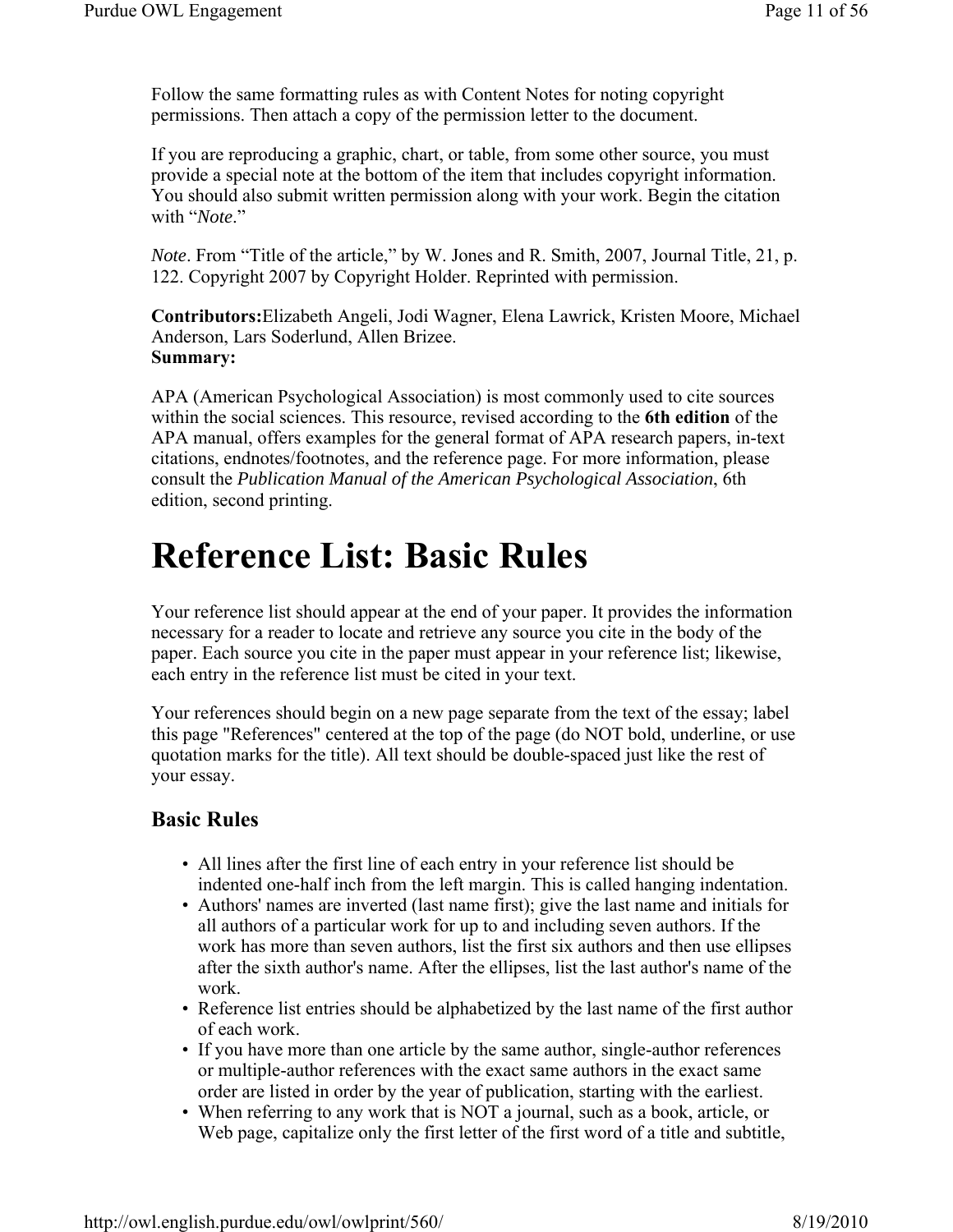the first word after a colon or a dash in the title, and proper nouns. Do not capitalize the first letter of the second word in a hyphenated compound word.

- Capitalize all major words in journal titles.
- Italicize titles of longer works such as books and journals.
- Do not italicize, underline, or put quotes around the titles of shorter works such as journal articles or essays in edited collections.

**Contributors:**Elizabeth Angeli, Jodi Wagner, Elena Lawrick, Kristen Moore, Michael Anderson, Lars Soderlund, Allen Brizee. **Summary:**

APA (American Psychological Association) is most commonly used to cite sources within the social sciences. This resource, revised according to the **6th edition** of the APA manual, offers examples for the general format of APA research papers, in-text citations, endnotes/footnotes, and the reference page. For more information, please consult the *Publication Manual of the American Psychological Association*, 6th edition, second printing.

### **Reference List: Author/Authors**

The following rules for handling works by a single author or multiple authors apply to all APA-style references in your reference list, regardless of the type of work (book, article, electronic resource, etc.)

#### **Single Author**

Last name first, followed by author initials.

Berndt, T. J. (2002). Friendship quality and social development. *Current Directions in Psychological Science, 11*, 7-10.

#### **Two Authors**

List by their last names and initials. Use the ampersand instead of "and."

Wegener, D. T., & Petty, R. E. (1994). Mood management across affective states: The hedonic contingency hypothesis. *Journal of Personality & Social Psychology, 66*, 1034-1048.

#### **Three to Seven Authors**

List by last names and initials; commas separate author names, while the last author name is preceded again by ampersand.

Kernis, M. H., Cornell, D. P., Sun, C. R., Berry, A., Harlow, T., & Bach, J. S. (1993). There's more to self-esteem than whether it is high or low: The importance of stability of self-esteem. *Journal of Personality and Social Psychology, 65*, 1190-1204.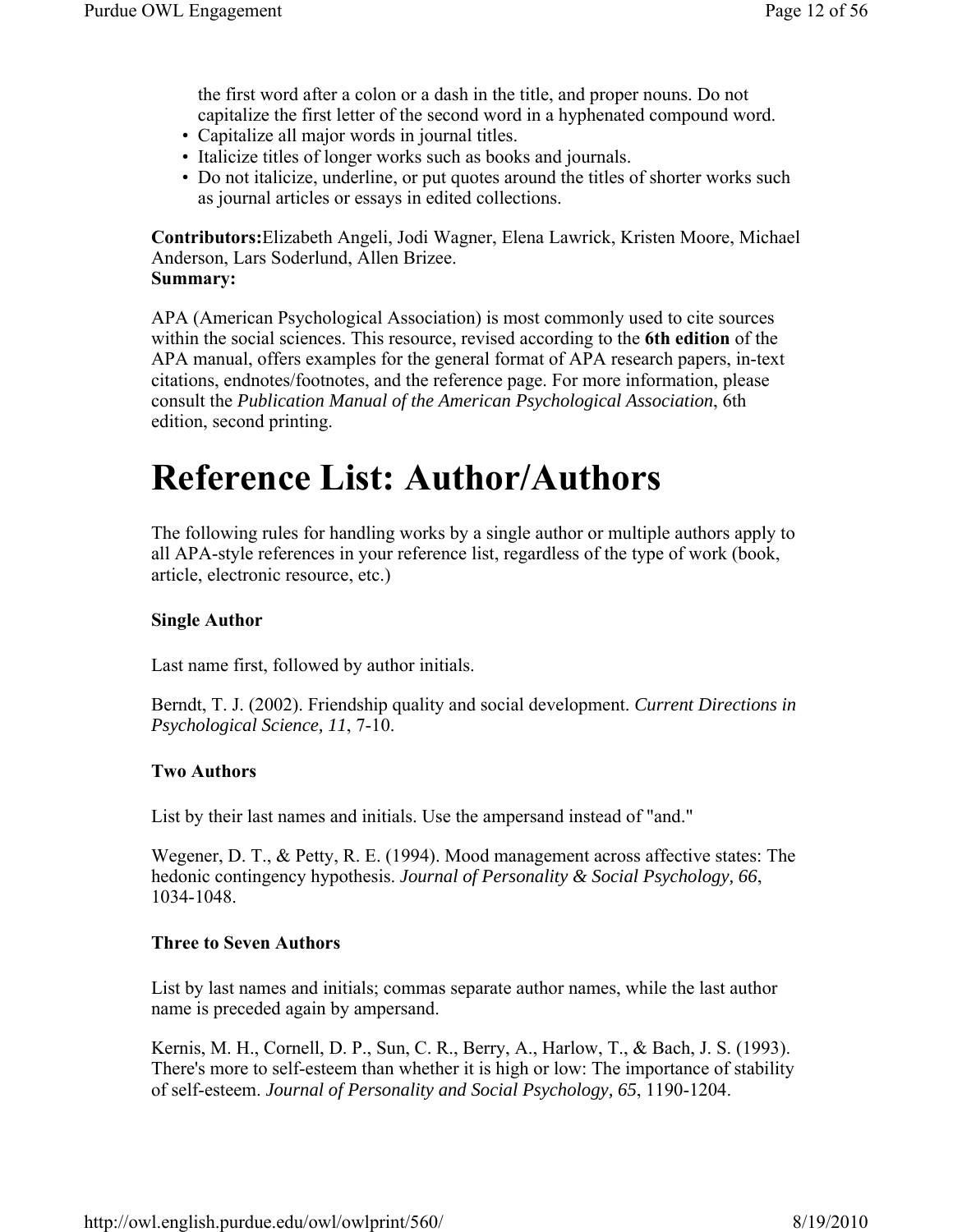#### **More Than Seven Authors**

Miller, F. H., Choi, M. J., Angeli, L. L., Harland, A. A., Stamos, J. A., Thomas, S. T., . . . Rubin, L. H. (2009). Web site usability for the blind and low-vision user. *Technical Communication 57*, 323-335.

#### **Organization as Author**

American Psychological Association. (2003).

#### **Unknown Author**

*Merriam-Webster's collegiate dictionary* (10th ed.).(1993). Springfield, MA: Merriam -Webster.

**NOTE**: When your essay includes parenthetical citations of sources with no author named, use a shortened version of the source's title instead of an author's name. Use quotation marks and italics as appropriate. For example, parenthetical citations of the source above would appear as follows: (*Merriam-Webster's*, 1993).

#### **Two or More Works by the Same Author**

Use the author's name for all entries and list the entries by the year (earliest comes first).

Berndt, T. J. (1981).

Berndt, T. J. (1999).

When an author appears both as a sole author and, in another citation, as the first author of a group, list the one-author entries first.

Berndt, T. J. (1999). Friends' influence on students' adjustment to school. *Educational Psychologist, 34*, 15-28.

Berndt, T. J., & Keefe, K. (1995). Friends' influence on adolescents' adjustment to school. *Child Development, 66*, 1312-1329.

References that have the same first author and different second and/or third authors are arranged alphabetically by the last name of the second author, or the last name of the third if the first and second authors are the same.

Wegener, D. T., Kerr, N. L., Fleming, M. A., & Petty, R. E. (2000). Flexible corrections of juror judgments: Implications for jury instructions. *Psychology, Public Policy, & Law, 6*, 629-654.

Wegener, D. T., Petty, R. E., & Klein, D. J. (1994). Effects of mood on high elaboration attitude change: The mediating role of likelihood judgments. *European Journal of Social Psychology, 24*, 25-43.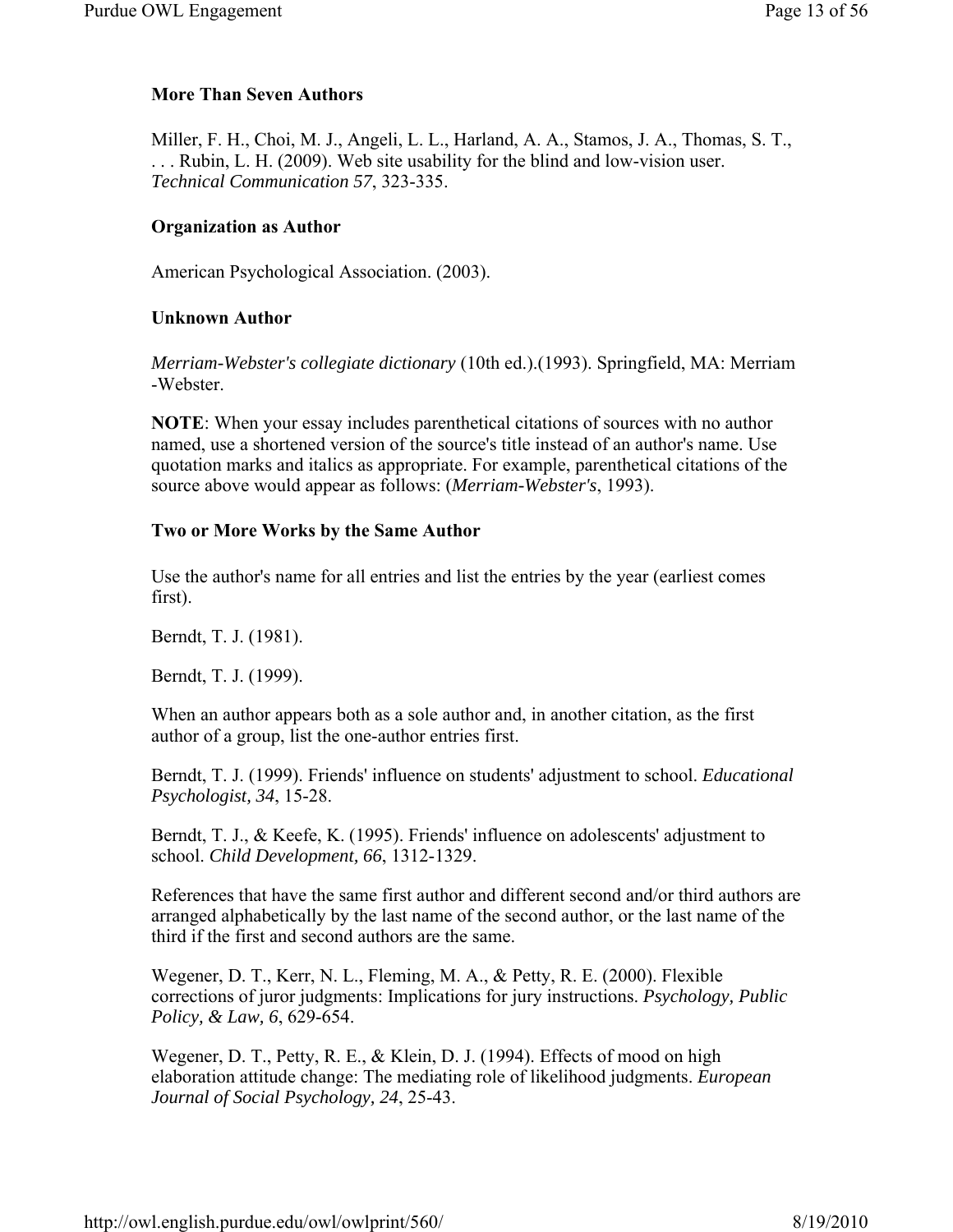#### **Two or More Works by the Same Author in the Same Year**

If you are using more than one reference by the same author (or the same group of authors listed in the same order) published in the same year, organize them in the reference list alphabetically by the title of the article or chapter. Then assign letter suffixes to the year. Refer to these sources in your essay as they appear in your reference list, e.g.: "Berdnt (1981a) makes similar claims..."

Berndt, T. J. (1981a). Age changes and changes over time in prosocial intentions and behavior between friends. *Developmental Psychology, 17*, 408-416.

Berndt, T. J. (1981b). Effects of friendship on prosocial intentions and behavior. *Child Development, 52*, 636-643.

#### **Introductions, Prefaces, Forewords, and Afterwords**

Cite the publishing information about a book as usual, but cite Introduction, Preface, Foreword, or Afterword (whatever title is applicable) as the chapter of the book.

Funk, R. & Kolln, M. (1998). Introduction. In E.W. Ludlow (Ed.), *Understanding English Grammar* (pp. 1-2). Needham, MA: Allyn and Bacon.

**Contributors:**Elizabeth Angeli, Jodi Wagner, Elena Lawrick, Kristen Moore, Michael Anderson, Lars Soderlund, Allen Brizee. **Summary:**

APA (American Psychological Association) is most commonly used to cite sources within the social sciences. This resource, revised according to the **6th edition** of the APA manual, offers examples for the general format of APA research papers, in-text citations, endnotes/footnotes, and the reference page. For more information, please consult the *Publication Manual of the American Psychological Association*, 6th edition, second printing.

### **Reference List: Articles in Periodicals**

#### **Basic Form**

APA style dictates that authors are named last name followed by initials; publication year goes between parentheses, followed by a period. The title of the article is in sentence-case, meaning only the first word and proper nouns in the title are capitalized. The periodical title is run in title case, and is followed by the volume number which, with the title, is also italicized or underlined.

Author, A. A., Author, B. B., & Author, C. C. (Year). Title of article. *Title of Periodical, volume number*(issue number), pages.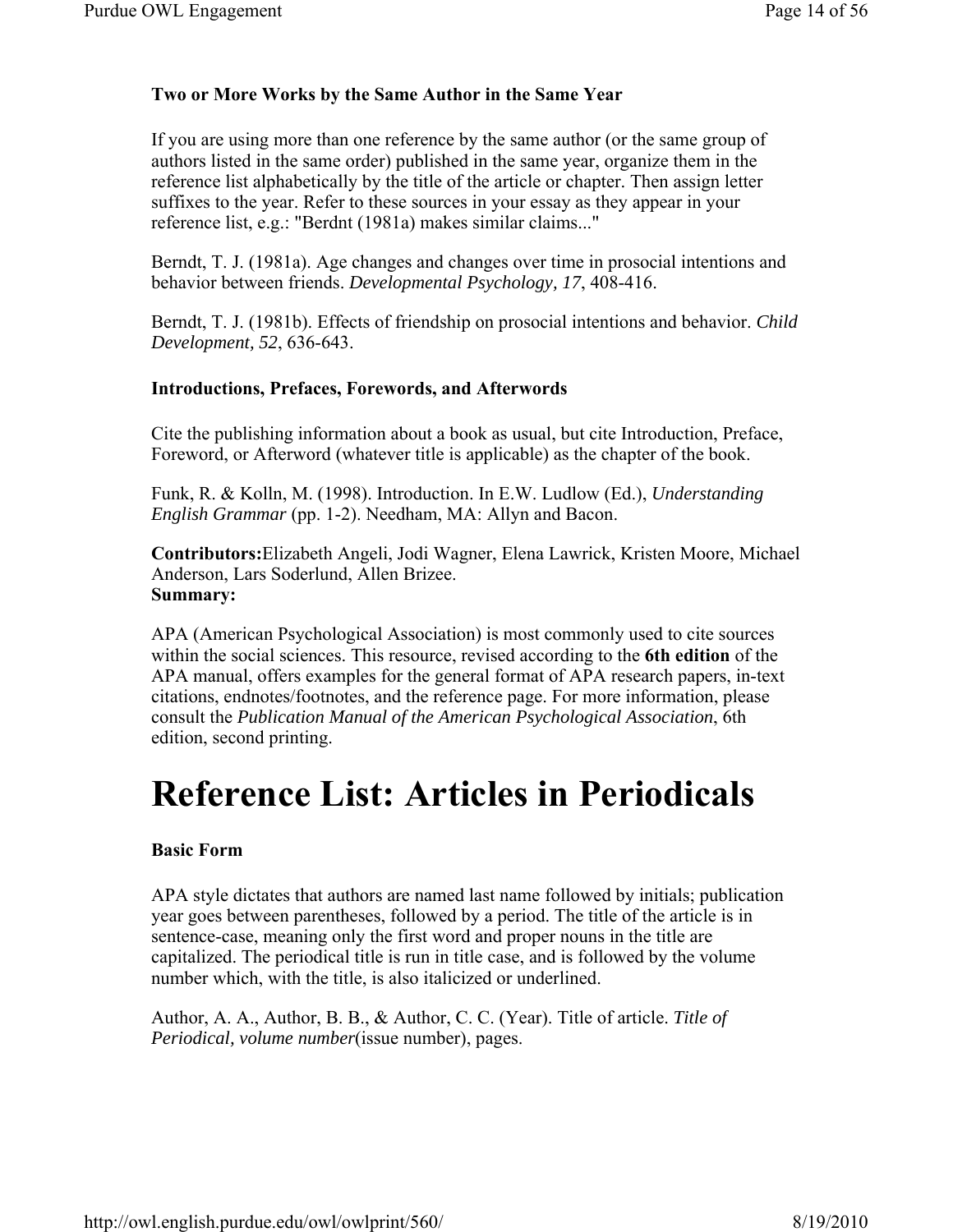#### **Article in Journal Paginated by Volume**

Journals that are paginated by volume begin with page one in issue one, and continue numbering issue two where issue one ended, etc.

Harlow, H. F. (1983). Fundamentals for preparing psychology journal articles. *Journal of Comparative and Physiological Psychology, 55*, 893-896.

#### **Article in Journal Paginated by Issue**

Journals paginated by issue begin with page one every issue; therefore, the issue number gets indicated in parentheses after the volume. The parentheses and issue number are not italicized or underlined.

Scruton, R. (1996). The eclipse of listening. *The New Criterion, 15*(30), 5-13.

#### **Article in a Magazine**

Henry, W. A., III. (1990, April 9). Making the grade in today's schools. *Time, 135*, 28- 31.

#### **Article in a Newspaper**

Unlike other periodicals, p. or pp. precedes page numbers for a newspaper reference in APA style. Single pages take p., e.g., p. B2; multiple pages take pp., e.g., pp. B2, B4 or pp. C1, C3-C4.

Schultz, S. (2005, December 28). Calls made to strengthen state energy policies. *The Country Today*, pp. 1A, 2A.

**Note**: Because of issues with html coding, the listings below using brackets contain spaces that are not to be used with your listings. Use a space as normal before the brackets, but do not include a space following the bracket.

#### **Letter to the Editor**

Moller, G. (2002, August). Ripples versus rumbles [Letter to the editor]. *Scientific American, 287*(2), 12.

#### **Review**

Baumeister, R. F. (1993). Exposing the self-knowledge myth [Review of the book *The self-knower: A hero under control*, by R. A. Wicklund & M. Eckert]. *Contemporary Psychology, 38*, 466-467.

**Contributors:**Elizabeth Angeli, Jodi Wagner, Elena Lawrick, Kristen Moore, Michael Anderson, Lars Soderlund, Allen Brizee. **Summary:**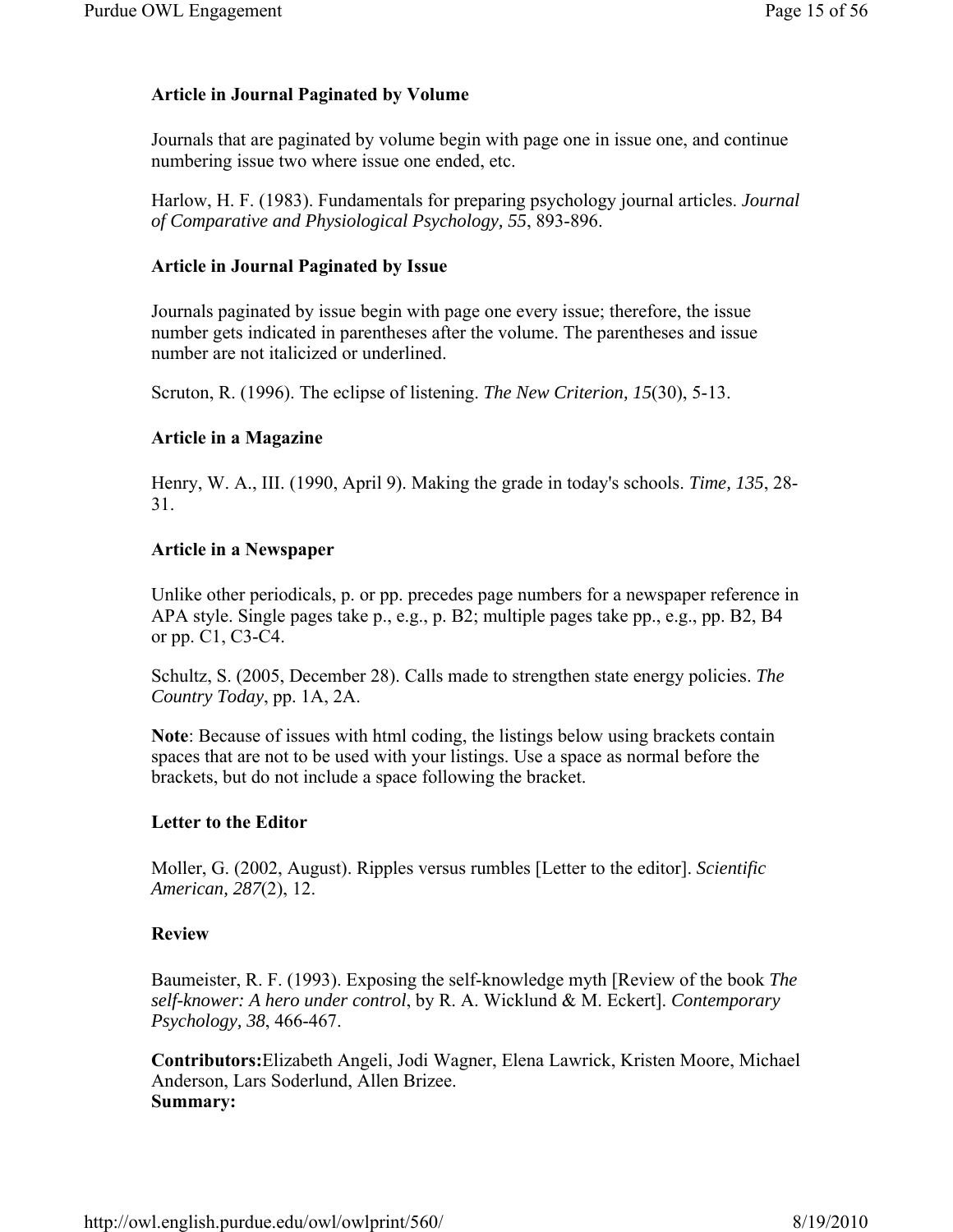APA (American Psychological Association) is most commonly used to cite sources within the social sciences. This resource, revised according to the **6th edition** of the APA manual, offers examples for the general format of APA research papers, in-text citations, endnotes/footnotes, and the reference page. For more information, please consult the *Publication Manual of the American Psychological Association*, 6th edition, second printing.

### **Reference List: Books**

#### **Basic Format for Books**

Author, A. A. (Year of publication). *Title of work: Capital letter also for subtitle*. Location: Publisher.

**Note**: For "Location," you should always list the city and the state using the two letter postal abbreviation without periods (New York, NY).

Calfee, R. C., & Valencia, R. R. (1991). *APA guide to preparing manuscripts for journal publication*. Washington, DC: American Psychological Association.

#### **Edited Book, No Author**

Duncan, G. J., & Brooks-Gunn, J. (Eds.). (1997). *Consequences of growing up poor*. New York, NY: Russell Sage Foundation.

#### **Edited Book with an Author or Authors**

Plath, S. (2000). *The unabridged journals* K.V. Kukil, (Ed.). New York, NY: Anchor.

#### **A Translation**

Laplace, P. S. (1951). *A philosophical essay on probabilities*. (F. W. Truscott & F. L. Emory, Trans.). New York, NY: Dover. (Original work published 1814).

**Note**: When you cite a republished work, like the one above, in your text, it should appear with both dates: Laplace (1814/1951).

#### **Edition Other Than the First**

Helfer, M. E., Keme, R. S., & Drugman, R. D. (1997). *The battered child* (5th ed.). Chicago, IL: University of Chicago Press.

#### **Article or Chapter in an Edited Book**

Author, A. A., & Author, B. B. (Year of publication). Title of chapter. In A. Editor & B. Editor (Eds.), *Title of book* (pages of chapter). Location: Publisher.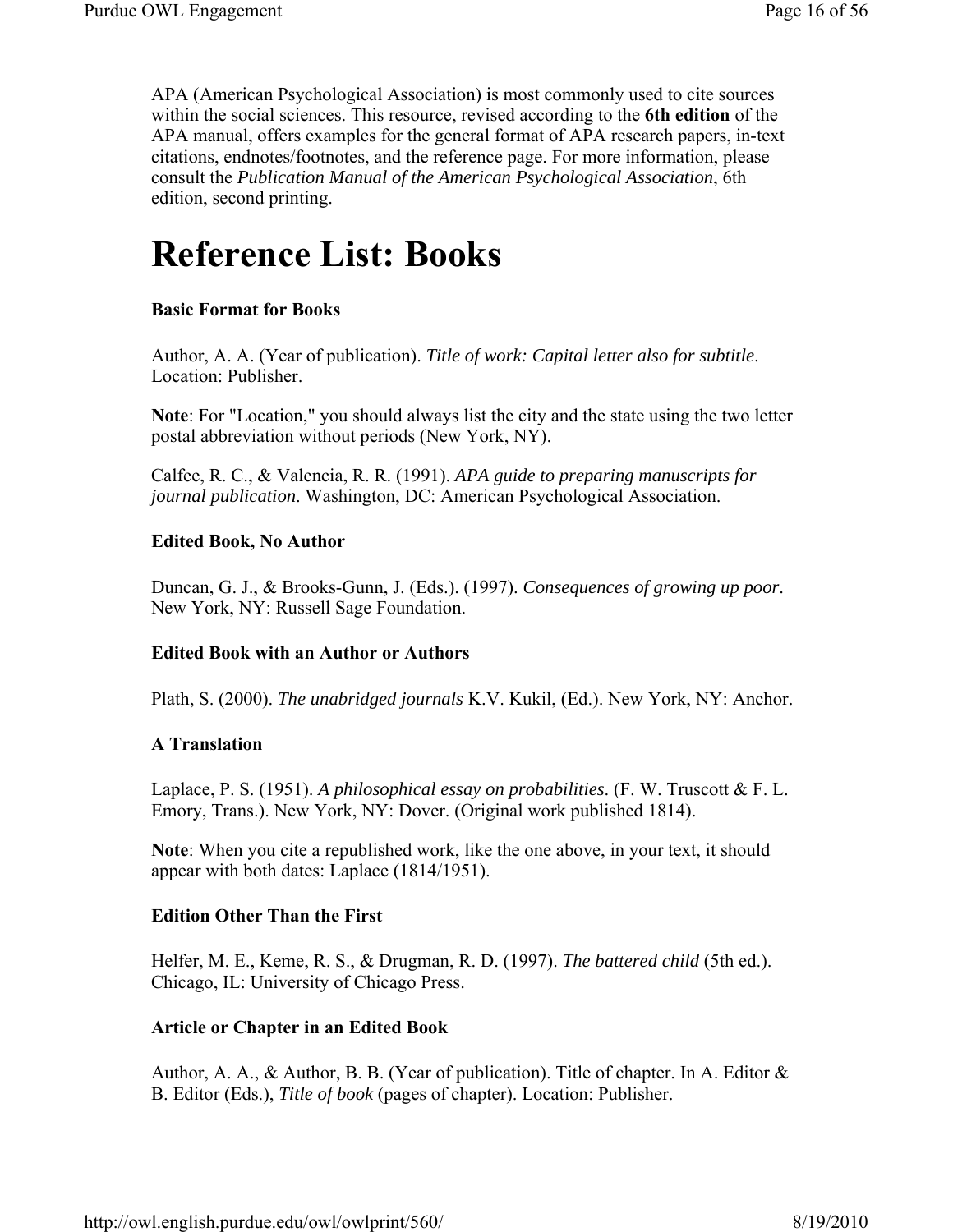**Note**: When you list the pages of the chapter or essay in parentheses after the book title, use "pp." before the numbers: (pp. 1-21). This abbreviation, however, does not appear before the page numbers in periodical references, except for newspapers.

O'Neil, J. M., & Egan, J. (1992). Men's and women's gender role journeys: Metaphor for healing, transition, and transformation. In B. R. Wainrib (Ed.), *Gender issues across the life cycle* (pp. 107-123). New York, NY: Springer.

#### **Multivolume Work**

Wiener, P. (Ed.). (1973). *Dictionary of the history of ideas* (Vols. 1-4). New York, NY: Scribner's.

**Contributors:**Elizabeth Angeli, Jodi Wagner, Elena Lawrick, Kristen Moore, Michael Anderson, Lars Soderlund, Allen Brizee. **Summary:**

APA (American Psychological Association) is most commonly used to cite sources within the social sciences. This resource, revised according to the **6th edition** of the APA manual, offers examples for the general format of APA research papers, in-text citations, endnotes/footnotes, and the reference page. For more information, please consult the *Publication Manual of the American Psychological Association*, 6th edition, second printing.

### **Reference List: Other Print Sources**

#### **An Entry in An Encyclopedia**

Bergmann, P. G. (1993). Relativity. In *The new encyclopedia britannica* (Vol. 26, pp. 501-508). Chicago: Encyclopedia Britannica.

#### **Work Discussed in a Secondary Source**

List the source the work was discussed in:

Coltheart, M., Curtis, B., Atkins, P., & Haller, M. (1993). Models of reading aloud: Dual-route and parallel-distributed-processing approaches. *Psychological Review, 100*, 589-608.

**NOTE:** Give the secondary source in the references list; in the text, name the original work, and give a citation for the secondary source. For example, if Seidenberg and McClelland's work is cited in Coltheart et al. and you did not read the original work, list the Coltheart et al. reference in the References. In the text, use the following citation:

In Seidenberg and McClelland's study (as cited in Coltheart, Curtis, Atkins, & Haller, 1993), ...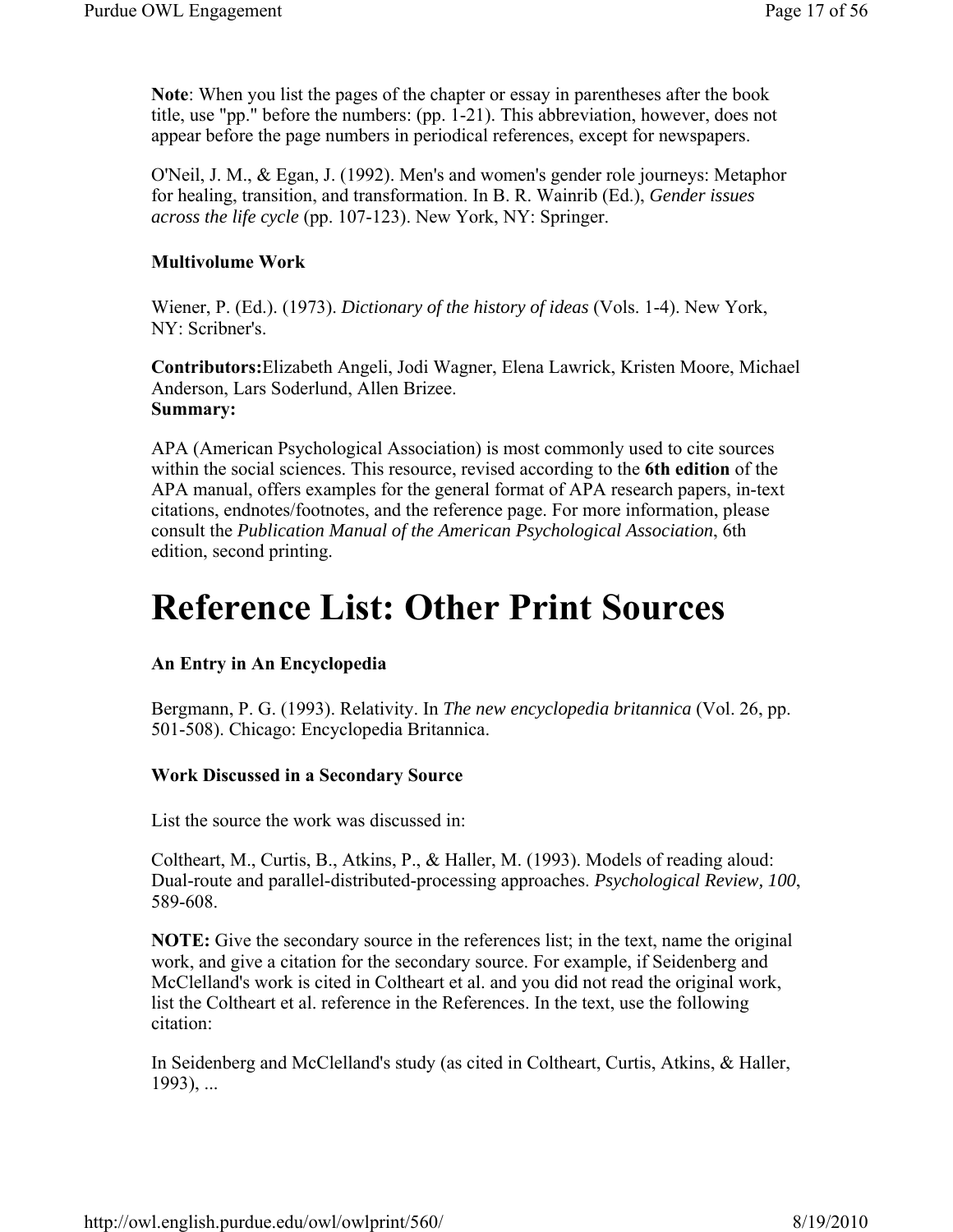#### **Dissertation Abstract**

Yoshida, Y. (2001). Essays in urban transportation (Doctoral dissertation, Boston College, 2001). *Dissertation Abstracts International, 62*, 7741A.

#### **Government Document**

National Institute of Mental Health. (1990). *Clinical training in serious mental illness* (DHHS Publication No. ADM 90-1679). Washington, DC: U.S. Government Printing Office.

For information about citing legal sources in your reference list, see the **Westfield State College page on Citing Legal Materials in APA Style**.

#### **Report From a Private Organization**

American Psychiatric Association. (2000). *Practice guidelines for the treatment of patients with eating disorders* (2nd ed.). Washington, DC: Author.

#### **Conference Proceedings**

Schnase, J. L., & Cunnius, E. L. (Eds.). (1995). Proceedings from CSCL '95: *The First International Conference on Computer Support for Collaborative Learning*. Mahwah, NJ: Erlbaum.

**Contributors:**Elizabeth Angeli, Jodi Wagner, Elena Lawrick, Kristen Moore, Michael Anderson, Lars Soderlund, Allen Brizee. **Summary:**

APA (American Psychological Association) is most commonly used to cite sources within the social sciences. This resource, revised according to the **6th edition** of the APA manual, offers examples for the general format of APA research papers, in-text citations, endnotes/footnotes, and the reference page. For more information, please consult the *Publication Manual of the American Psychological Association*, 6th edition, second printing.

### **Reference List: Electronic Sources (Web Publications)**

**Please note**: There are no spaces used with brackets in APA. When possible, include the year, month, and date in references. If the month and date are not available, use the year of publication. Please note, too, that the OWL still includes information about print sources for those still working with print sources.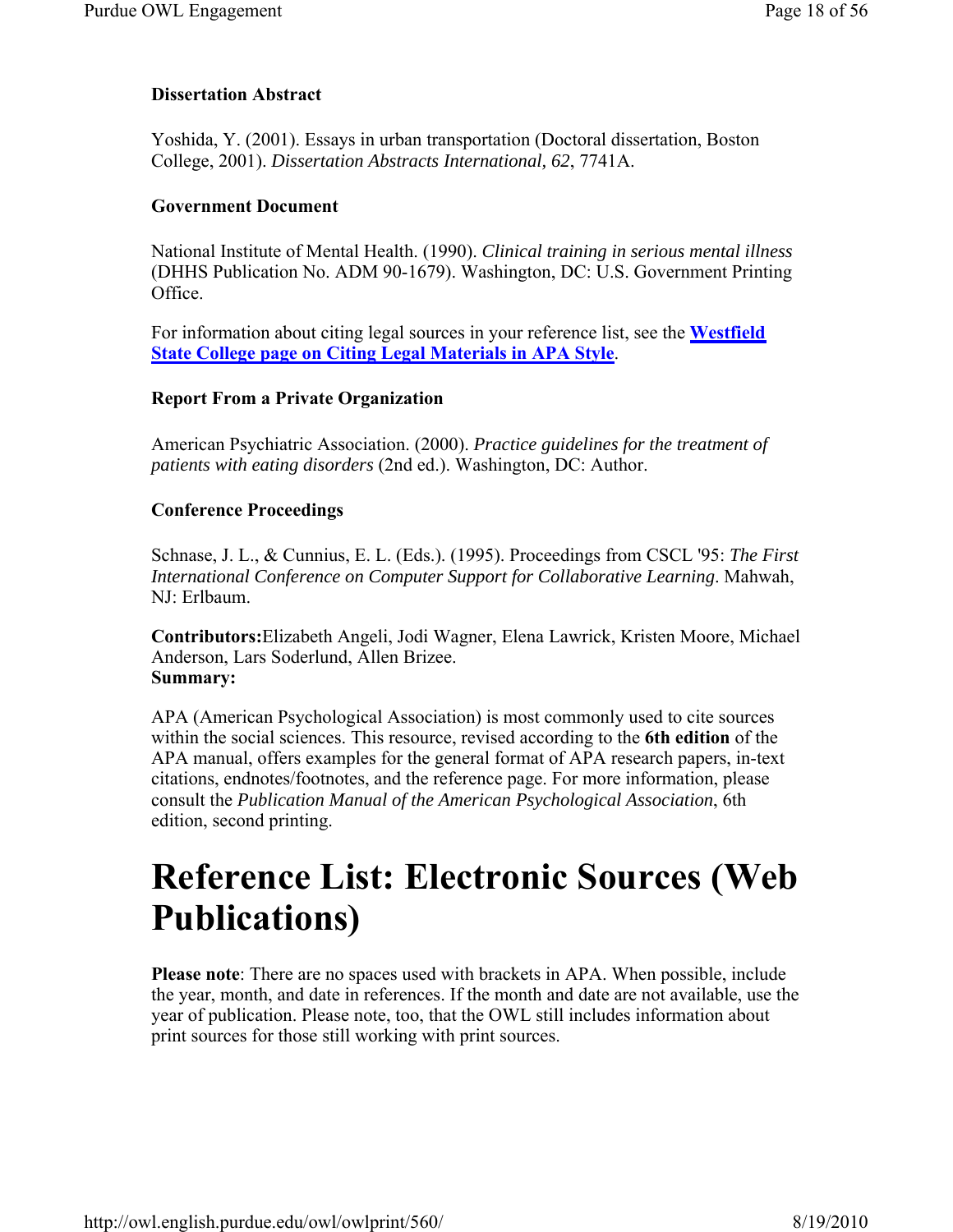#### **Article From an Online Periodical**

Online articles follow the same guidelines for printed articles. Include all information the online host makes available, including an issue number in parentheses.

Author, A. A., & Author, B. B. (Date of publication). Title of article. *Title of Online Periodical, volume number*(issue number if available). Retrieved from http://www.someaddress.com/full/url/

Bernstein, M. (2002). 10 tips on writing the living Web. *A List Apart: For People Who Make Websites, 149*. Retrieved from http://www.alistapart.com/articles/writeliving

#### **Online Scholarly Journal Article**

Because online materials can potentially change URLs, APA recommends providing a Digital Object Identifier (DOI), when it is available, as opposed to the URL. DOIs are an attempt to provide stable, long-lasting links for online articles. They are unique to their documents and consist of a long alphanumeric code. Many-but not all-publishers will provide an article's DOI on the first page of the document.

Note that some online bibliographies provide an article's DOI but may "hide" the code under a button which may read "Article" or may be an abbreviation of a vendors name like "CrossRef" or "PubMed." This button will usually lead the user to the full article which will include the DOI. Find DOI's from print publications or ones that go to dead links with CrossRef.org's "DOI Resolver," which is displayed in a central location on their home page.

#### **Article From an Online Periodical with DOI Assigned**

Author, A. A., & Author, B. B. (Date of publication). Title of article. *Title of Journal, volume number*. doi:0000000/000000000000

Brownlie, D. (2007). Toward effective poster presentations: An annotated bibliography. *European Journal of Marketing, 41*(11/12), 1245-1283. doi:10.1108/03090560710821161

#### **Article From an Online Periodical with no DOI Assigned**

Online scholarly journal articles without a DOI require the URL of the journal home page.

Author, A. A., & Author, B. B. (Date of publication). Title of article. *Title of Journal, volume number*. Retrieved from http://www.journalhomepage.com/full/url/

Kenneth, I. A. (2000). A Buddhist response to the nature of human rights. *Journal of Buddhist Ethics, 8*. Retrieved from http://www.cac.psu.edu/jbe/twocont.html

If the article appears as a printed version as well, the URL is not required. Use "Electronic version" in brackets after the article's title.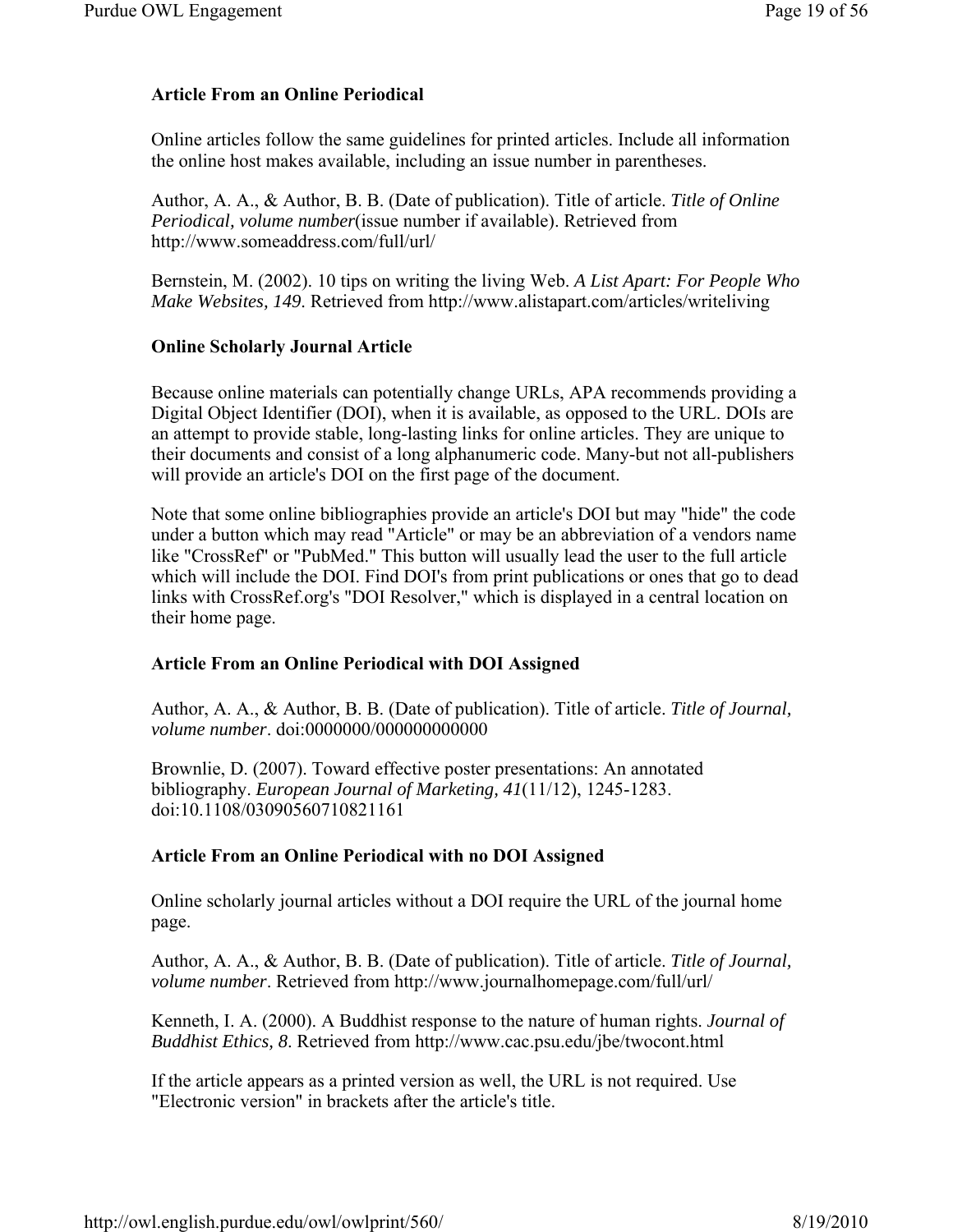Whitmeyer, J. M. (2000). Power through appointment [Electronic version]. *Social Science Research, 29*, 535-555.

#### **Article From a Database**

When referencing a print article obtained from an online database (such as a database in the library), provide appropriate print citation information (formatted just like a "normal" print citation would be for that type of work). This will allow people to retrieve the print version if they do not have access to the database from which you retrieved the article. You can also include the item number or accession number in parentheses at the end, but the APA manual says that this is not required. For articles that are easily located, do not provide database information. If the article is difficult to locate, then you can provide database information. Only use retrieval dates if the source could change, such as Wikis. For more about citing articles retrieved from electronic databases, see pages 187-192 of the Publication Manual.

Smyth, A. M., Parker, A. L., & Pease, D. L. (2002). A study of enjoyment of peas. *Journal of Abnormal Eating, 8*(3), 120-125.

#### **Abstract**

If you only cite an abstract but the full text of the article is also available, cite the online abstract as other online citations, adding "[Abstract]" after the article or source name.

Paterson, P. (2008). How well do young offenders with Asperger Syndrome cope in custody?: Two prison case studies [Abstract]. *British Journal of Learning Disabilities, 36*(1), 54-58.

Bossong, G. Ergativity in Basque. *Linguistics, 22*(3), 341-392.

#### **Newspaper Article**

Author, A. A. (Year, Month Day). Title of article. *Title of Newspaper*. Retrieved from http://www.someaddress.com/full/url/

Parker-Pope, T. (2008, May 6). Psychiatry handbook linked to drug industry. *The New York Times*. Retrieved from http://www.nytimes.com

#### **Electronic Books**

Electronic books may include books found on personal websites, databases, or even in audio form. Use the following format if the book you are using is *only* provided in a digital format or is difficult to find in print. If the work is not directly available online or must be purchased, use "Available from," rather than "Retrieved from," and point readers to where they can find it. For books available in print form and electronic form, include the publish date in parentheses after the author's name.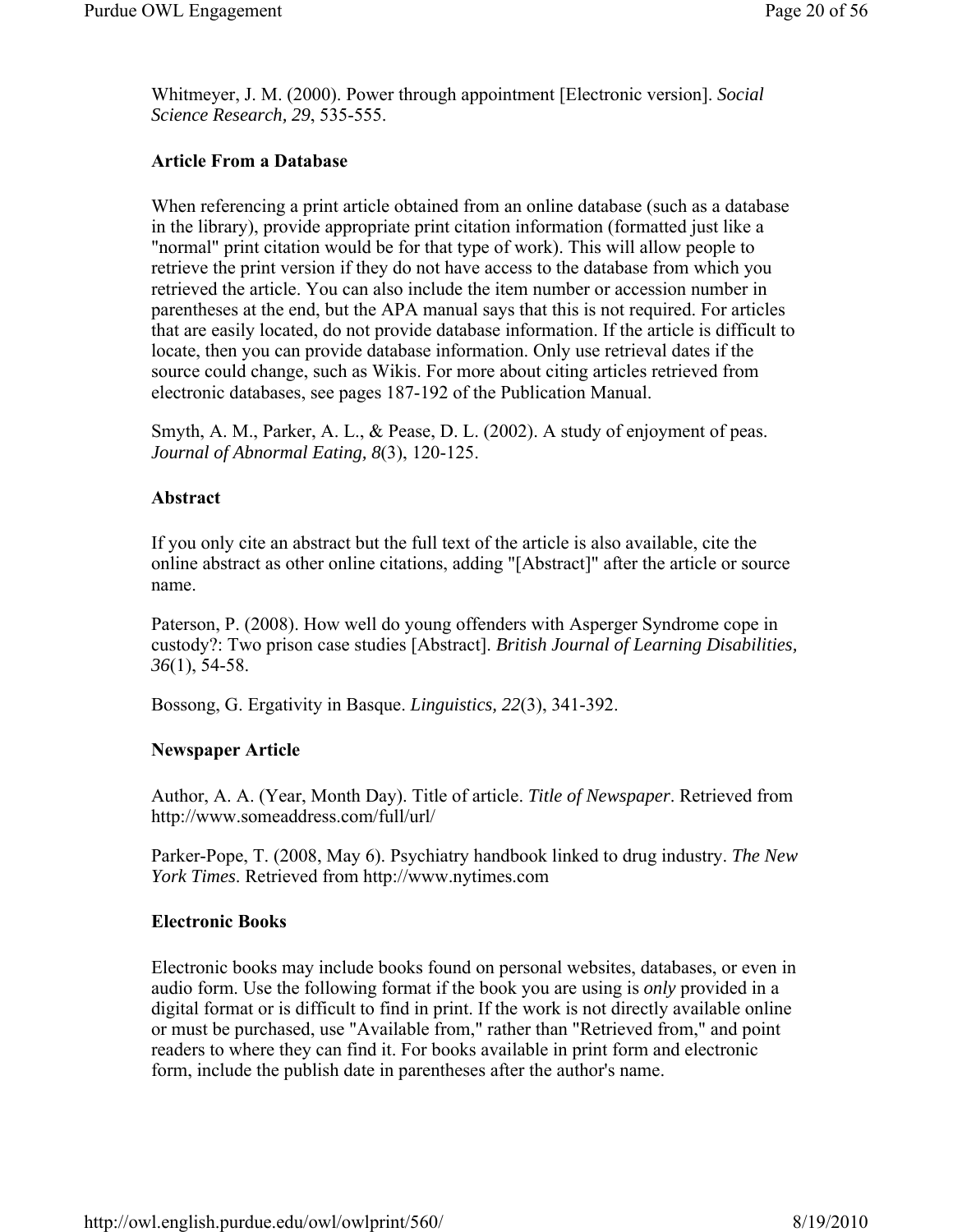De Huff, E. W. (n.d.). *Taytay's tales: Traditional Pueblo Indian tales*. Retrieved from http://digital.library.upenn.edu/women/dehuff/taytay/ taytay.html

Davis, J. (n.d.). *Familiar birdsongs of the Northwest*. Available from http://www.powells.com/cgi-bin/biblio?inkey=1- 9780931686108-0

#### **Chapter/Section of a Web document or Online Book Chapter**

Author, A. A., & Author, B. B. (Date of publication). Title of article. In *Title of book or larger document* (chapter or section number). Retrieved from http://www.someaddress.com/full/url/

Engelshcall, R. S. (1997). Module mod\_rewrite: URL Rewriting Engine. In *Apache HTTP Server Version 1.3 Documentation* (Apache modules.) Retrieved from http://httpd.apache.org/docs/1.3/mod/mod\_rewrite.html

Peckinpaugh, J. (2003). Change in the Nineties. In J. S. Bough and G. B. DuBois (Eds.), *A century of growth in America*. Retrieved from GoldStar database.

**NOTE**: Use a chapter or section identifier and provide a URL that links directly to the chapter section, not the home page of the Web site.

#### **Online Book Reviews**

Cite the information as you normally would for the work you are quoting. (The first example below is from a newspaper article; the second is from a scholarly journal.) In brackets, write "Review of the book" and give the title of the reviewed work. Provide the web address after the words "Retrieved from," if the review is freely available to anyone. If the review comes from a subscription service or database, write "Available from" and provide the information where the review can be purchased.

Zacharek, S. (2008, April 27). Natural women [Review of the book *Girls like us*]. *The New York Times*. Retrieved from http://www.nytimes.com/2008/04/27/books/review/Zachareck -t.html?pagewanted=2

Castle, G. (2007). New millennial Joyce [Review of the books *Twenty-first Joyce, Joyce's critics: Transitions in reading and culture, and Joyce's messianism: Dante, negative existence, and the messianic self]*. *Modern Fiction Studies, 50*(1), 163-173. Available from Project MUSE Web site: http://muse.jhu.edu/journals/modern\_fiction\_studies/toc/ mfs52.1.html

#### **Dissertation/Thesis from a Database**

Biswas, S. (2008). *Dopamine D3 receptor: A neuroprotective treatment target in Parkinson's disease*. Retrieved from ProQuest Digital Dissertations. (AAT 3295214)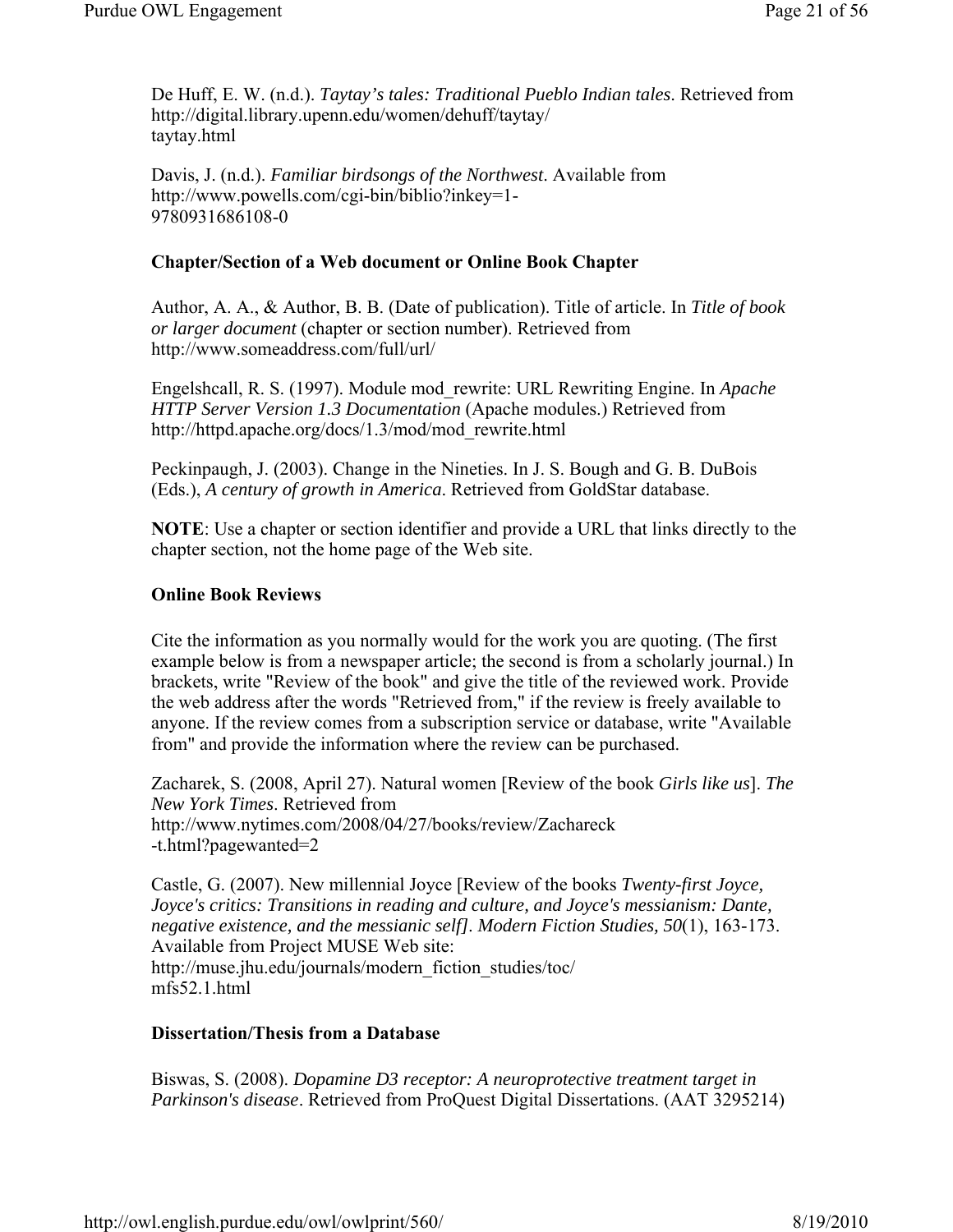#### **Online Encyclopedias and Dictionaries**

Often encyclopedias and dictionaries do not provide bylines (authors' names). When no byline is present, move the entry name to the front of the citation. Provide publication dates if present or specify (n.d.) if no date is present in the entry.

Feminism. (n.d.). In *Encyclopædia Britannica online*. Retrieved from http://www.britannica.com/EBchecked/topic/724633/feminism

#### **Online Bibliographies and Annotated Bibliographies**

Jürgens, R. (2005). *HIV/AIDS and HCV in Prisons: A Select Annotated Bibliography*. Retrieved from http://www.hc-sc.gc.ca/ahc-asc/alt\_formats/hpb-dgps/ pdf/intactiv/hiv-vih-aids-sida-prison-carceral\_e.pdf

#### **Data Sets**

Point readers to raw data by providing a Web address (use "Retrieved from") or a general place that houses data sets on the site (use "Available from").

United States Department of Housing and Urban Development. (2008). *Indiana income limits* [Data file]. Retrieved from http://www.huduser.org/Datasets/IL/IL08/in\_fy2008.pdf

#### **Graphic Data (e.g. Interactive Maps and Other Graphic Representations of Data)**

Give the name of the researching organization followed by the date. In brackets, provide a brief explanation of what type of data is there and in what form it appears. Finally, provide the project name and retrieval information.

Solar Radiation and Climate Experiment. (2007). [Graph illustration the SORCE Spectral Plot May 8, 2008]. *Solar Spectral Data Access from the SIM, SOLSTICE, and XPS Instruments*. Retrieved from http://lasp.colorado.edu/cgi-bin/ion-p? page=input\_data\_for\_ spectra.ion

#### **Qualitative Data and Online Interviews**

If an interview is not retrievable in audio or print form, cite the interview only in the text (not in the reference list) and provide the month, day, and year in the text. If an audio file or transcript is available online, use the following model, specifying the medium in brackets (e.g. [Interview transcript, Interview audio file]):

Butler, C. (Interviewer) & Stevenson, R. (Interviewee). (1999). *Oral History 2* [Interview transcript]. Retrieved from Johnson Space Center Oral Histories Project Web site: http:// www11.jsc.nasa.gov/history/oral\_histories/oral histories.htm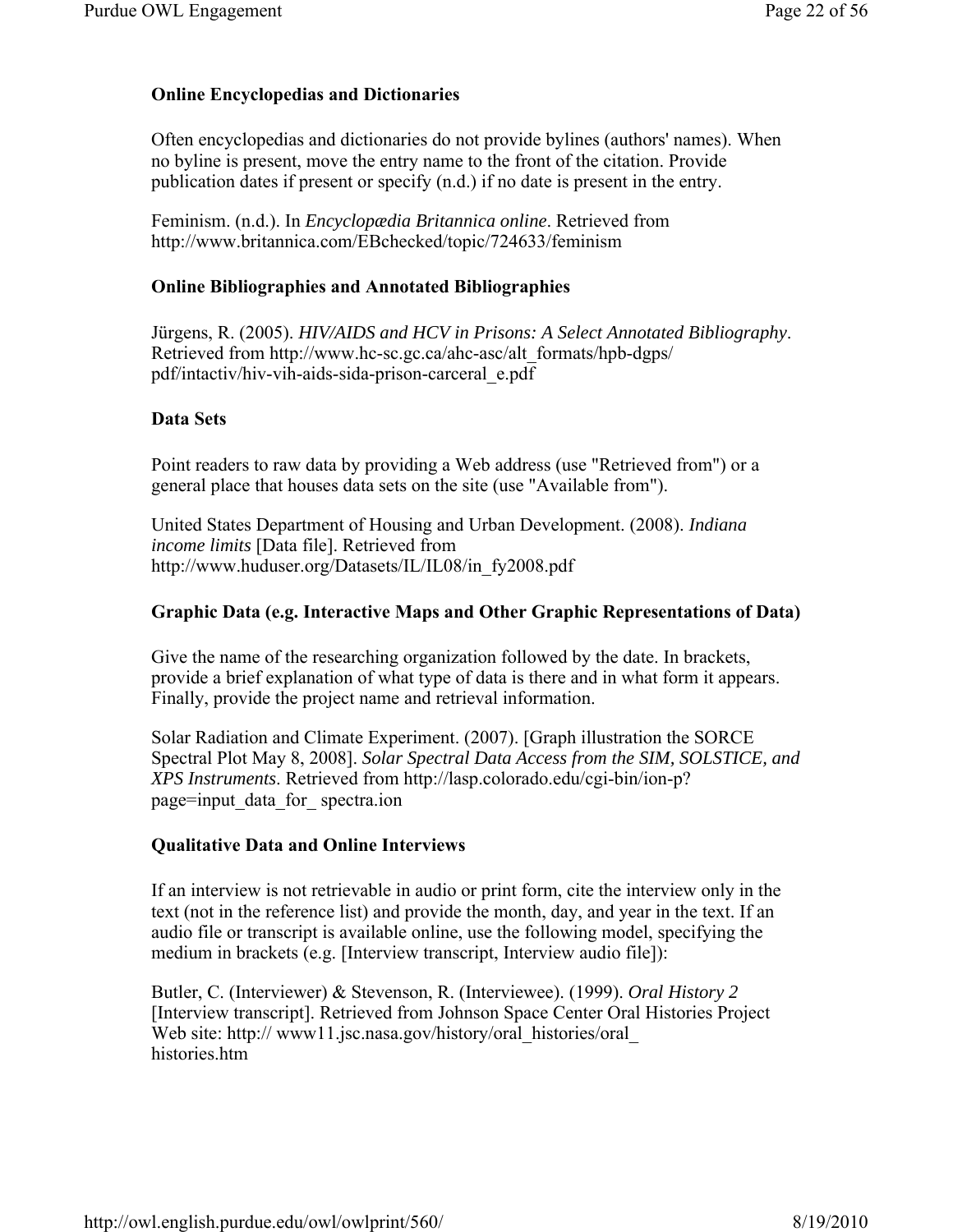#### **Online Lecture Notes and Presentation Slides**

When citing online lecture notes, be sure to provide the file format in brackets after the lecture title (e.g. PowerPoint slides, Word document).

Hallam, A. *Duality in consumer theory* [PDF document]. Retrieved from Lecture Notes Online Web site: http://www.econ.iastate.edu/classes/econ501/Hallam/ index.html

Roberts, K. F. (1998). *Federal regulations of chemicals in the environment* [PowerPoint slides]. Retrieved from http://siri.uvm.edu/ppt/40hrenv/index.html

#### **Nonperiodical Web Document, Web Page, or Report**

List as much of the following information as possible (you sometimes have to hunt around to find the information; don't be lazy. If there is a page like http://www.somesite.com/somepage.htm, and somepage.htm doesn't have the information you're looking for, move up the URL to http://www.somesite.com/):

Author, A. A., & Author, B. B. (Date of publication). *Title of document*. Retrieved from http://Web address

Angeli, E., Wagner, J., Lawrick, E., Moore, K., Anderson, M., Soderland, L., & Brizee, A. (2010, May 5). *General format*. Retrieved from http://owl.english.purdue.edu/owl/resource/560/01/

**NOTE**: When an Internet document is more than one Web page, provide a URL that links to the home page or entry page for the document. Also, if there isn't a date available for the document use (n.d.) for no date.

#### **Computer Software/Downloaded Software**

Do not cite standard office software (e.g. Word, Excel) or programming languages. Provide references only for specialized software.

Ludwig, T. (2002). PsychInquiry [computer software]. New York: Worth.

Software that is downloaded from a Web site should provide the software's version and year when available.

Hayes, B., Tesar, B., & Zuraw, K. (2003). OTSoft: Optimality Theory Software (Version 2.1) [Software]. Available from http://www.linguistics.ucla.edu/people/hayes/otsoft/

#### **E-mail**

E-mails are not included in the list of references, though you parenthetically cite them in your main text: (E. Robbins, personal communication, January 4, 2001).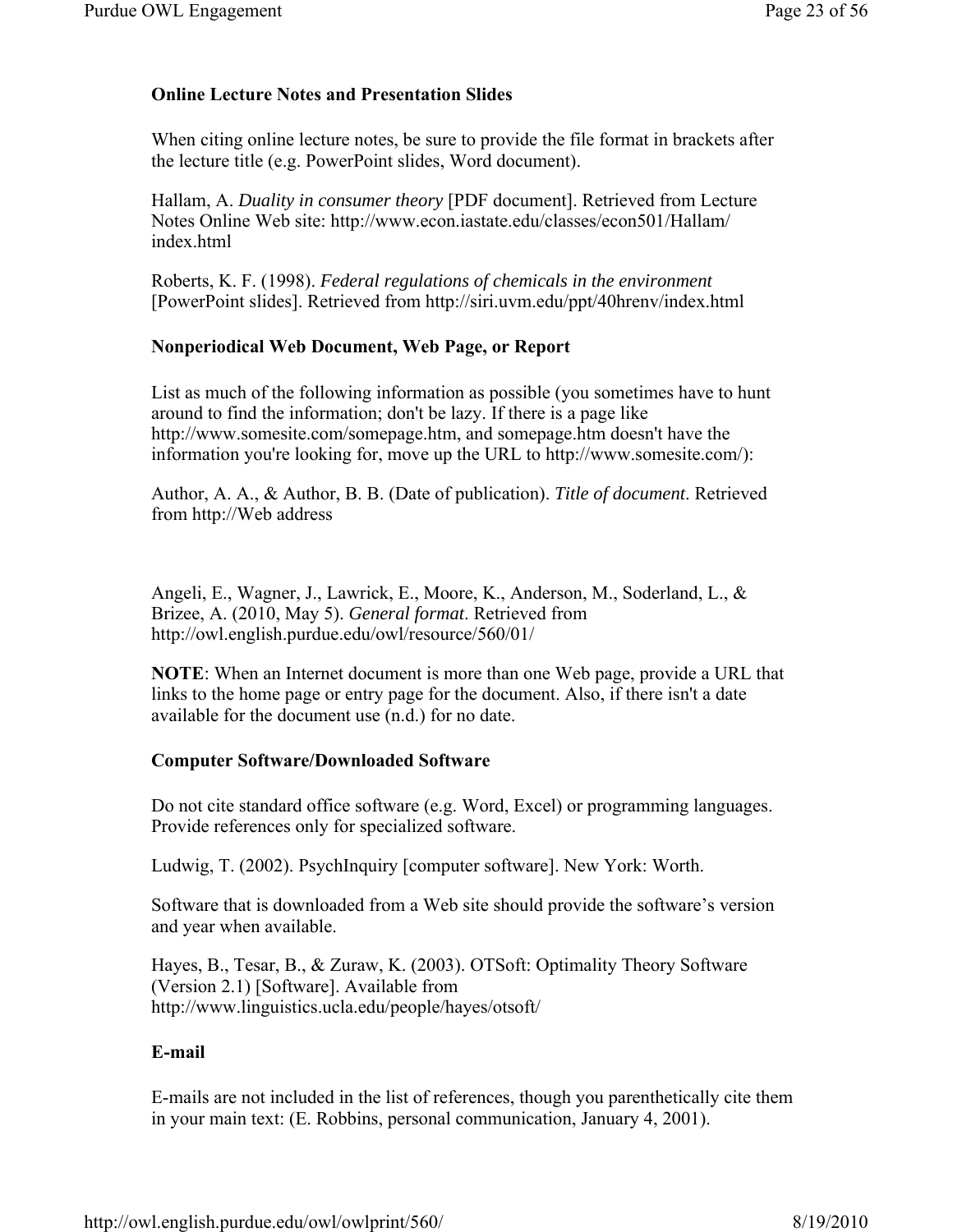#### **Online Forum or Discussion Board Posting**

Include the title of the message, and the URL of the newsgroup or discussion board. Please note that titles for items in online communities (e.g. blogs, newsgroups, forums) are not italicized. If the author's name is not available, provide the screen name. Place identifiers like post or message numbers, if available, in brackets. If available, provide the URL where the message is archived (e.g. "Message posted to..., archived at...").

Frook, B. D. (1999, July 23). New inventions in the cyberworld of toylandia [Msg 25]. Message posted to http://groups.earthlink.com/forum/messages/00025.html

#### **Blog (Weblog) and Video Blog Post**

Include the title of the message and the URL. Please note that titles for items in online communities (e.g. blogs, newsgroups, forums) are not italicized. If the author's name is not available, provide the screen name.

Dean, J. (2008, May 7). When the self emerges: Is that me in the mirror? [Web log comment]. Retrieved from http://www.spring.org.uk/the1sttransport. (2004, September 26). Psychology Video Blog #3 [Video file]. Retrieved from http://www.youtube.com/watch?v=lqM90eQi5-M

#### **Wikis**

Please note that the *APA Style Guide to Electronic References* warns writers that wikis (like Wikipedia, for example) are collaborative projects which cannot guarantee the verifiability or expertise of their entries.

OLPC Peru/Arahuay. (n.d.). Retrieved from the OLPC Wiki: http://wiki.laptop. org/go/OLPC\_Peru/Arahuay

#### **Audio Podcast**

For all podcasts, provide as much information as possible; not all of the following information will be available. Possible addition identifiers may include Producer, Director, etc.

Bell, T. & Phillips, T. (2008, May 6). A solar flare. *Science @ NASA Podcast*. Podcast retrieved from http://science.nasa.gov/podcast.htm

#### **Video Podcasts**

For all podcasts, provide as much information as possible; not all of the following information will be available. Possible addition identifiers may include Producer, Director, etc.

Scott, D. (Producer). (2007, January 5). The community college classroom [Episode 7]. *Adventures in Education*. Podcast retrieved from http://www.adveeducation.com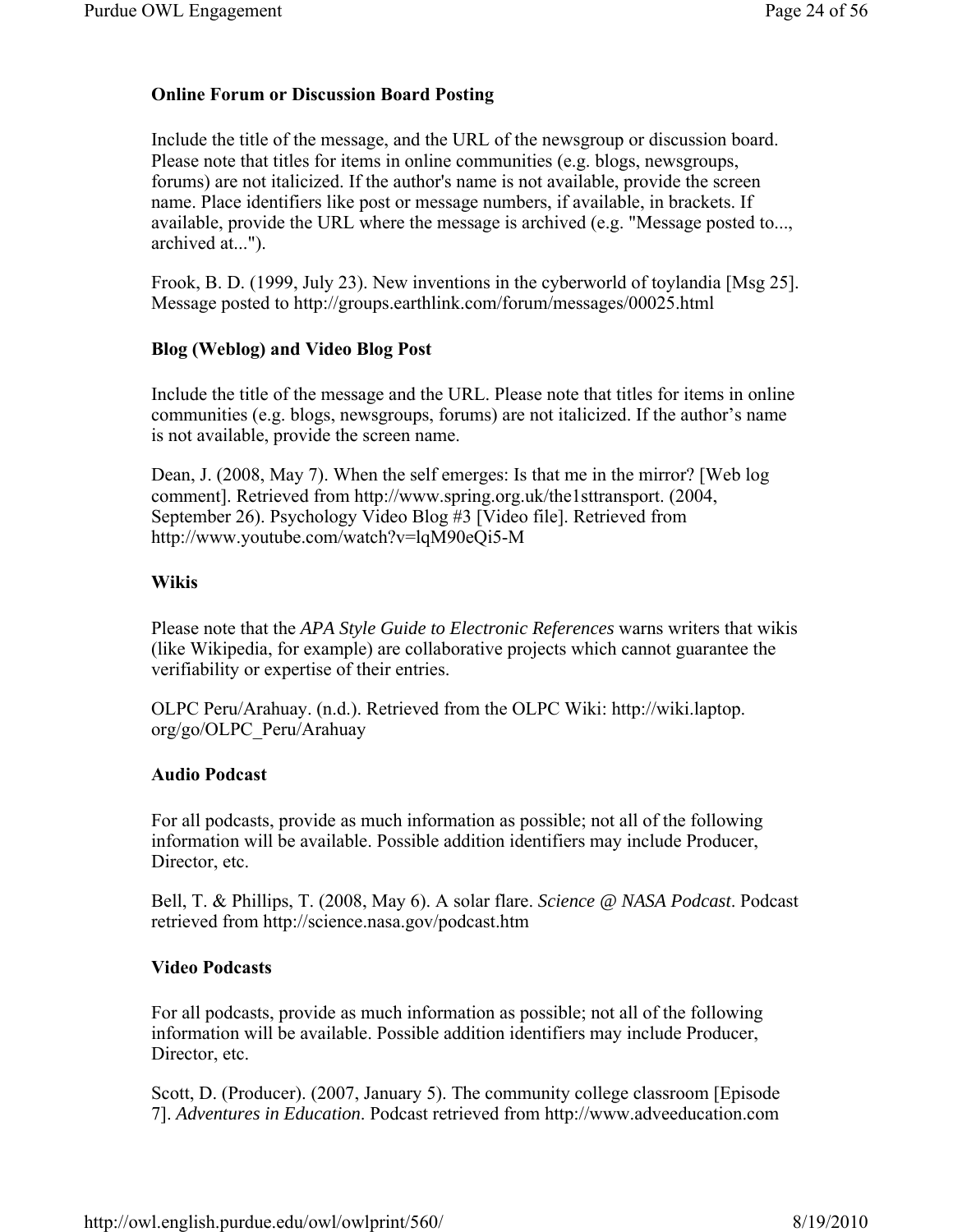For more help with citing electronic sources, please use these links:

- **Documenting Electronic Sources**
- **APA style web site's coverage of electronic references**
- **APA Frequently Asked Questions**

**Contributors:**Elizabeth Angeli, Jodi Wagner, Elena Lawrick, Kristen Moore, Michael Anderson, Lars Soderlund, Allen Brizee. **Summary:**

APA (American Psychological Association) is most commonly used to cite sources within the social sciences. This resource, revised according to the **6th edition** of the APA manual, offers examples for the general format of APA research papers, in-text citations, endnotes/footnotes, and the reference page. For more information, please consult the *Publication Manual of the American Psychological Association*, 6th edition, second printing.

### **Reference List: Other Non-Print Sources**

#### **Interviews, Email, and Other Personal Communication**

No personal communication is included in your reference list; instead, parenthetically cite the communicators name, the fact that it was personal communication, and the date of the communication in your main text only.

(E. Robbins, personal communication, January 4, 2001). A. P. Smith also claimed that many of her students had difficulties with APA style (personal communication, November 3, 2002).

#### **Motion Picture**

Basic reference list format:

Producer, P. P. (Producer), & Director, D. D. (Director). (Date of publication). *Title of motion picture* [Motion picture]. Country of origin: Studio or distributor.

**Note**: If a movie or video tape is not available in wide distribution, add the following to your citation after the country of origin: (Available from Distributor name, full address and zip code).

#### **A Motion Picture or Video Tape with International or National Availability**

Smith, J. D. (Producer), & Smithee, A. F. (Director). (2001). *Really big disaster movie* [ Motion picture]. United States: Paramount Pictures.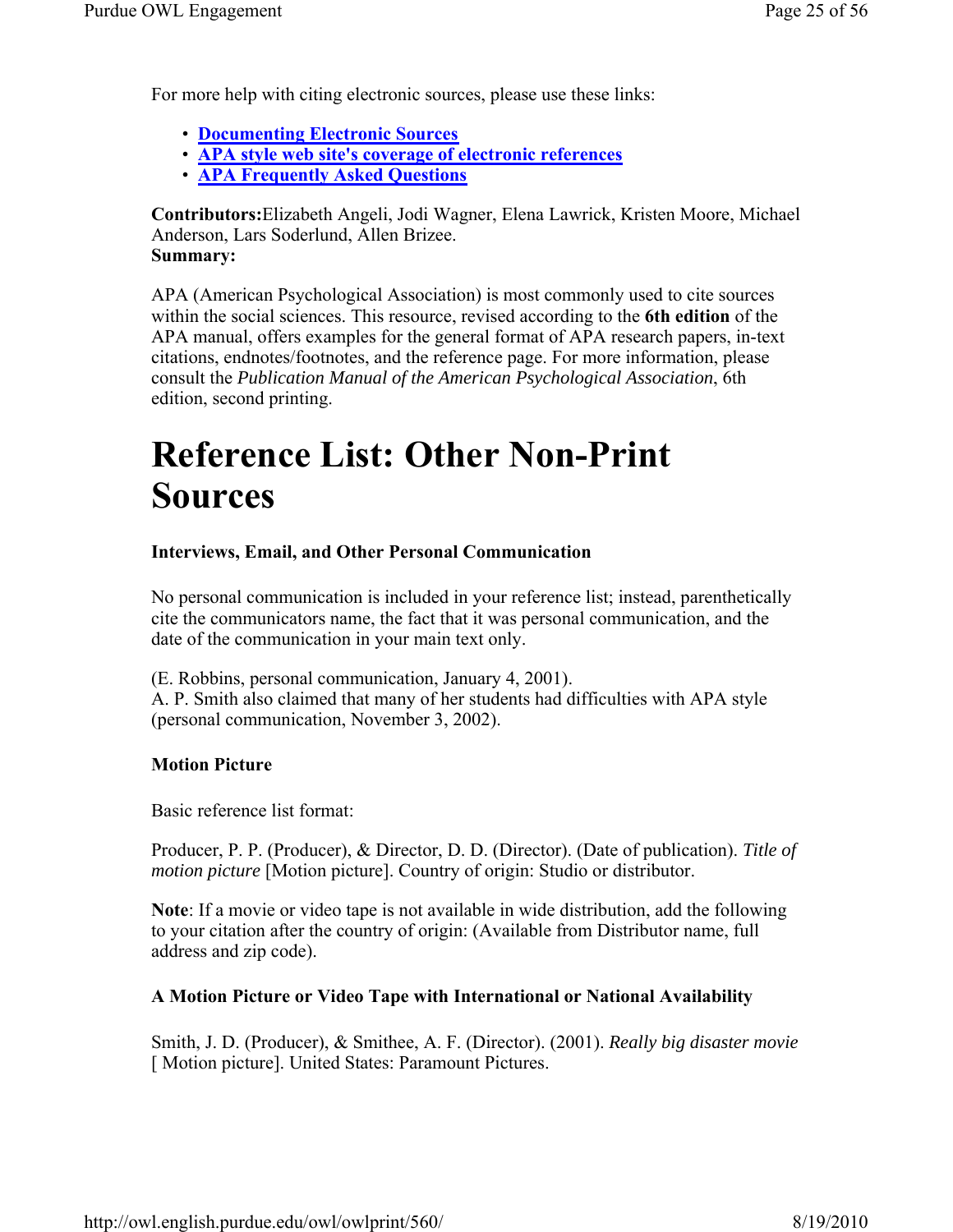#### **A Motion Picture or Video Tape with Limited Availability**

Harris, M. (Producer), & Turley, M. J. (Director). (2002). *Writing labs: A history* [Motion picture]. (Available from Purdue University Pictures, 500 Oval Drive, West Lafayette, IN 47907)

#### **Television Broadcast or Series Episode**

Producer, P. P. (Producer). (Date of broadcast or copyright). Title of broadcast [ *Television broadcast or Television series* ]. City of origin: Studio or distributor.

#### **Single Episode of a Television Series**

Writer, W. W. (Writer), & Director, D. D. (Director). (Date of publication). Title of episode [Television series episode]. In P. Producer (Producer), *Series title*. City of origin: Studio or distributor.

Wendy, S. W. (Writer), & Martian, I. R. (Director). (1986). The rising angel and the falling ape [Television series episode]. In D. Dude (Producer), *Creatures and monsters*. Los Angeles, CA: Belarus Studios.

#### **Television Broadcast**

Important, I. M. (Producer). (1990, November 1). *The nightly news hour* [Television broadcast]. New York, NY: Central Broadcasting Service.

#### **A Television Series**

Bellisario, D.L. (Producer). (1992). *Exciting action show* [Television series]. Hollywood: American Broadcasting Company.

#### **Music Recording**

Songwriter, W. W. (Date of copyright). Title of song [Recorded by artist if different from song writer]. On *Title of album* [Medium of recording]. Location: Label. (Recording date if different from copyright date).

Taupin, B. (1975). Someone saved my life tonight [Recorded by Elton John]. On *Captain fantastic and the brown dirt cowboy* [CD]. London, England: Big Pig Music Limited.

For more about citing audiovisual media, see pages 209-210 of the APA Publication Manual 6th Edition, second printing.

For information about citing legal sources in your reference list, see **the Westfield State College page on Citing Legal Materials in APA Style**.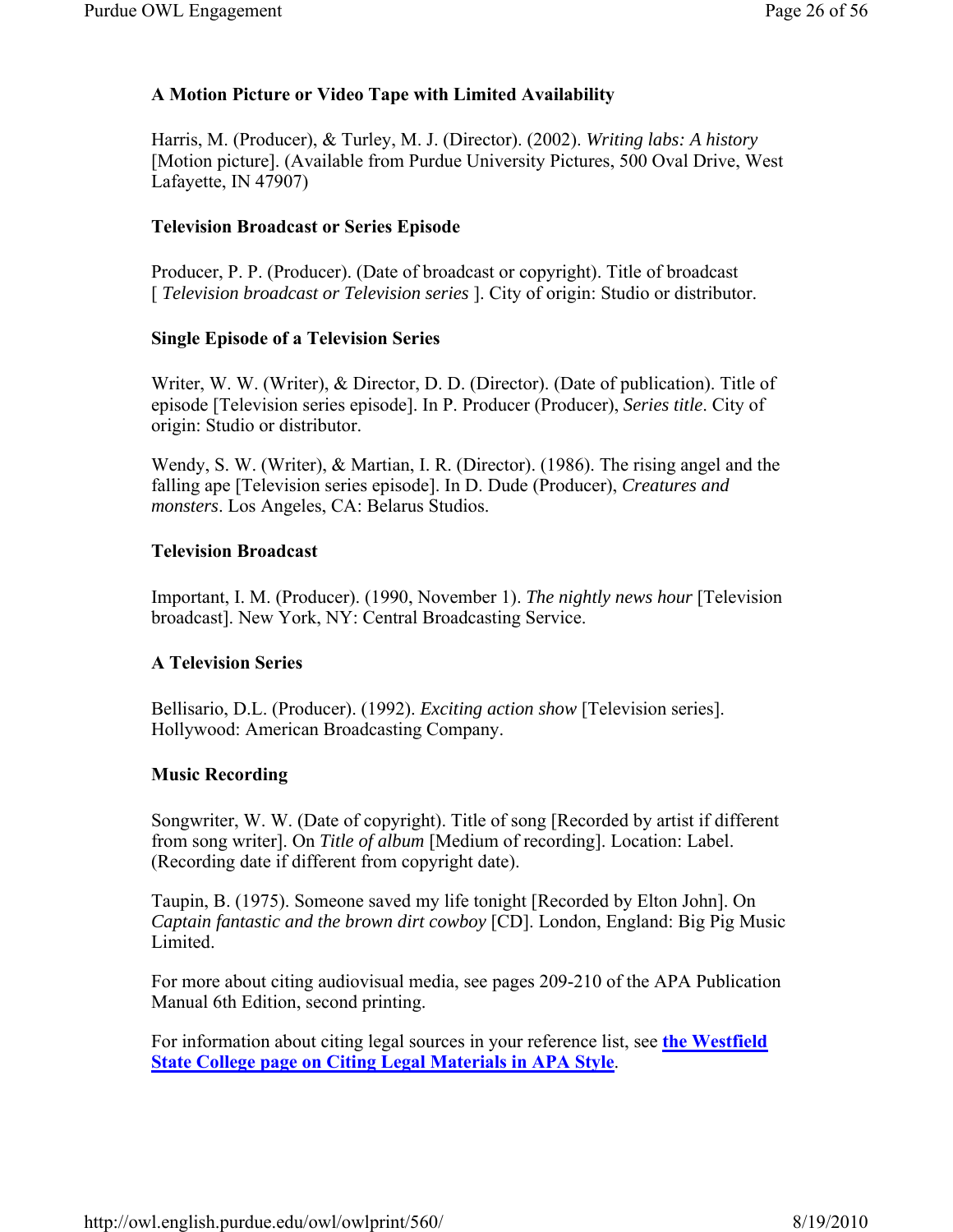**Contributors:**Elizabeth Angeli, Jodi Wagner, Elena Lawrick, Kristen Moore, Michael Anderson, Lars Soderlund, Allen Brizee. **Summary:**

APA (American Psychological Association) is most commonly used to cite sources within the social sciences. This resource, revised according to the **6th edition** of the APA manual, offers examples for the general format of APA research papers, in-text citations, endnotes/footnotes, and the reference page. For more information, please consult the *Publication Manual of the American Psychological Association*, 6th edition, second printing.

### **Additional Resources**

It's always best to consult the Publication Manual first for any APA question. If you are using APA style for a class assignment, it's a good idea to consult your professor, advisor, TA, or other campus resources for help with using APA style—they're the ones who can tell you how the style should apply in your particular case. For extraordinary questions that aren't covered clearly in the style manual or haven't been answered by your teacher or advisor, contact the Writing Lab for help at (765) 494- 3723 or **email by using our OWL tutor email form**.

#### **Print Resources**

Here are some print resources for using APA style. Click The Purdue OWL does not make any profit from nor does it endorse these agencies; links are merely offered for information. Most of these books are probably available in your local library. From the American Psychological Association:

- Publication Manual of the American Psychological Association (6th edition) (ISBN 13: 978-1-4338-0561-5; ISBN 10: 1-4338-0561-8)
- *Mastering APA Style: Student's Workbook and Training Guide* (ISBN: 1557988919)
- *Mastering APA Style: Instructor's Resource G*uide (ISBN: 1557988900)
- *Displaying Your Findings: A Practical Guide for Creating Figures, Posters, and Presentations* (ISBN: 1557989788)

From other publishers:

- *The World's Easiest Guide to Using the APA* (ISBN: 0964385317)
- *Writing With Style: APA Style Made Easy* (ISBN: 0534363652)
- *Writing With Style: APA Style for Social Work* (ISBN: 0534263119)

#### **Online Resources from the APA**

• **APA Style Website** 

#### **Other Online Resources: Style Templates and Sample Papers**

• **APA Simulated Journal Article** (from Elmira College)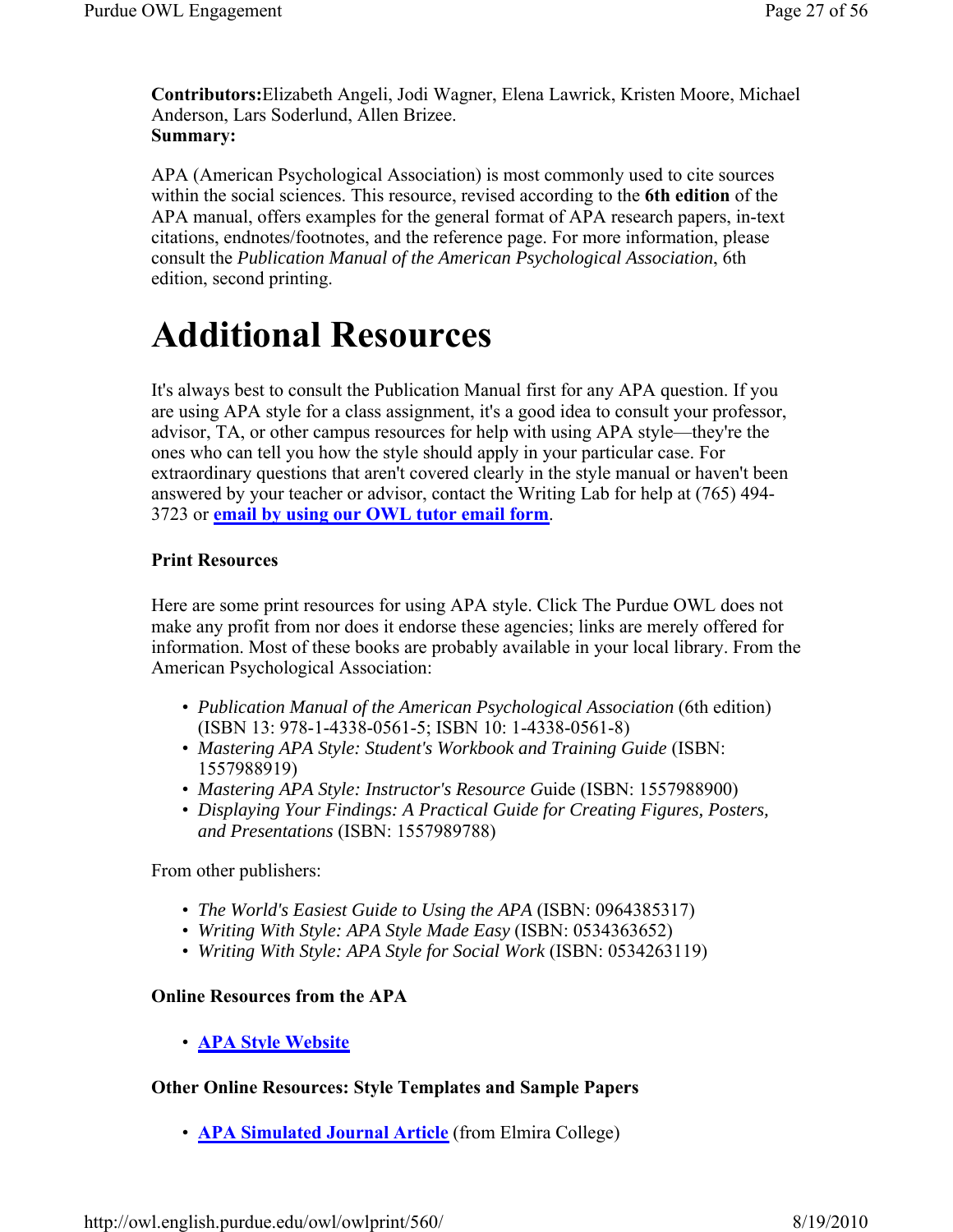- **A Sample Paper in American Psychological Association Style (From** Valencia Community College)
- **Sample reference list** (from Vanier College)

#### **Other Online Resources: Documenting and Referencing Sources**

- **Using APA Style to Cite and Document Sources** (from Bedford St. Martin's *Online!*)
- **How to Cite Online Nursing Resources Using APA Style** (from the University of Nevada at Reno)
- **APA Citation Style: Examples for Nursing Students** (from College of St. Benedict/St. John's University)
- **Citing Legal Materials in APA Style** (Westfield State College)

**Contributors:**Elizabeth Angeli, Jodi Wagner, Elena Lawrick, Kristen Moore, Michael Anderson, Lars Soderlund, Allen Brizee. **Summary:**

APA (American Psychological Association) is most commonly used to cite sources within the social sciences. This resource, revised according to the **6th edition** of the APA manual, offers examples for the general format of APA research papers, in-text citations, endnotes/footnotes, and the reference page. For more information, please consult the *Publication Manual of the American Psychological Association*, 6th edition, second printing.

# **Types of APA Papers**

There are two common types of papers written in fields using APA Style: the literature review and the experimental report. Each has unique requirements concerning the sections that must be included in the paper.

#### **Literature Review**

A literature review is a summary of what the scientific literature says about your specific topic or question. Often student research in APA fields falls into this category. Your professor might ask you to write this kind of paper to demonstrate your familiarity with work in the field pertinent to the research you hope to conduct.

A literature review typically contains the following sections:

- title page
- introduction section
- list of references

Some instructors may also want you to write an abstract for a literature review, so be sure to check with them when given an assignment. Also, the length of a literature review and the required number of sources will vary based on course and instructor preferences.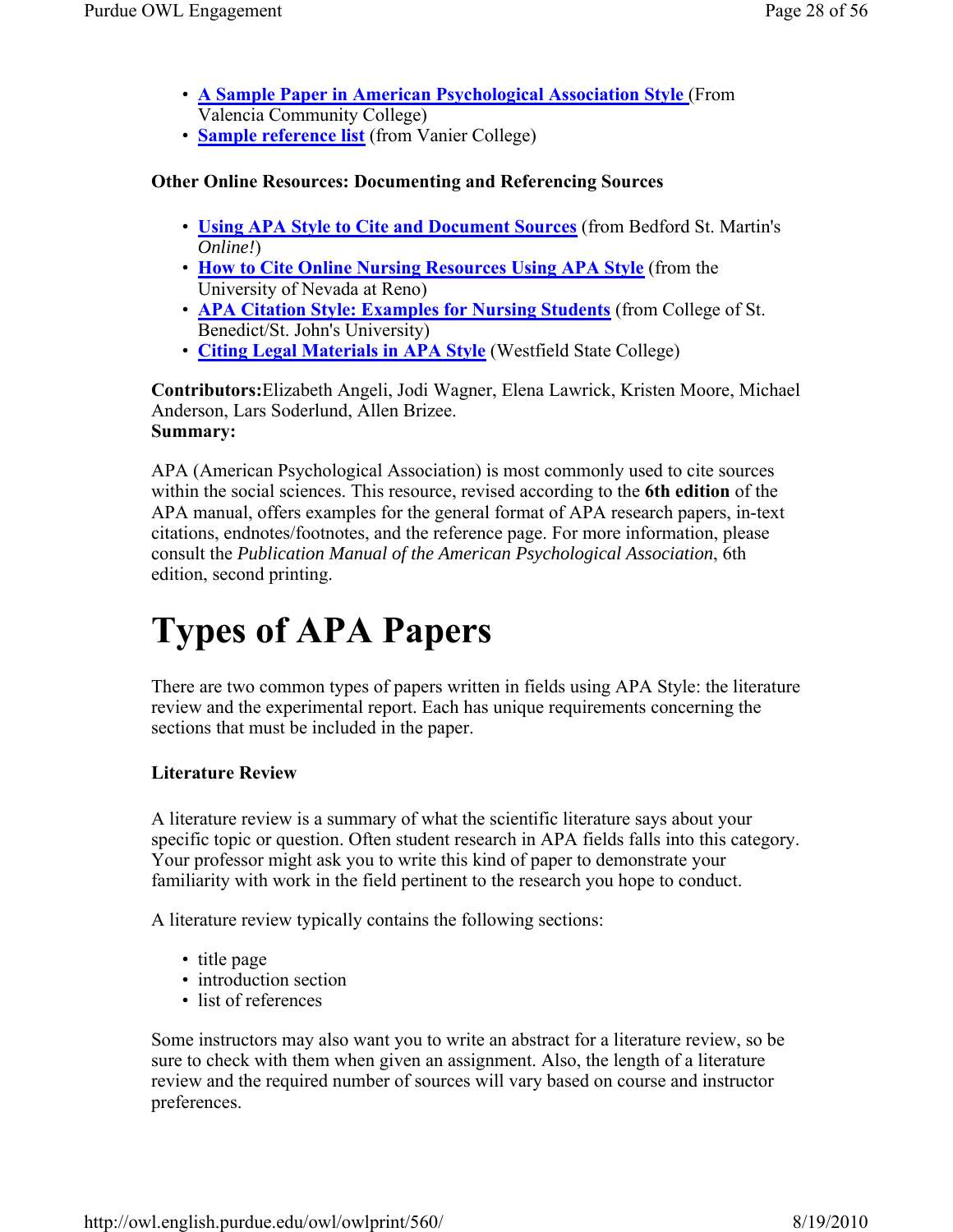**NOTE:** A literature review and an annotated bibliography are **not** synonymous. If you are asked to write an annotated bibliography, you should consult the *Publication Manual* for the APA Format for Annotated Bibliographies.

#### **Experimental Report**

In many of the social sciences, you will be asked to design and conduct your own experimental research. If so, you will need to write up your paper using a structure that is more complex than that used for just a literature review. We have a complete resource devoted to writing an experimental report in the field of psychology here.

This structure follows the scientific method, but it also makes your paper easier to follow by providing those familiar cues that help your reader efficiently scan your information for:

- why the topic is important (covered in your introduction)
- what the problem is (also covered in your introduction)
- what you did to try to solve the problem (covered in your methods section)
- what you found (covered in your results section)
- what you think your findings mean (covered in your discussion section)

Thus an experimental report typically includes the following sections:

- title page
- abstract
- introduction
- method
- results
- discussion
- references
- appendixes (if necessary)
- tables and/or figures (if necessary)

Make sure to check the guidelines for your assignment or any guidelines that have been given to you by an editor of a journal before you submit a manuscript containing the sections listed above.

As with the literature review, the length of this report may vary by course or by journal, but most often it will be determined by the scope of the research conducted.

#### **Other Papers**

If you are writing a paper that fits neither of these categories, follow the guidelines about **General Format**, consult your instructor, or look up advice in the Publication Manual.

When submitting a manuscript to a journal, make sure you follow the guidelines described in the submission policies of that publication, and include as many sections as you think are applicable to presenting your material. Remember to keep your audience in mind as you are making this decision. If certain information is particularly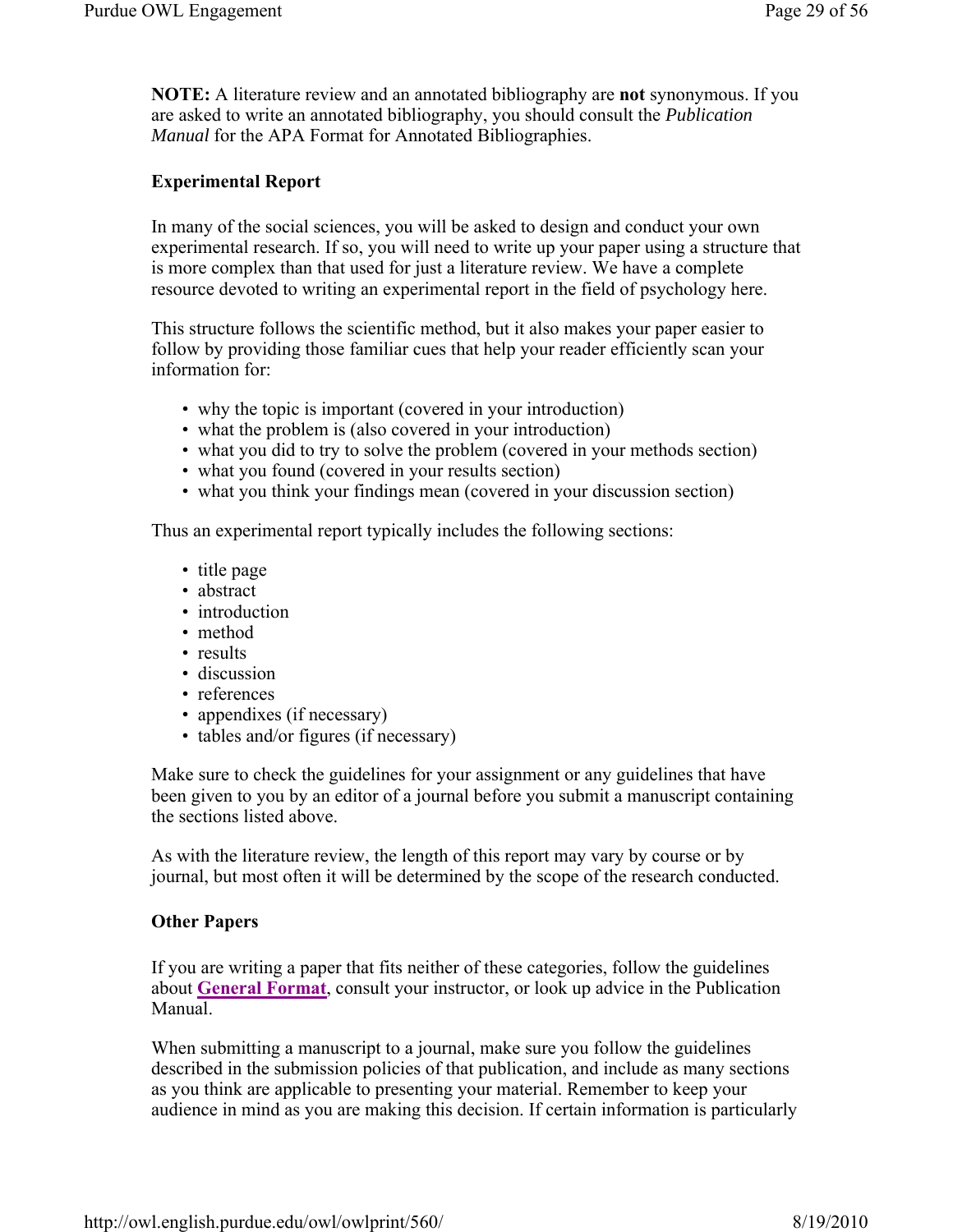pertinent for conveying your research, then ensure that there is a section of your paper that adequately addresses that information.

**Contributors:**Elizabeth Angeli, Jodi Wagner, Elena Lawrick, Kristen Moore, Michael Anderson, Lars Soderlund, Allen Brizee. **Summary:**

APA (American Psychological Association) is most commonly used to cite sources within the social sciences. This resource, revised according to the **6th edition** of the APA manual, offers examples for the general format of APA research papers, in-text citations, endnotes/footnotes, and the reference page. For more information, please consult the *Publication Manual of the American Psychological Association*, 6th edition, second printing.

### **APA Stylistics: Avoiding Bias**

Researchers who use APA often work with a variety of populations, some of whom tend to be stereotyped by the use of labels and other biased forms of language. Therefore, APA offers specific recommendations for eliminating bias in language concerning race, disability, and sexuality.

#### **Make Adjustments to Labels**

Although you should avoid labeling whenever possible, it is sometimes difficult to accurately account for the identity of your research population or individual participants without using language that can be read as biased. Making adjustments in how you use identifiers and other linguistic categories can improve the clarity of your writing and minimize the likelihood of offending your readers.

In general, you should call people what they prefer to be called, especially when dealing with race and ethnicity. But sometimes the common conventions of language inadvertently contain biases towards certain populations - e.g. using "normal" in contrast to someone identified as "disabled." Therefore, you should be aware of how your choice of terminology may come across to your reader, particularly if they identify with the population in question.

You can find an in-depth discussion of this issue and specific recommendations for how to appropriately represent people in your text on the APA website on the following pages:

- **Removing Bias in Language: Disabilities**
- **Removing Bias in Language: Race & Ethnicity**
- **Removing Bias in Language: Sexuality**

#### **Avoid Gendered Pronouns**

While you should always be clear about the sex identity of your participants (if you conducted an experiment), so that gender differences are obvious, you should not use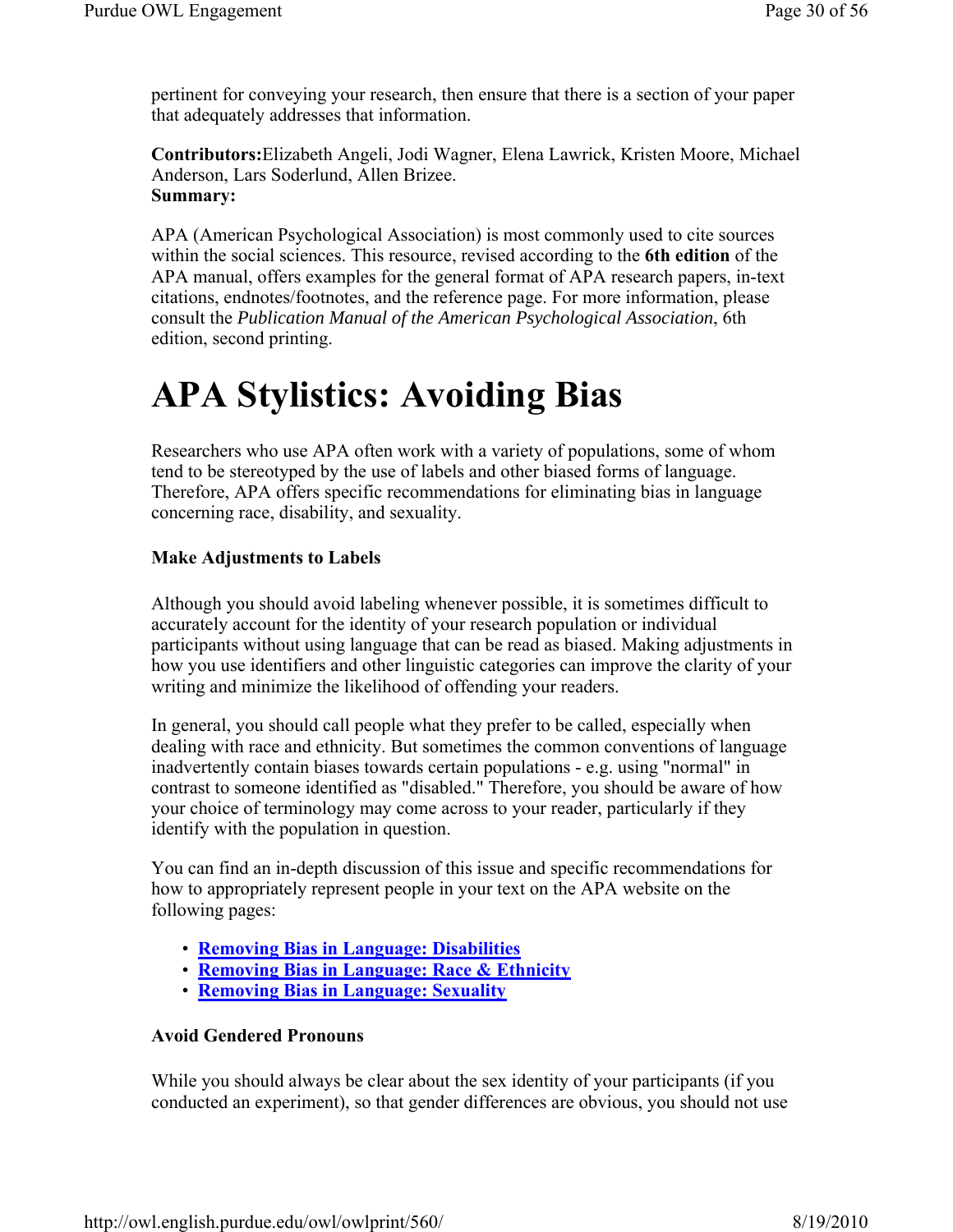gender terms when they aren't necessary. In other words, you should not use "he," "his" or "men" as generic terms applying to both sexes.

APA does not recommend replacing "he" with "he or she," "she or he," "he/she," "(s) he," "s/he," or alternating between "he" and "she" because these substitutions are awkward and can distract the reader from the point you are trying to make. The pronouns "he" or "she" inevitably cause the reader to think of only that gender, which may not be what you intend.

To avoid the bias of using gendered pronouns:

- Rephrase the sentence
- Use plural nouns or plural pronouns this way you can use "they" or "their"
- Replace the pronoun with an article instead of "his," use "the"
- Drop the pronoun many sentences sound fine if you just omit the troublesome "his" from the sentence
- Replace the pronoun with a noun such as "person," "individual," "child," "researcher," etc.

For more about addressing gender in academic writing, visit the OWL's handout on **non-sexist language** use.

#### **Find Alternative Descriptors**

To avoid unintentional biases in your language, look to the parameters of your research itself. When writing up an experimental report, describe your participants by the measures you used to classify them in the experiment, as long as the labels are not offensive.

**Example:** If you had people take a test measuring their reaction times and you were interested in looking at the differences between people who had fast reaction times and those with slow reaction times, you could call the first group the "fast reaction time group" and the second the "slow reaction time group."

Also, use adjectives to serve as descriptors rather than labels. When you use terms such as "the elderly" or "the amnesiacs," the people lose their individuality. One way to avoid this is to insert an adjective (e.g., "elderly people," "amnesic patients"). Another way is to mention the person first and follow this with a descriptive phrase (e.g., "people diagnosed with amnesia"), although it can be cumbersome to keep repeating phrases like this.

**Contributors:**Elizabeth Angeli, Jodi Wagner, Elena Lawrick, Kristen Moore, Michael Anderson, Lars Soderlund, Allen Brizee. **Summary:**

APA (American Psychological Association) is most commonly used to cite sources within the social sciences. This resource, revised according to the **6th edition** of the APA manual, offers examples for the general format of APA research papers, in-text citations, endnotes/footnotes, and the reference page. For more information, please consult the *Publication Manual of the American Psychological Association*, 6th edition, second printing.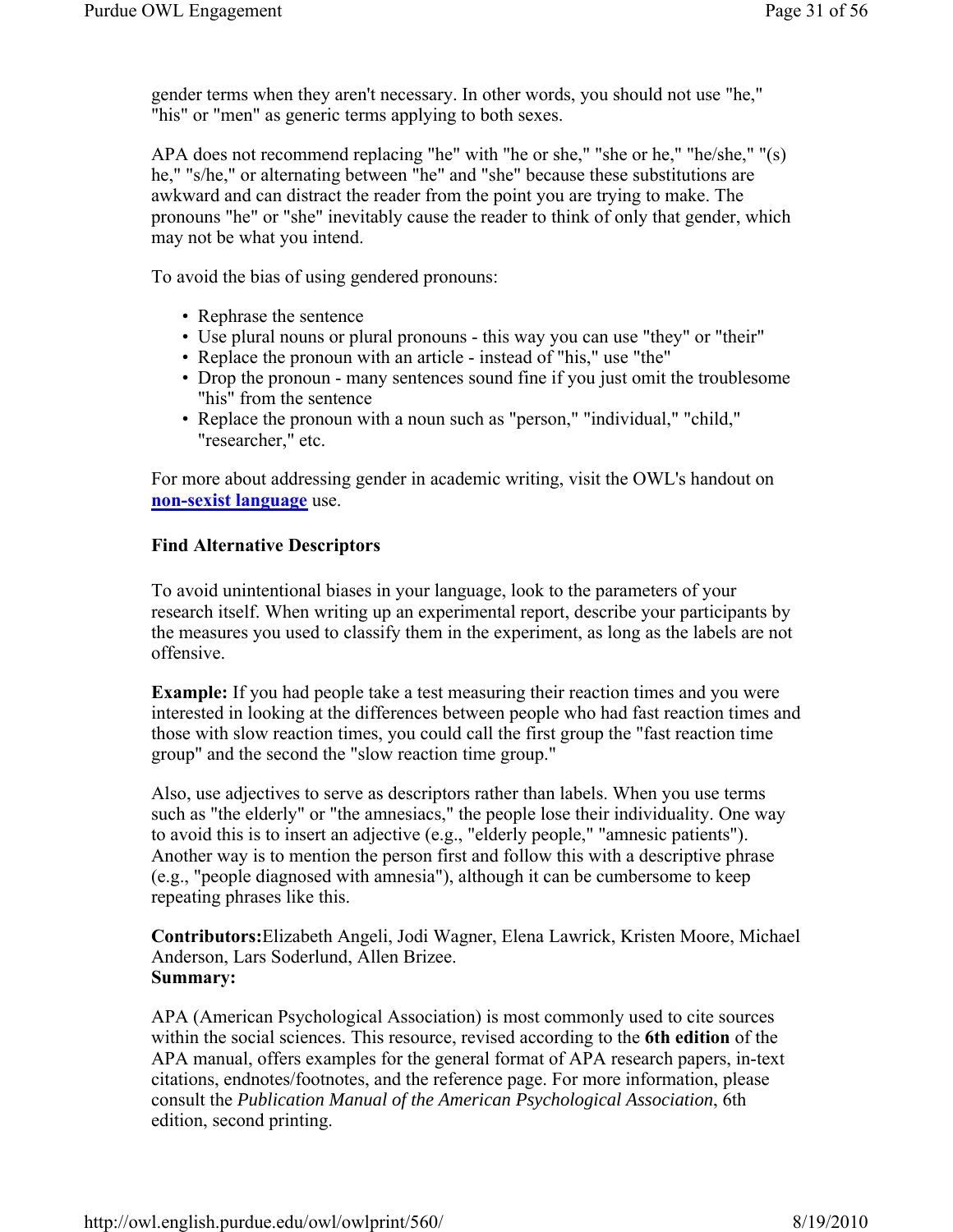## **APA Stylistics: Basics**

Writing in APA is more than simply learning the formula for citations or following a certain page layout. APA also includes the stylistics of your writing, from point of view to word choice.

#### **Point of View and Voice**

When writing in APA Style, you rarely use the first person point of view ("I studied ..."). First person is not often found in APA publications unless the writer is a senior scholar who has earned some credibility to speak as an expert in the field.

You should use the third person point of view ("The study showed ...) unless you are co-authoring a paper with at least one other person, in which case you can use "we" ("Our finding included ..."). In general, you should foreground the research and not the researchers.

However, it is a common misconception that foregrounding the research requires using the passive voice ("Experiments have been conducted ..."). This is inaccurate.

APA Style encourages using the active voice ("We conducted an experiment ..."). The active voice is particularly important in experimental reports, where the subject performing the action should be clearly identified (e.g. "We interviewed ..." vs. "The participants responded ...").

Consult the OWL handout for more on the distinction between **passive and active voice**.

#### **Clarity and Conciseness**

Clarity and conciseness in writing are important when conveying research in APA Style. You don't want to misrepresent the details of a study or confuse your readers with wordiness or unnecessarily complex sentences.

For clarity, be specific rather than vague in descriptions and explanations. Unpack details accurately to provide adequate information to your readers so they can follow the development of your study.

**Example:** "It was predicted that marital conflict would predict behavior problems in school-aged children."

To clarify this vague hypothesis, use parallel structure to outline specific ideas:

"The first hypothesis stated that marital conflict would predict behavior problems in school-aged children. The second hypothesis stated that the effect would be stronger for girls than for boys. The third hypothesis stated that older girls would be more affected by marital conflict than younger girls."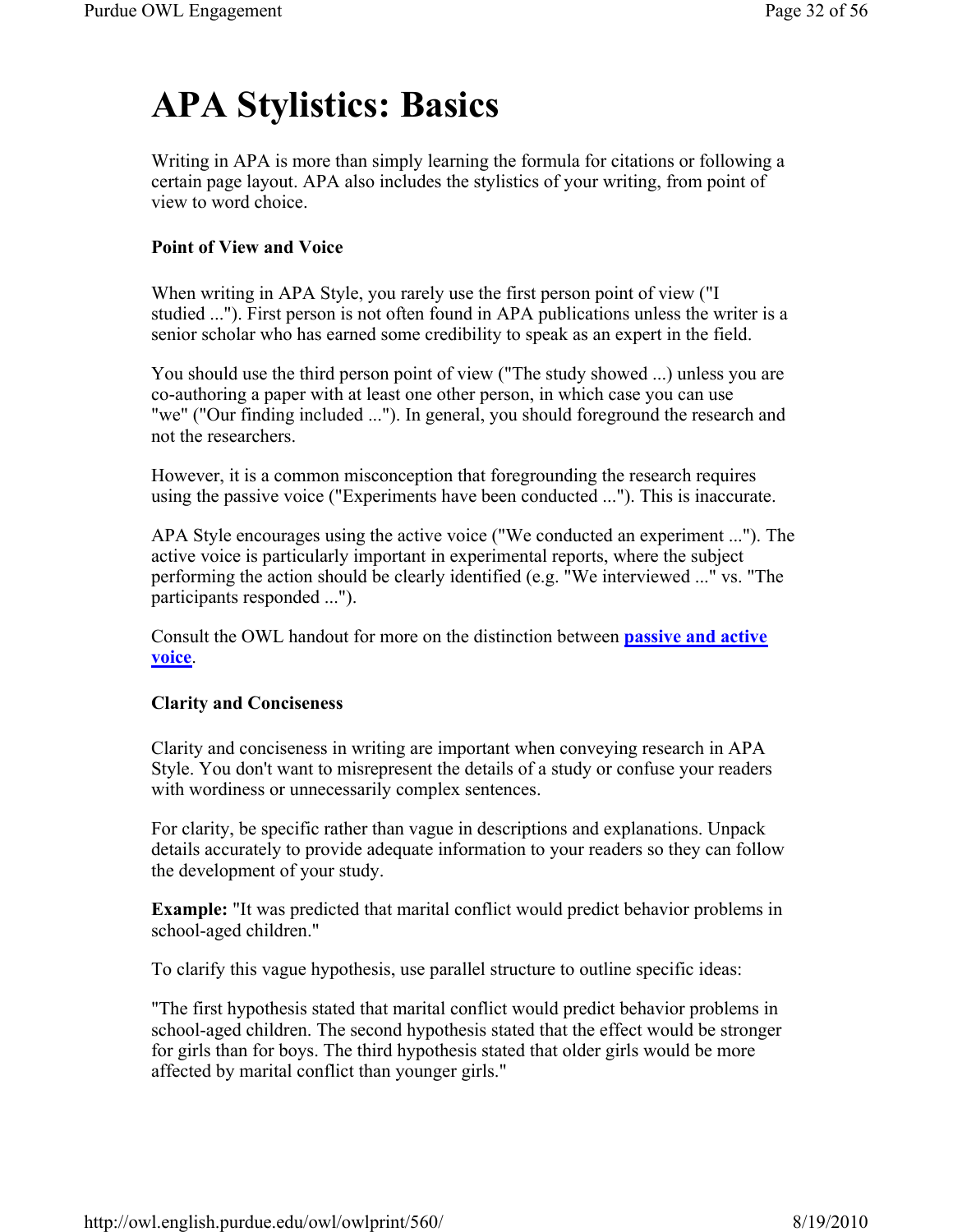To be more concise, particularly in introductory material or abstracts, you should pare out unnecessary words and condense information when you can (see the OWL handout on **Conciseness** in academic writing for suggestions).

**Example:** The above list of hypotheses might be rephrased concisely as: "The authors wanted to investigate whether marital conflict would predict behavior problems in children and they wanted to know if the effect was greater for girls than for boys, particularly when they examined two different age groups of girls."

Balancing the need for clarity, which can require unpacking information, and the need for conciseness, which requires condensing information, is a challenge. Study published articles and reports in your field for examples of how to achieve this balance.

#### **Word Choice**

You should even be careful in selecting certain words or terms. Within the social sciences, commonly used words take on different meanings and can have a significant effect on how your readers interpret your reported findings or claims. To increase clarity, avoid bias, and control how your readers will receive your information, you should make certain substitutions:

- Use terms like "participants" or "respondents" (rather than "subjects") to indicate how individuals were involved in your research
- Use terms like "children" or "community members" to provide more detail about who was participating in the study
- Use phrases like "The evidence *suggests* ..." or "Our study *indicates* ..." rather than referring to "proof" or "proves" because no single study can prove a theory or hypothesis

As with the other stylistic suggestions here, you should study the discourse of your field to see what terminology is most often used.

#### **Avoiding Poetic Language**

Writing papers in APA Style is unlike writing in more creative or literary styles that draw on poetic expressions and figurative language. Such linguistic devices can detract from conveying your information clearly and may come across to readers as forced when it is inappropriately used to explain an issue or your findings.

Therefore, you should:

- minimize the amount of figurative language used in an APA paper, such as metaphors and analogies unless they are helpful in conveying a complex idea
- avoid rhyming schemes, alliteration, or other poetic devices typically found in verse
- use simple, descriptive adjectives and plain language that does not risk confusing your meaning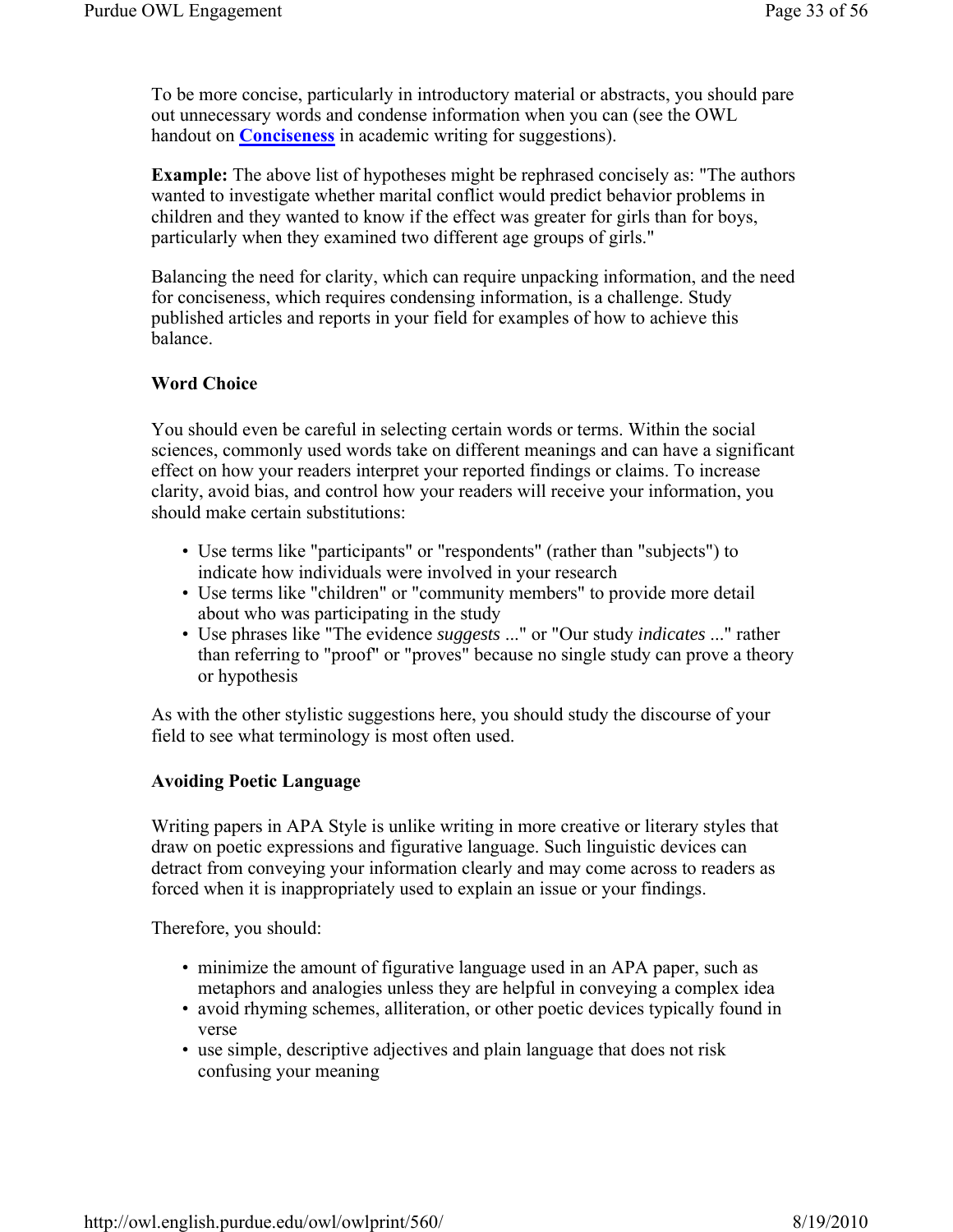**Contributors:**Elizabeth Angeli, Jodi Wagner, Elena Lawrick, Kristen Moore, Michael Anderson, Lars Soderlund, Allen Brizee. **Summary:**

APA (American Psychological Association) is most commonly used to cite sources within the social sciences. This resource, revised according to the **6th edition** of the APA manual, offers examples for the general format of APA research papers, in-text citations, endnotes/footnotes, and the reference page. For more information, please consult the *Publication Manual of the American Psychological Association*, 6th edition, second printing.

## **APA Headings and Seriation**

#### **Headings**

APA Style uses a unique headings system to separate and classify paper sections. There are 5 **heading levels** in APA. *The 6th edition of the APA manual revises and simplifies previous heading guidelines*. Regardless of the number of levels, always use the headings in order, beginning with level 1. The format of each level is illustrated below:

|                | $\parallel$ APA Headings                                         |  |  |
|----------------|------------------------------------------------------------------|--|--|
|                | $\parallel$ Level $\parallel$ Format                             |  |  |
|                | <b>Centered, Boldface, Uppercase and Lowercase Headings</b>      |  |  |
| $\vert$ 2      | Left-aligned, Boldface, Uppercase and Lowercase Heading          |  |  |
| $\overline{3}$ | Indented, boldface, lowercase heading with a period.             |  |  |
| $\overline{4}$ | Indented, boldface, italicized, lowercase heading with a period. |  |  |
| 5              | Indented, italicized, lowercase heading with a period.           |  |  |

Thus, if the article has four sections, some of which have subsection and some of which don't, use headings depending on the level of subordination. Section headings receive level one format. Subsections receive level two format. Subsections of subsections receive level three format. For example:

**Methods** (Level 1)

**Site of Study** (Level 2)

**Participant Population** (Level 2)

**Teachers.** (Level 3)

**Students.** (Level 3)

**Results** (Level 1)

**Spatial Ability** (Level 2)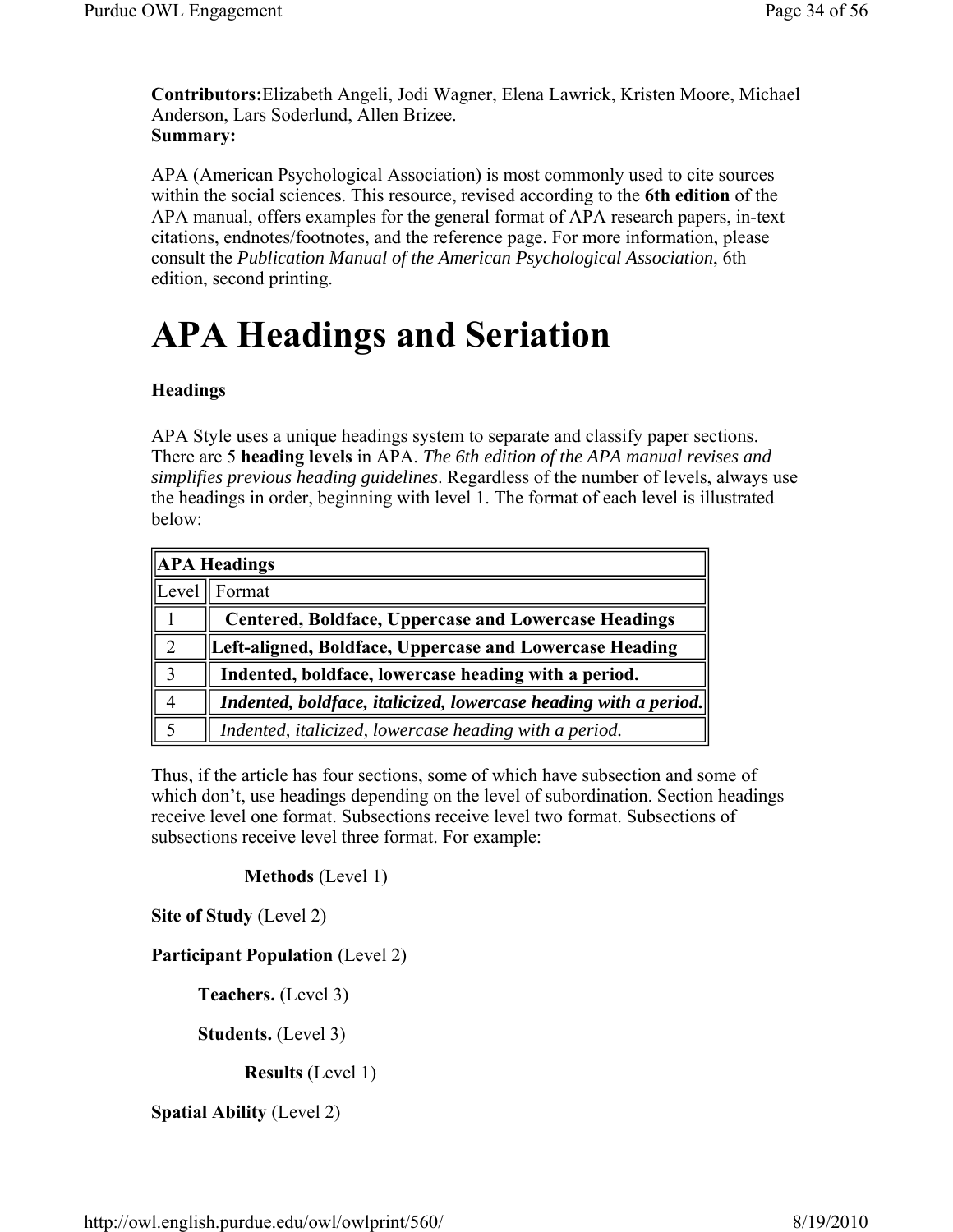**Test one.** (level 3)

*Teachers with experience.* (Level 4)

*Teachers in training.* (Level 4)

**Test two.** (Level 3)

#### **Kinesthetic Ability** (Level 2)

In APA Style, the Introduction section never gets a heading and headings are not indicated by letters or numbers. Levels of headings will depend upon the length and organization of your paper. Regardless, always begin with level one headings and proceed to level two, etc.

#### **Seriation**

APA also allows for seriation in the body text to help authors organize and present key ideas. For numbered seriation, do the following:

Based on the four generations of usability testing on the Purdue OWL, the Purdue OWL Usability Team recommended the following:

- 1. Move the navigation bar from the right to the left side of the OWL pages.
- 2. Integrate branded graphics (the Writing Lab and OWL logos) into the text on the OWL homepage.
- 3. Add a search box to every page of the OWL.
- 4. Develop an OWL site map.
- 5. Develop a three-tiered navigation system.

For lists that do not communicate hierarchical order or chronology, use bullets:

In general, participants found user-centered OWL mock up to be easier to use. What follows are samples of participants' responses:

- "This version is easier to use."
- "Version two seems better organized."
- "It took me a few minutes to learn how to use this version, but after that, I felt more comfortable with it."

Authors may also use seriation for paragraph length text.

For seriation within sentences, authors may use letters:

Based on the research conducted by the usability team, OWL staff have completed (a) the OWL site map; (b) integrating graphics with text on the OWL homepage; (c) search boxes on all OWL pages except the orange OWL resources (that is pending; we do have a search page); (d) moving the navigation bar to the left side of pages on all OWL resources except in the orange area (that is pending); (e) piloting the first phase of the three-tiered navigation system, as illustrated in the new Engagement section.

Authors may also separate points with bullet lists: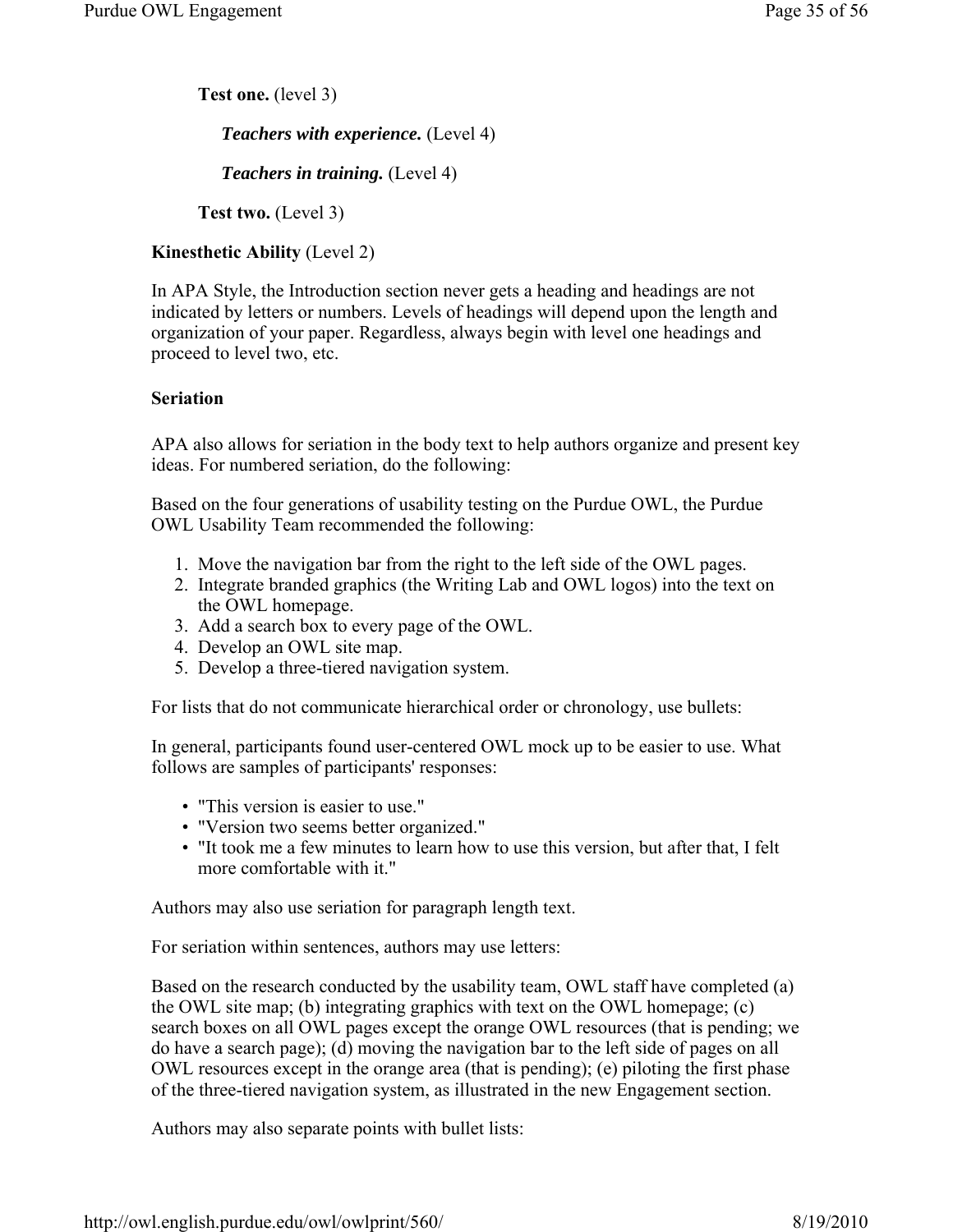Based on the research conducted by the usability team, OWL staff have completed

- the OWL site map;
- integrating graphics with text on the OWL homepage;
- search boxes on all OWL pages except the orange OWL resources (that is pending; we do have a search page);
- moving the navigation bar to the left side of pages on all OWL resources except in the orange area (that is pending);
- piloting the first phase of the three-tiered navigation system, as illustrated in the new Engagement section.

**Contributors:**Elizabeth Angeli, Jodi Wagner, Elena Lawrick, Kristen Moore, Michael Anderson, Lars Soderlund, Allen Brizee. **Summary:**

APA (American Psychological Association) is most commonly used to cite sources within the social sciences. This resource, revised according to the **6th edition** of the APA manual, offers examples for the general format of APA research papers, in-text citations, endnotes/footnotes, and the reference page. For more information, please consult the *Publication Manual of the American Psychological Association*, 6th edition, second printing.

### **APA PowerPoint Slide Presentation**

Select the APA PowerPoint Presentation link in the Media box above to download slides that provide a detailed review of the APA citation style.

**Contributors:**Elizabeth Angeli, Jodi Wagner, Elena Lawrick, Kristen Moore, Michael Anderson, Lars Soderlund, Allen Brizee. **Summary:**

APA (American Psychological Association) is most commonly used to cite sources within the social sciences. This resource, revised according to the **6th edition** of the APA manual, offers examples for the general format of APA research papers, in-text citations, endnotes/footnotes, and the reference page. For more information, please consult the *Publication Manual of the American Psychological Association*, 6th edition, second printing.

## **Sample APA Paper**

Click on the link above in the Media box to download the pdf handout, Sample APA Paper.

**Contributors:**Elizabeth Angeli, Jodi Wagner, Elena Lawrick, Kristen Moore, Michael Anderson, Lars Soderlund, Allen Brizee. **Summary:**

APA (American Psychological Association) is most commonly used to cite sources within the social sciences. This resource, revised according to the **6th edition** of the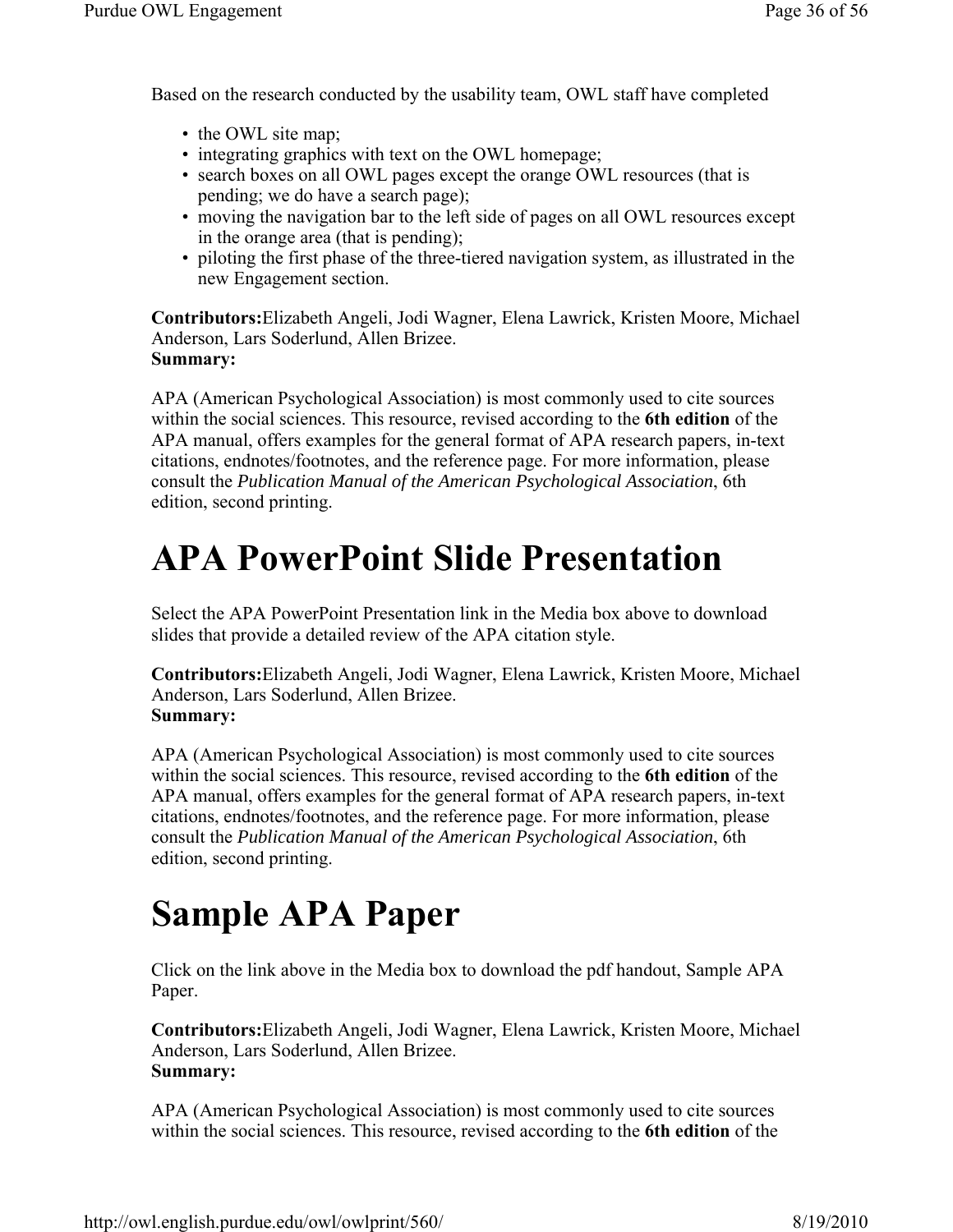APA manual, offers examples for the general format of APA research papers, in-text citations, endnotes/footnotes, and the reference page. For more information, please consult the *Publication Manual of the American Psychological Association*, 6th edition, second printing.

### **APA Tables and Figures 1**

The purpose of tables and figures in documents is to enhance your readers' understanding of the information in the document. Most word processing software available today will allow you to create your own tables and figures, and even the most basic of word processors permit the embedding of images, thus enabling you to include tables and figures in almost any document.

#### **General Guidelines**

**Necessity.** Visual material such as tables and figures can be used quickly and efficiently to present a large amount of information to an audience, but visuals must be used to assist communication, not to use up space, or disguise marginally significant results behind a screen of complicated statistics. Ask yourself this question first: is the table or figure necessary? For example, it is better to present simple descriptive statistics in the text, not in a table.

**Relation of Tables or Figures and Text.** Because tables and figures supplement the text, refer in the text to all tables and figures used and explain what the reader should look for when using the table or figure. Focus only on the important point the reader should draw from them, and leave the details for the reader to examine on her own.

**Documentation.** If you are using figures, tables and/or data from other sources, be sure to gather all the information you will need to properly document your sources.

**Integrity and Independence.** Each table and figure must be intelligible without reference to the text, so be sure to include an explanation of every abbreviation (except the standard statistical symbols and abbreviations).

**Organization, Consistency and Coherence.** Number all tables sequentially as you refer to them in the text (Table 1, Table 2, etc.), likewise for figures (Figure 1, Figure 2, etc.). Abbreviations, terminology, probability level values must be consistent across tables and figures in the same article. Likewise, formats, titles, and headings must be consistent. Do not repeat the same data in different tables.

#### **Tables**

#### **Table Checklist**

- Is the table necessary?
- Is the entire table double spaced (including the title, headings, and notes)?
- Are all comparable tables presented consistently?
- Is the title brief but explanatory?
- Does every column have a column heading?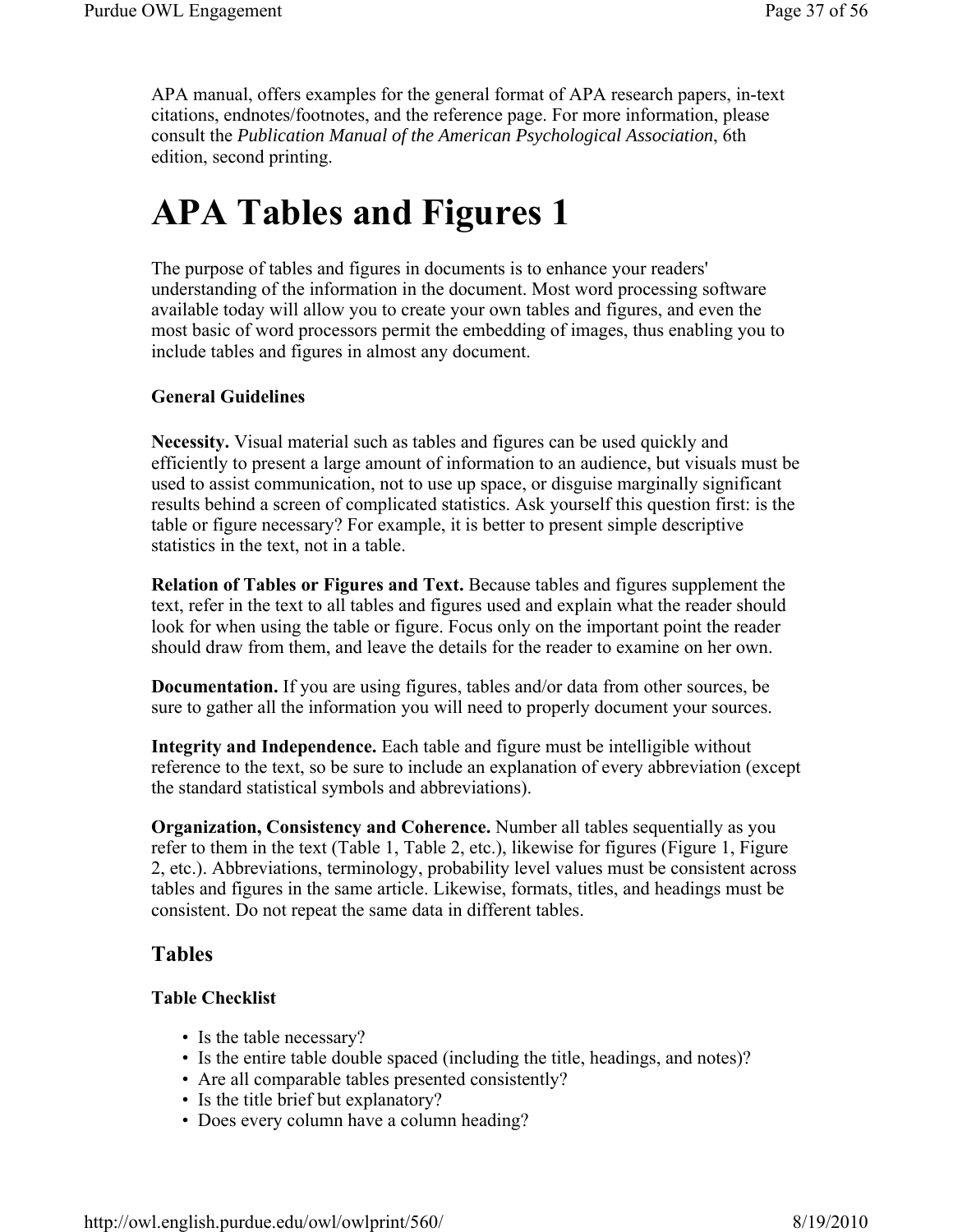- Are all abbreviations; special use of italics, parentheses, and dashes; and special symbols explained?
- Are all probability level values correctly identified, and are asterisks attached to the appropriate table entries? Is a probability level assigned the same number of asterisks in all the tables in the same document?
- Are the notes organized according to the convention of general, specific, probability?
- Are all vertical rules eliminated?
- If the table or its data are from another source, is the source properly cited?
- Is the table referred to in the text?

#### **Tables**

Data in a table that would require only two or fewer columns and rows should be presented in the text. More complex data is better presented in tabular format. In order for quantitative data to be presented clearly and efficiently, it must be arranged logically, e.g. data to be compared must be presented next to one another (before/after, young/old, male/female, etc.), and statistical information (means, standard deviations, N values) must be presented in separate parts of the table. If possible, use canonical forms (such as ANOVA, regression, or correlation) to communicate your data effectively.

| <b>Breed</b>                                                                                                                                                                                | Male | Female | %    |
|---------------------------------------------------------------------------------------------------------------------------------------------------------------------------------------------|------|--------|------|
| Dachshund                                                                                                                                                                                   | 123  | 234    | 17.6 |
| Terrier                                                                                                                                                                                     | 456  | 567    | 31.1 |
| Siberian Huskv <sup>a</sup>                                                                                                                                                                 | 789  | 891    | 51.3 |
| Totals ( $N = 3060$ )                                                                                                                                                                       | 1368 | 1692   |      |
| Note. Average score = 150. No animals were harmed during testing.<br>"Three huskies (one male, two female) escaped before testing was completed and are<br>therefore included in the table. |      |        |      |

#### **Table Structure**

The following image illustrates the basic structure of tables.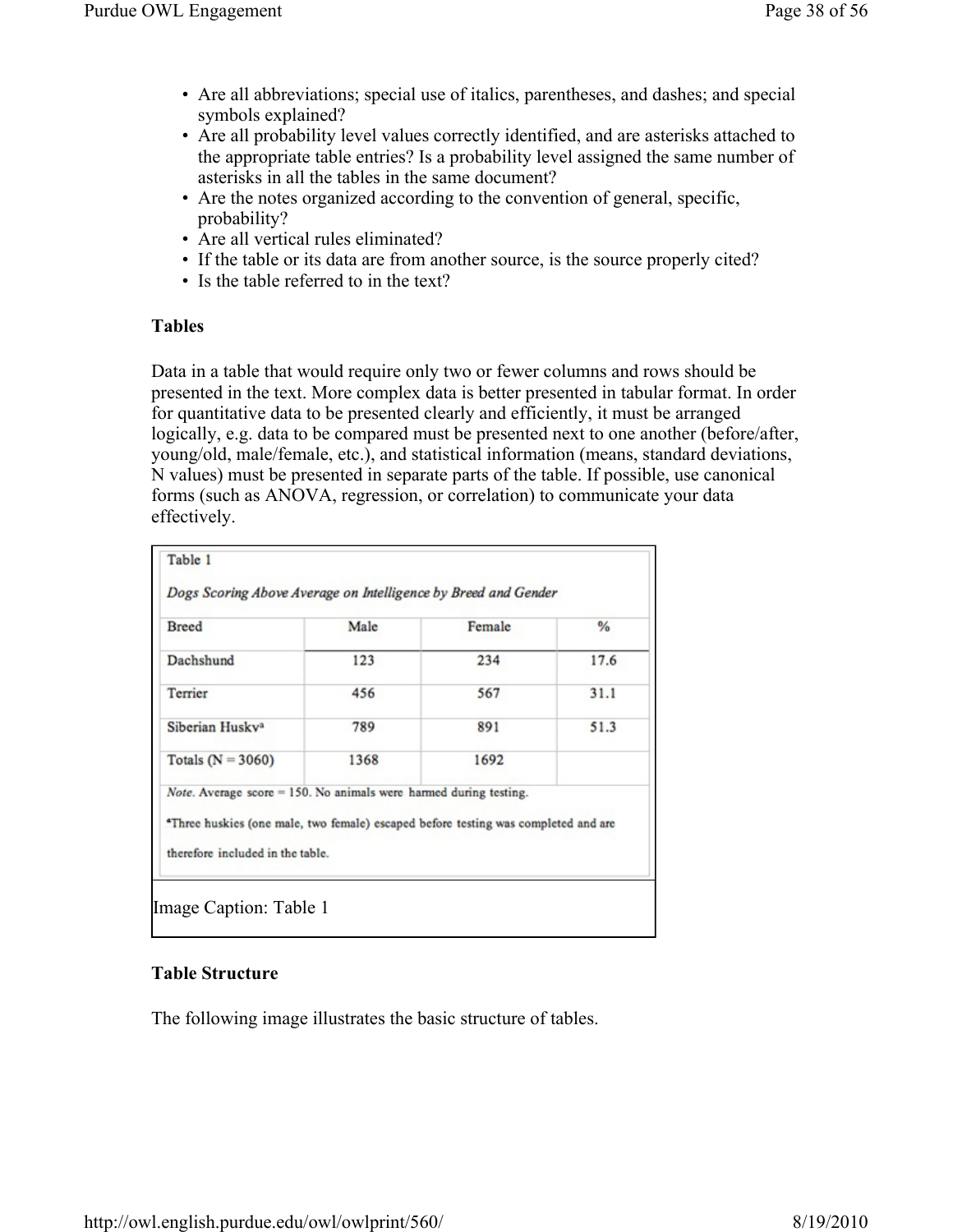| Header   |             |             |             |
|----------|-------------|-------------|-------------|
| Stubhead | Column head | Column head | Column head |
| Row 1    | 123         | 234         | 17.6        |
| Row 2    | 456         | 567         | 31.1        |
| Row 3    | 789         | 891         | 51.3        |
| Row 4    | 1368        | 1692        |             |

**Numbers.** Number all tables with arabic numerals sequentially. Do not use suffix letters (e.g. Table 3a, 3b, 3c); instead, combine the related tables. If the manuscript includes an appendix with tables, identify them with capital letters and Arabic numerals (e.g. Table A1, Table B2).

**Titles.** Like the title of the paper itself, each table must have a clear and concise title. When appropriate, you may use the title to explain an abbreviation parenthetically.

#### Example: *Comparison of Median Income of Adopted Children (AC) v. Foster Children (FC)*

**Headings.** Keep headings clear and brief. The heading should not be much wider than the widest entry in the column. Use of standard abbreviations can aid in achieving that goal. All columns must have headings, even the stub column (see example structure), which customarily lists the major independent variables.

**Body.** In reporting the data, consistency is key: Numerals should be expressed to a consistent number of decimal places that is determined by the precision of measurement. Never change the unit of measurement or the number of decimal places in the same column.

#### **Specific Types of Tables**

**Analysis of Variance (ANOVA) Tables.** The conventional format for an ANOVA table is to list the source in the stub column, then the degrees of freedom (df) and the *F* ratios. Give the between-subject variables and error first, then within-subject and any error. Mean square errors must be enclosed in parentheses. Provide a general note to the table to explain what those values mean (see example). Use asterisks to identify statistically significant *F* ratios, and provide a probability footnote.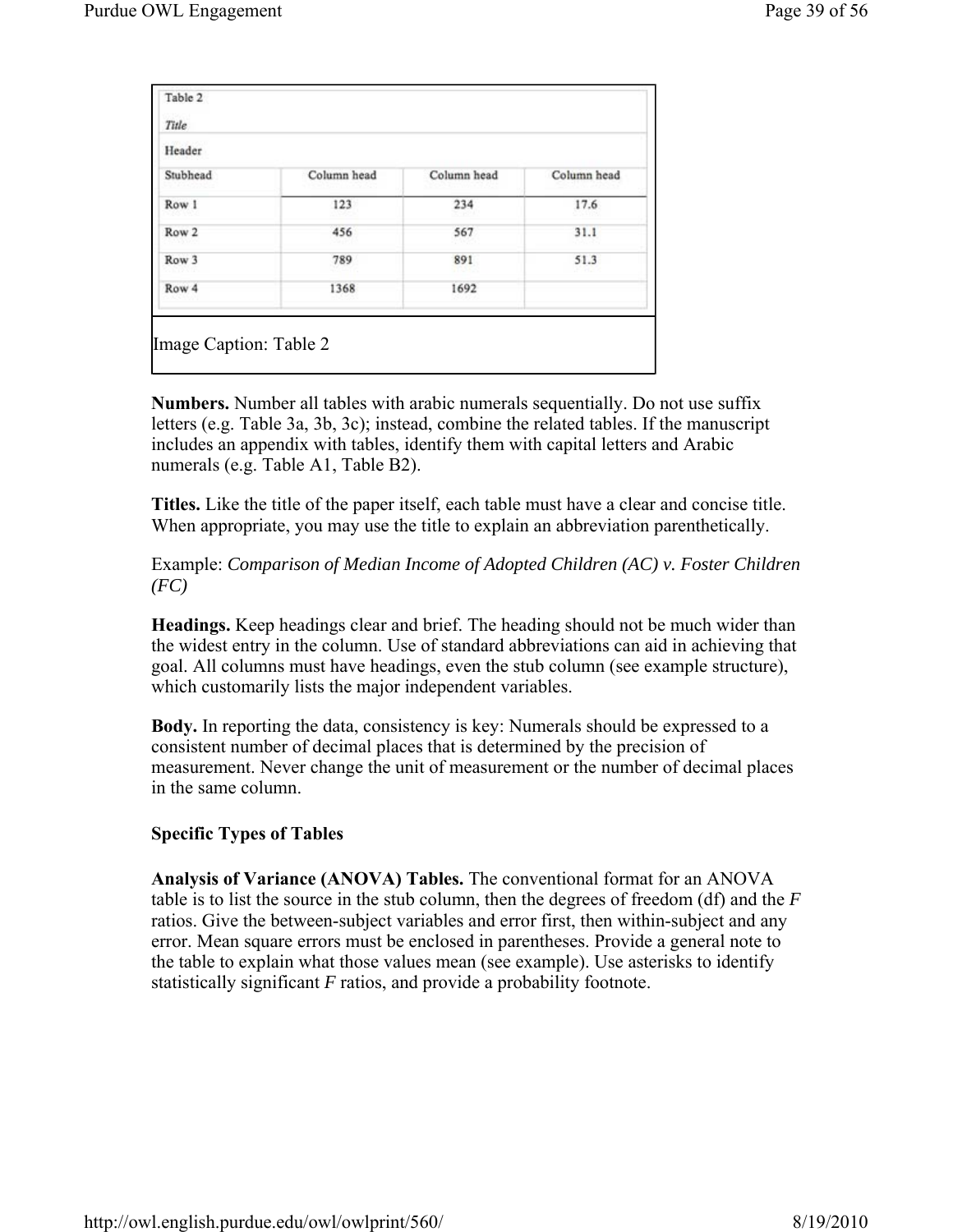| Stubhead         | df | F              | η   | p                                                                                    |
|------------------|----|----------------|-----|--------------------------------------------------------------------------------------|
|                  |    | Column spanner |     |                                                                                      |
| Row 1            | 1  | 0.67           | .55 | .41                                                                                  |
| Row 2            | 2  | 0.02           | .01 | .39                                                                                  |
| Row <sub>3</sub> | 3  | 0.15           | .33 | .34                                                                                  |
| Row 4            | 4  | 1.00           | .76 | .54                                                                                  |
|                  |    |                |     | Note: This is where authors provide extra information important to the data, such as |

**Regression.** Conventional reporting of regression analysis follows two formats. If the study is purely applied, list only the raw or unstandardized coefficients (*B*). If the study is purely theoretical, list only the standardized coefficients  $(\beta)$ . If the study was neither purely applied nor theoretical, then list both standardized and unstandardized coeifficents. Specify the type of analysis, either hierarchical or simultaneous, and provide the increments of change if you used hierarchical regression.

| Stubhead         | B       | SE B | β      |
|------------------|---------|------|--------|
| Row 1            |         |      |        |
| Row <sub>2</sub> | $-4.56$ | 1.87 | $-34$  |
| Row <sub>3</sub> | 0.43    | 0.23 | .86    |
| Row 4            |         |      |        |
| Row <sub>5</sub> | $-1.22$ | 1.43 | $-66$  |
| Row <sub>6</sub> | 0.89    | 0.65 | .38    |
| Row 7            | 0.77    | 0.83 | $-.01$ |

Image Caption: Table 4 Regression Table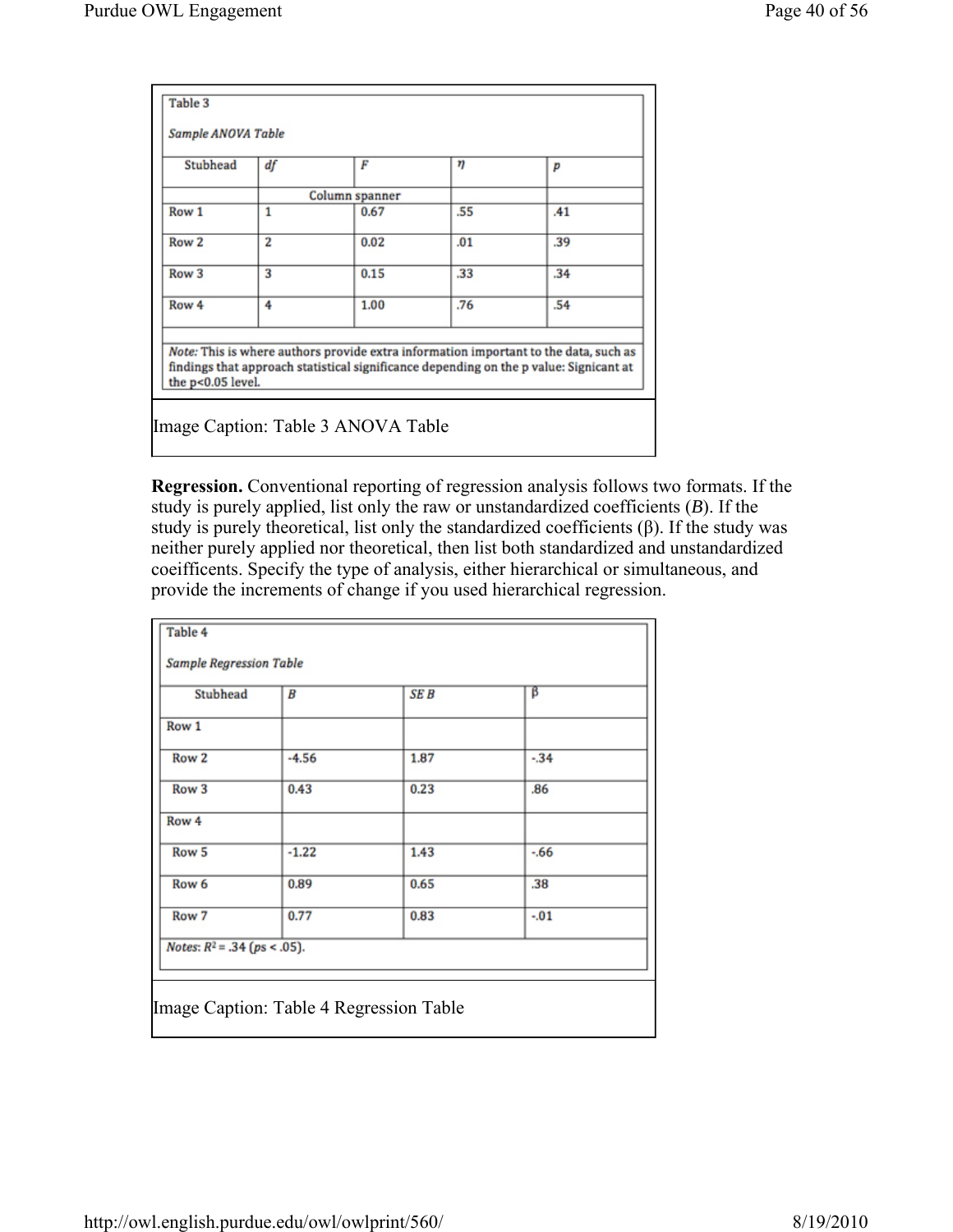#### **Notes in Tables**

There are three types of notes for tables: general, specific, and probability notes. All of them must be placed below the table in that order.

**General** notes explain, qualify or provide information about the table as a whole. Put explanations of abbreviations, symbols, etc. here.

Example: *Note*. The racial categories used by the US Census (African-American, Asian American, Latinos/-as, Native-American, and Pacific Islander) have been collapsed into the category "non-White."  $E =$  excludes respondents who self-identified as "White" and at least one other "non-White" race.

**Specific** notes explain, qualify or provide information about a particular column, row, or individual entry. To indicate specific notes, use superscript lowercase letters (e.g.  $a$ ,  $b$ ,  $c$ ), and order the superscripts from left to right, top to bettern. Each table's first  $,^{\circ}$ ), and order the superscripts from left to right, top to bottom. Each table's first footnote must be the superscript a.

Example:  $a_n = 823$ .  $b$  One participant in this group was diagnosed with schizophrenia during the survey.

**Probability** notes provide the reader with the results of the texts for statistical significance. Asterisks indicate the values for which the null hypothesis is rejected, with the probability (p value) specified in the probability note. Such notes are required only when relevant to the data in the table. Consistently use the same number of asterisks for a given alpha level throughout your paper.

Example: \* $p < .05$ . \*\* $p < .01$ . \*\*\* $p < .001$ Image Caption: Sample Table Notes

If you need to distinguish between two-tailed and one-tailed tests in the same table, use asterisks for two-tailed p values and an alternate symbol (such as daggers) for onetailed p values.

Example: \* $p < .05$ , two-tailed. \*\* $p < .01$ , two-tailed.  $tp < .05$ , one-tailed.  $\text{tp}$  < .01, one-tailed.

Image Caption: More Table Notes

#### **Tables from Other Sources**

If using tables from a source, copy the structure of the original exactly, and cite the source in accordance with **APA style**.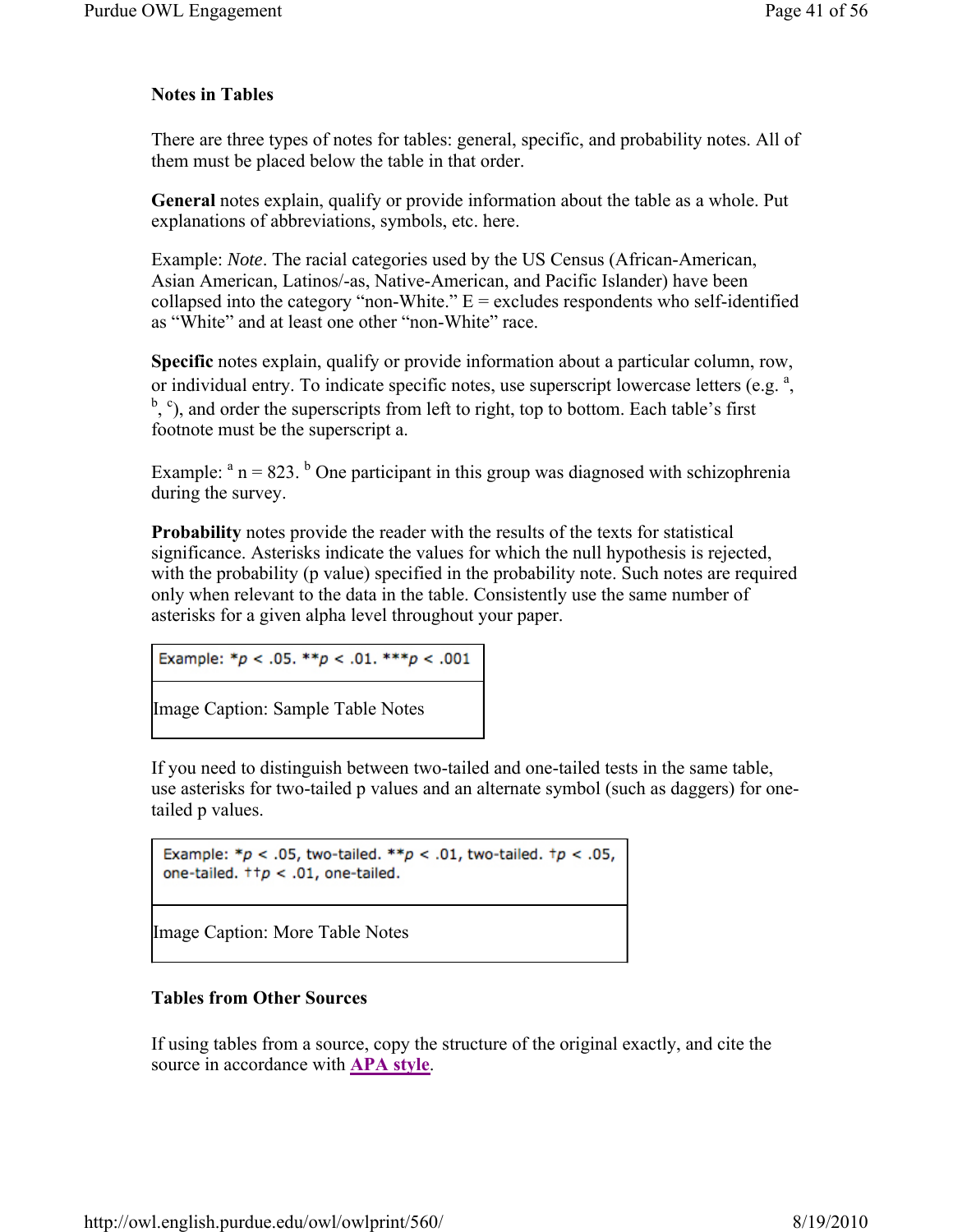**Contributors:**Elizabeth Angeli, Jodi Wagner, Elena Lawrick, Kristen Moore, Michael Anderson, Lars Soderlund, Allen Brizee. **Summary:**

APA (American Psychological Association) is most commonly used to cite sources within the social sciences. This resource, revised according to the **6th edition** of the APA manual, offers examples for the general format of APA research papers, in-text citations, endnotes/footnotes, and the reference page. For more information, please consult the *Publication Manual of the American Psychological Association*, 6th edition, second printing.

## **APA Tables and Figures 2**

#### **Figures**

#### **Figure Checklist**

- Is the figure necessary?
- Is the figure simple, clean, and free of extraneous detail?
- Are the data plotted accurately?
- Is the grid scale correctly proportioned?
- Is the lettering large and dark enough to read? Is the lettering compatible in size with the rest of the figure?
- Are parallel figures or equally important figures prepared according to the same scale?
- Are terms spelled correctly?
- Are all abbreviations and symbols explained in a figure legend or figure caption? Are the symbols, abbreviations, and terminology in the figure consistent with those in the figure caption? In other figures? In the text?
- Are the figures numbered consecutively with Arabic numerals?
- Are all figures mentioned in the text?

As tables supplement the text, so should each figure.

#### **Types of Figures**

**Graphs** are good at quickly conveying relationships like comparison and distribution. The most common forms of graphs are scatter plots, line graphs, bar graphs, pictorial graphs, and pie graphs. For more details and specifics on what kind of information, relations, and meaning can be expressed with the different types of graphs, consult your textbook on quantitative analysis. Spreadsheet programs, such as Microsoft Excel, can generate the graphs for you.

**Scatter plots** are composed of individual dots that represent the value of a specific event on the scale established by the two variables plotted on the *x*- and *y*-axes. When the dots cluster together, a correlation is implied. On the other hand, when the dots are scattered randomly, no correlation is seen.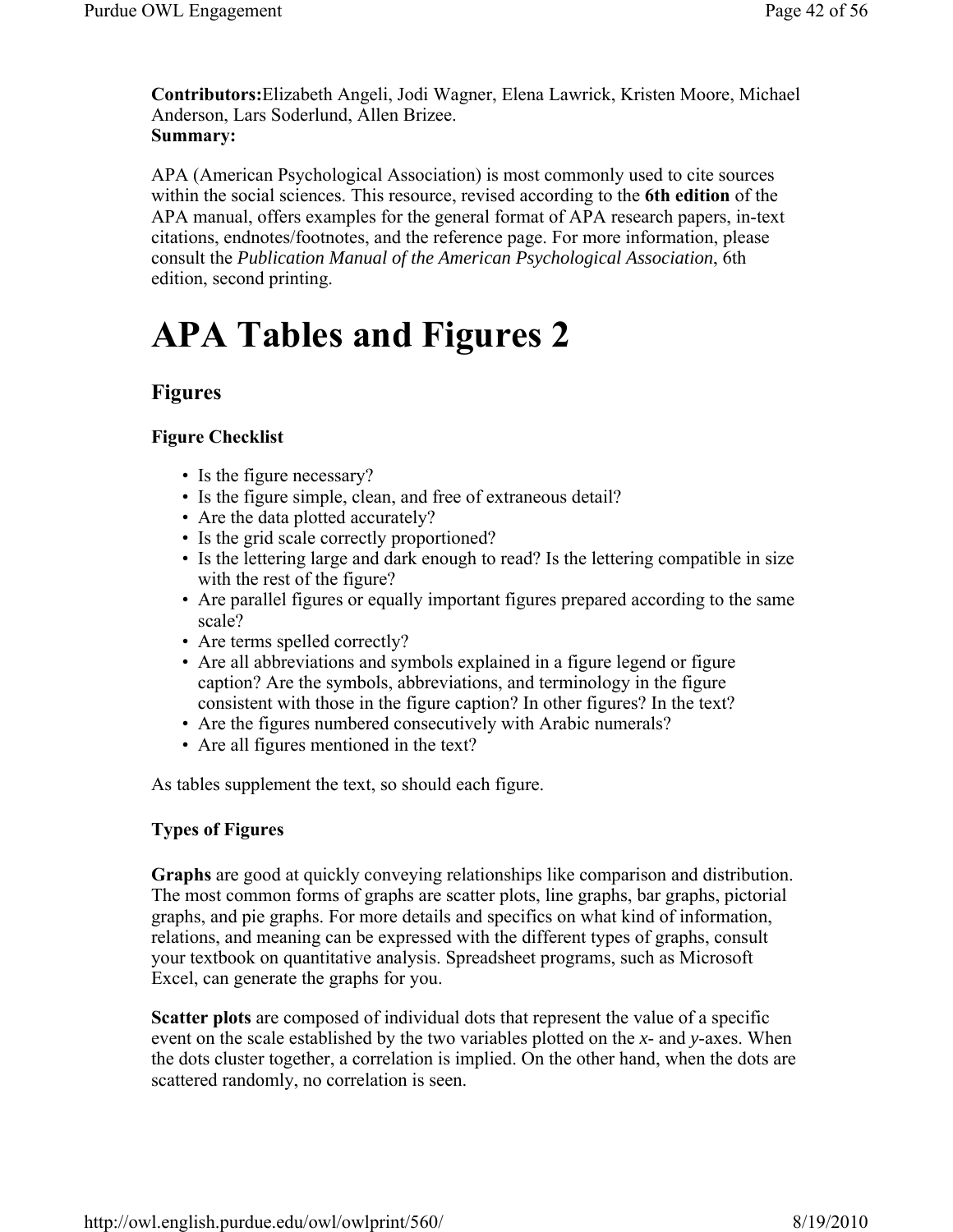

**Line graphs** depict the relationship between quantitative variables. Customarily, the independent variable is plotted along the *x*-axis (horizontally) and the dependent variable is plotted along the *y*-axis (vertically). See example Figure 1...

**Bar graphs** come in three main types: 1) solid vertical or horizontal bars, 2) multiple bar graphs, and 3) sliding bars. In solid bar graphs, the independent variable is categorical, and each bar represents one kind of datum, e. g. a bar graph of monthly expenditures. A multiple bar graph can show more complex information than a simple bar graph, e. g. monthly expenditures divided into categories (housing, food, transportation, etc.). In sliding bar graphs, the bars are divided by a horizontal line which serves as the baseline, enabling the representation of data above and below a specific reference point, e. g. high and low temperatures v. average temperature.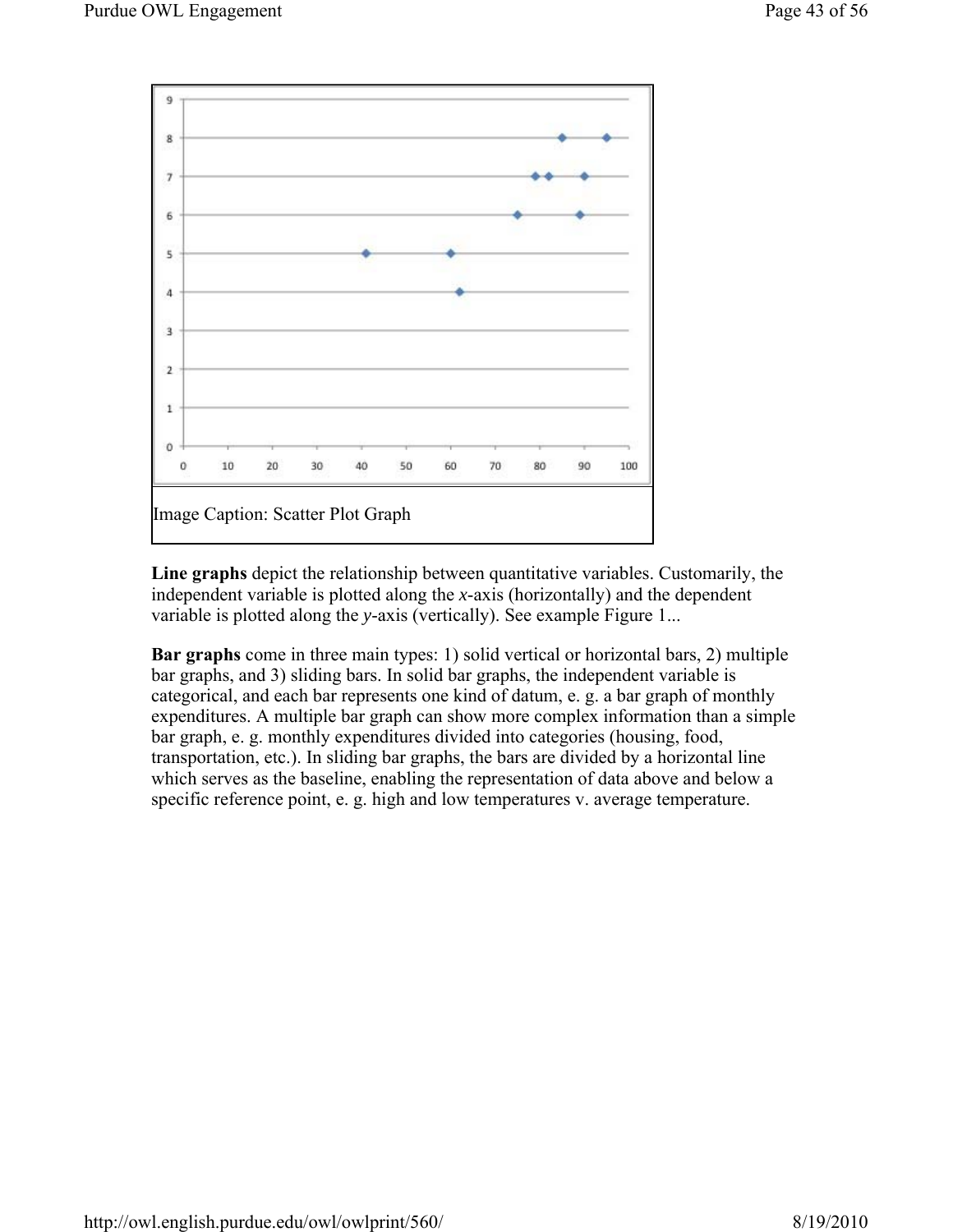

**Pictorial graphs** can be used to show quantitative differences between groups. Pictorial graphs can be very deceptive: if the height of an image is doubled, its area is quadrupled. Therefore, great care should be taken that images representing the same values must be the same size.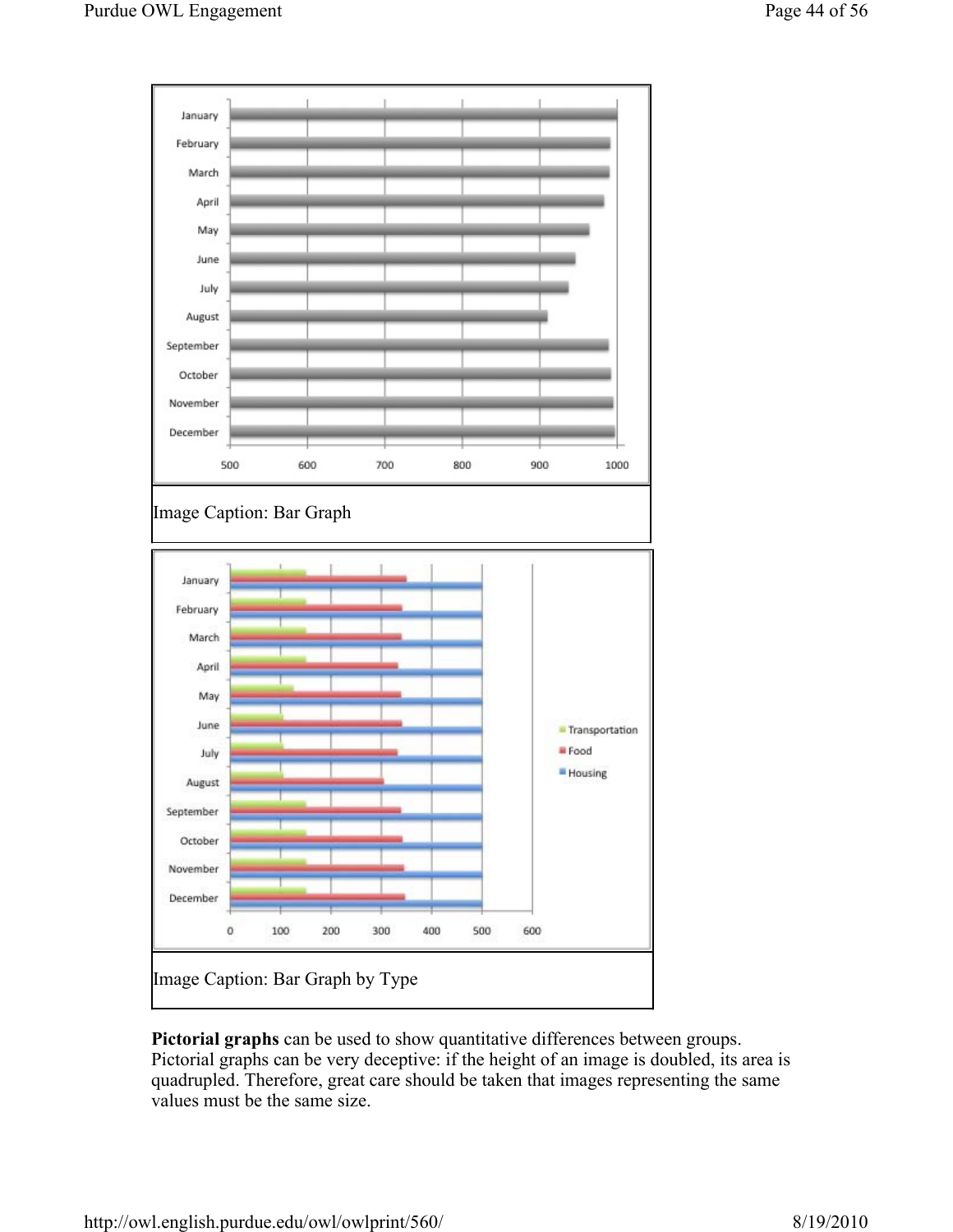**Circle (pie) graphs** are used to represent percentages and proportions. For the sake of readability, no more than five variables should be compared in a single pie graph. The segments should be ordered very strictly: beginning at twelve o'clock, order them from the largest to the smallest, and shade the segments from light to dark (i. e. the smallest segment should be the darkest). Lines and dots can be used for shading in black and white documents.



**Charts** are used to represent the components of larger objects or groups (e. g. a tribal hierarchy), the steps in a process (as in a flow-chart), or the schematics of an object (the components of a cell phone).



**Drawings and photographs** can be used to communicate very specific information about a subject. Thanks to software, both are now highly manipulable. For the sake of readability and simplicity, line drawings should be used, and photographs should have the highest possible contrast between the background and focal point. Cropping, cutting out extraneous detail, can be can be very beneficial for a photograph. Use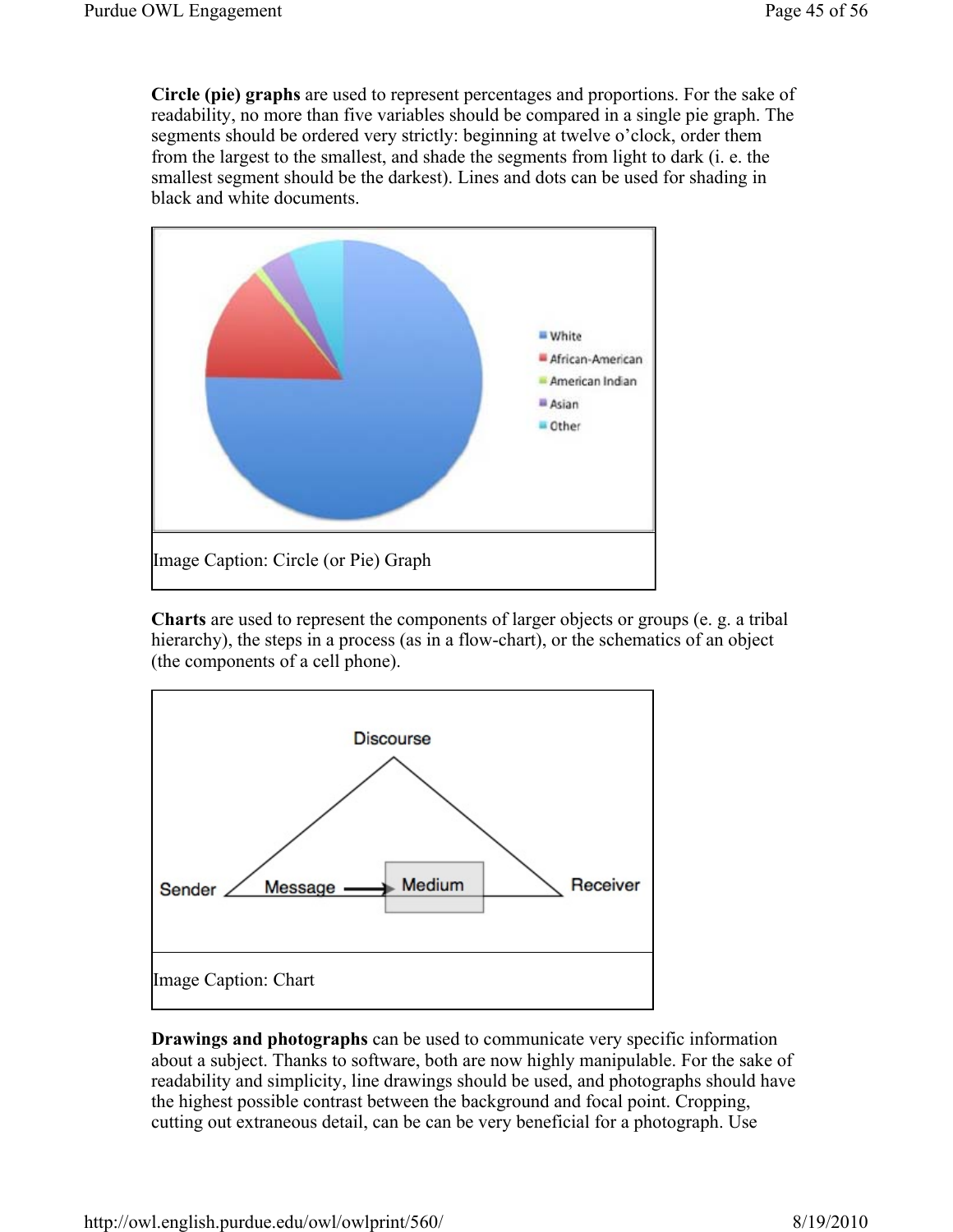software like GraphicConverter or Photoshop to convert color photographs to black and white before printing on a laser printer. Otherwise most printers will produce an image with poor contrast.



#### **Preparing Figures**

In preparing figures, communication and readability must be the ultimate criteria. Avoid the temptation to use the special effects available in most advanced software packages. While three-dimensional effects, shading, and layered text may look interesting to the author, overuse, inconsistent use, and misuse may distort the data, and distract or even annoy readers. Design properly done is inconspicuous, almost invisible, because it supports communication. Design improperly, or amateurishly, done draws the reader's attention from the data, and makes him or her question the author's credibility.

The APA has determined specifications for the size of figures and the fonts used in them. Figures of one column must be between 2 and 3.25 inches wide (5 to 8.45 cm). Two-column figures must be between 4.25 and 6.875 inches wide (10.6 to 17.5 cm). The height of figures should not exceed the top and bottom margins. The text in a figure should be in a san serif font (such as Helvetica, Ariel, or Futura). The font size must be between eight and fourteen point. Use circles and squares to distinguish curves on a line graph (at the same font size as the other labels). (See examples above.)

#### **Captions and Legends**

For figures, make sure to include the figure number and a title with a legend and caption. These elements appear **below** the visual display. For the figure number, type *Figure X*. Then type the title of the figure in upper and lowercase letters. Follow the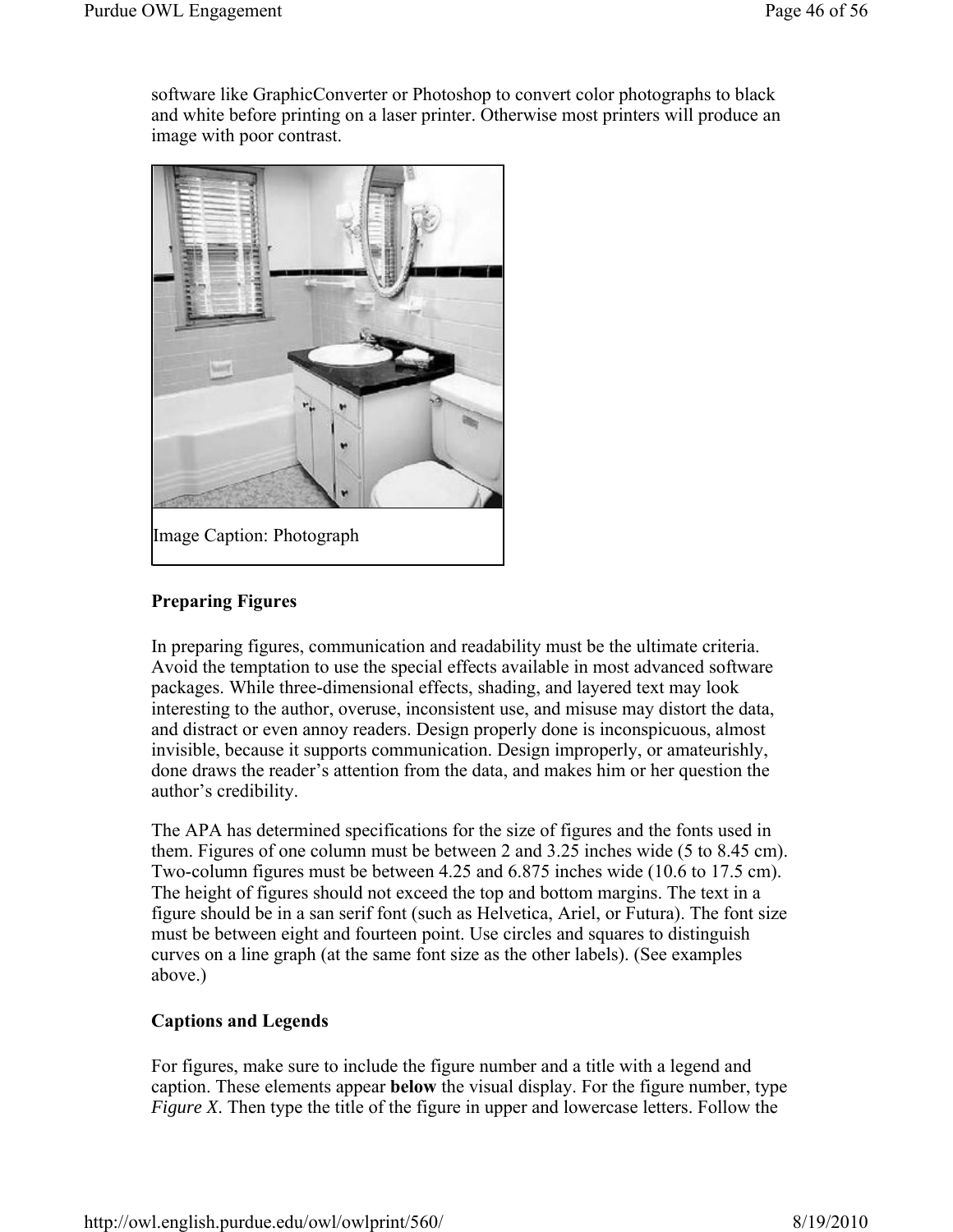title with a legend that explains the symbols in the figure and a caption that explains the figure:

*Figure 1*. How to create figures in APA style. This figure illustrates effective elements in APA style figures.

Captions serve as a brief, but complete, explanation and as a title. For example, "*Figure 4*: Population" is insufficient, whereas "*Figure 4*: Population of Grand Rapids, MI by race (1980)" is better. If the figure has a title in the image, crop it.

Graphs should always include a legend that explains the symbols, abbreviations, and terminology used in the figure. These terms must be consistent with those used in the text and in other figures. The lettering in the figure should be of the same type and size as that used in the figure.

**Contributors:**Elizabeth Angeli, Jodi Wagner, Elena Lawrick, Kristen Moore, Michael Anderson, Lars Soderlund, Allen Brizee. **Summary:**

APA (American Psychological Association) is most commonly used to cite sources within the social sciences. This resource, revised according to the **6th edition** of the APA manual, offers examples for the general format of APA research papers, in-text citations, endnotes/footnotes, and the reference page. For more information, please consult the *Publication Manual of the American Psychological Association*, 6th edition, second printing.

### **APA Abbreviations**

In APA, abbreviations should be limited to instances when a) the abbreviation is standard and will not interfere with the reader's understanding and b) if space and repetition can be greatly avoided through abbreviation.

There are a few common trends in abbreviating that you should follow when using APA, though there are always exceptions to these rules. When abbreviating a term, use the full term the first time you use it, followed immediately by the abbreviation in parentheses.

According to the American Psychological Association (APA), abbreviations are best used only when they allow for clear communication with the audience.

*Exceptions*: Standard abbreviations like units of measurement and states do not need to be written out. APA also allows abbreviations that appear as words in *Meriam-Webster's Collegiate Dictionary* to be used without explanation (IQ, REM, AIDS, HIV).

Do not use periods or spaces in abbreviations of all capital letters, unless it is a proper name *or* refers to participants using identity-concealing labels:

MA, CD, HTML, APA P. D. James, J. R. R. Tolkien, E. B. White *or* F.I.M., S.W.F.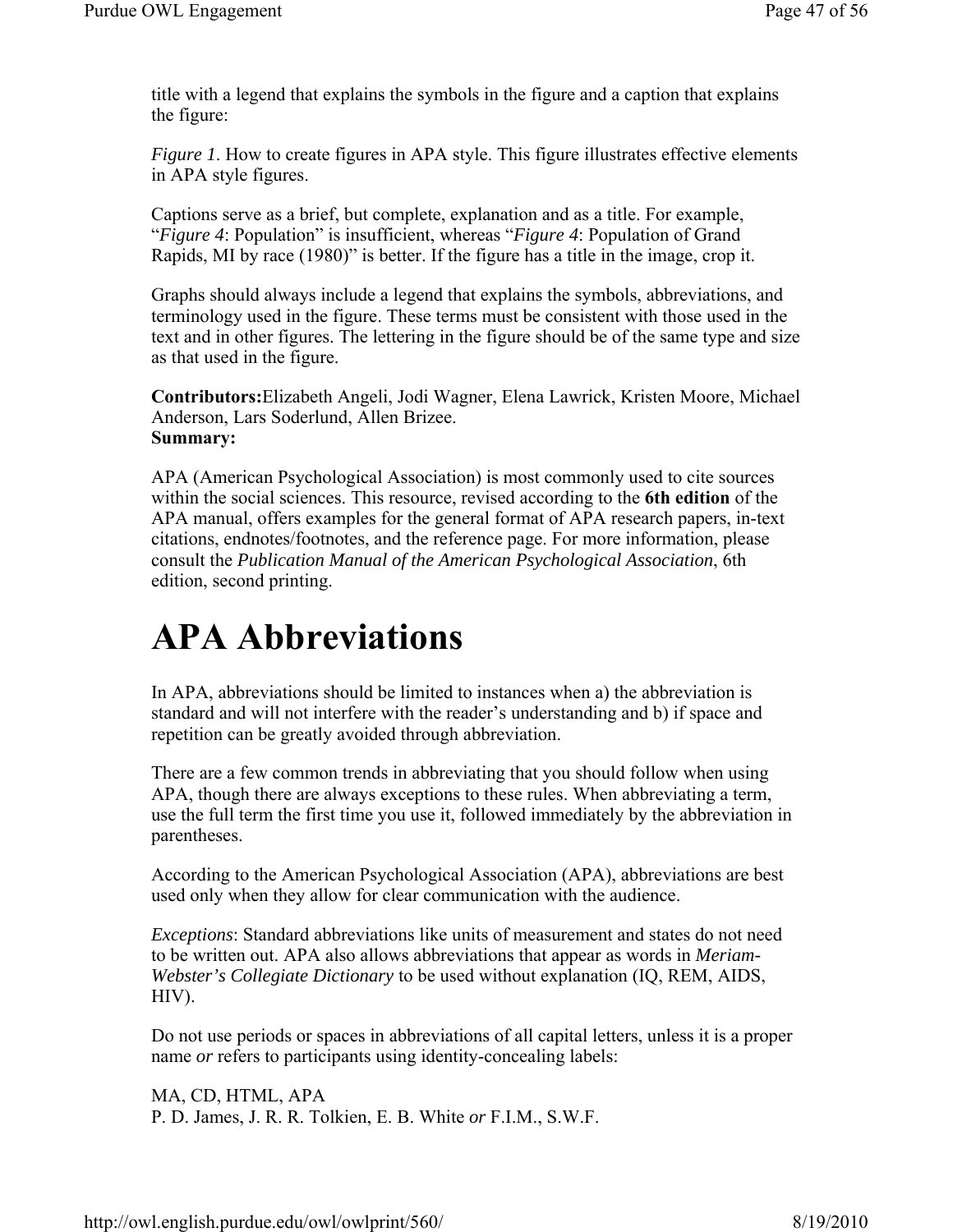*Exceptions*: Use a period when abbreviating the United States as an adjective (U.S. Marines or U.S. Senator)

Use a period if the abbreviation is Latin abbreviation or a reference abbreviation:

etc., e.g., a.m. *or* Vol. 7, p. 12, 4th ed.

Do not use periods when abbreviated measurements:

cd, ft, lb, mi, min

*Exceptions*: Use a period when abbreviated inch (in.) to avoid confusion.

Units of measurement and statistical abbreviations should only be abbreviated when accompanied by numerical values:

7 mg, 12 mi, *M* = 7.5 measured in milligrams, several miles after the exit, the means were determined

Only certain units of time should be abbreviated.

Do not abbreviate:

day, week, month, year

Do abbreviate:

hr, min, ms, ns, s

To form the plural of abbreviations, add s alone without apostrophe or italicization.

vols., IQs, Eds.

*Exception*: Do not add s to pluralize units of measurement (12 m not 12 ms).

#### **Abbreviations in Citations**

Citations should be as condensed as possible, so you should know the basic rules of abbreviation endorsed by the APA to provide your readers with reference information.

Always abbreviate the first and middle names of authors, editors, etc.

Shakespeare, W., Chomsky, N.

Use the following abbreviations within citations (take note of capitalization):

| <b>APA Citation Abbreviations</b> |              |
|-----------------------------------|--------------|
| <b>Book Part</b>                  | Abbreviation |
| ledition                          | 'led.        |
| llrevised edition                 | IRev. ed.    |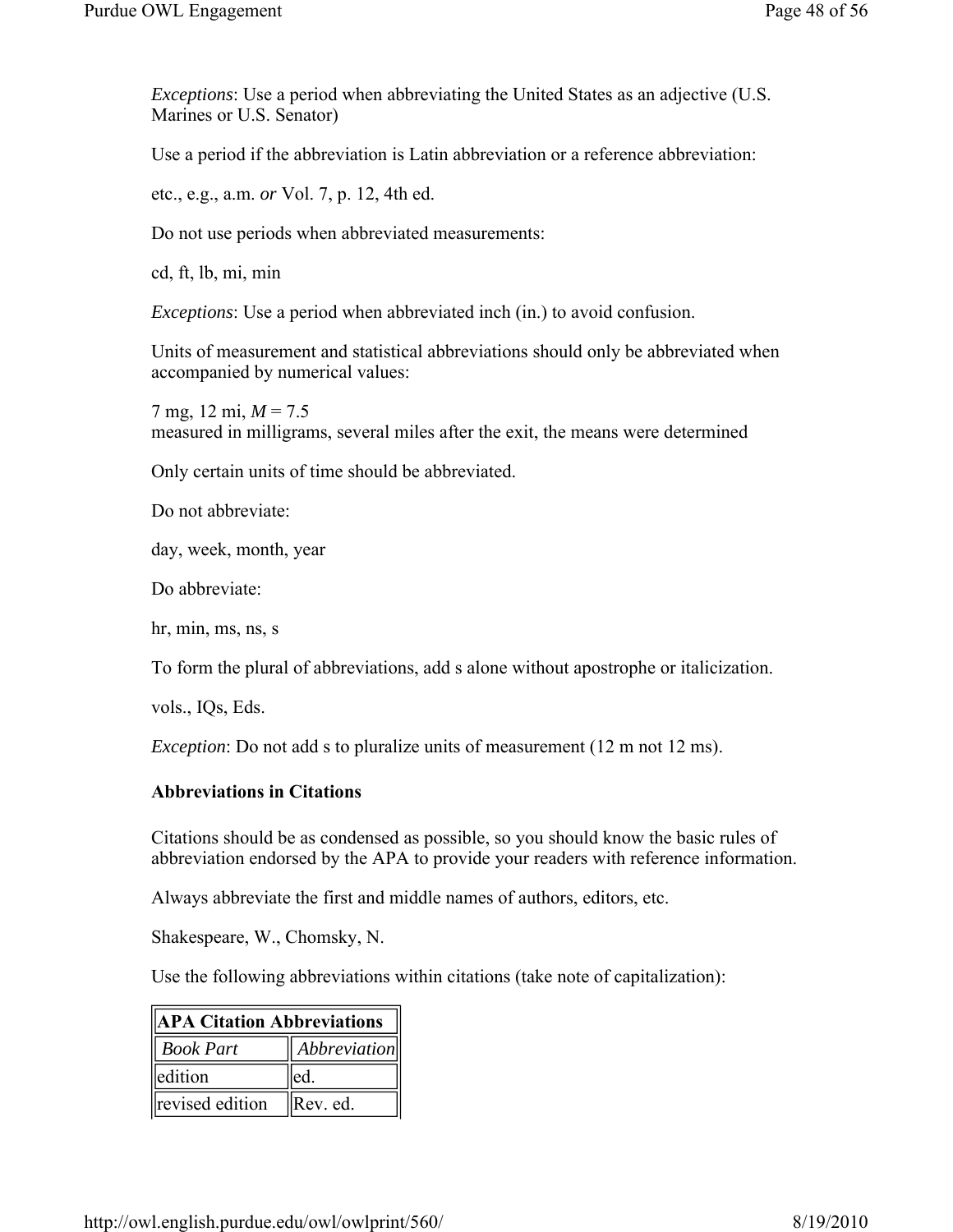| <b>Second Edition</b>       | $2^{nd}$ ed.   |
|-----------------------------|----------------|
| Editor(s)                   | Ed. or Eds.    |
| Translator(s)               | Trans.         |
| No date                     | n.d.           |
| Page(s)                     | $ p.$ or $pp.$ |
| Volume(s)                   | Vol. or Vols.  |
| Number                      | No.            |
| Part                        | Pt.            |
| Technical Report Tech. Rep. |                |
| Supplement                  | Suppl.         |

**Contributors:**Elizabeth Angeli, Jodi Wagner, Elena Lawrick, Kristen Moore, Michael Anderson, Lars Soderlund, Allen Brizee. **Summary:**

APA (American Psychological Association) is most commonly used to cite sources within the social sciences. This resource, revised according to the **6th edition** of the APA manual, offers examples for the general format of APA research papers, in-text citations, endnotes/footnotes, and the reference page. For more information, please consult the *Publication Manual of the American Psychological Association*, 6th edition, second printing.

## **Statistics in APA**

When including statistics in written text, be sure to include enough information for the reader to understand the study. Although the amount of explanation and data included depends upon the study, APA Style has guidelines for the representation of statistical information:

- Do not give references for statistics unless the statistic is uncommon, used unconventionally, or is the focus of the article
- Do not give formulas for common statistics (i.e. mean, *t* test)
- Do not repeat descriptive statistics in the text if they're represented in a table or figure
- Use terms like respectively and in order when enumerating a series of statistics; this illustrates the relationship between the numbers in the series.

#### **Punctuating Statistics**

Use parentheses to enclose statistical values:

...proved to be statistically significant (*p* = .42) with all variables.

Use parentheses to enclose degrees of freedom:

 $t(45) = 4.35$  $F(3, 87) = 2.11$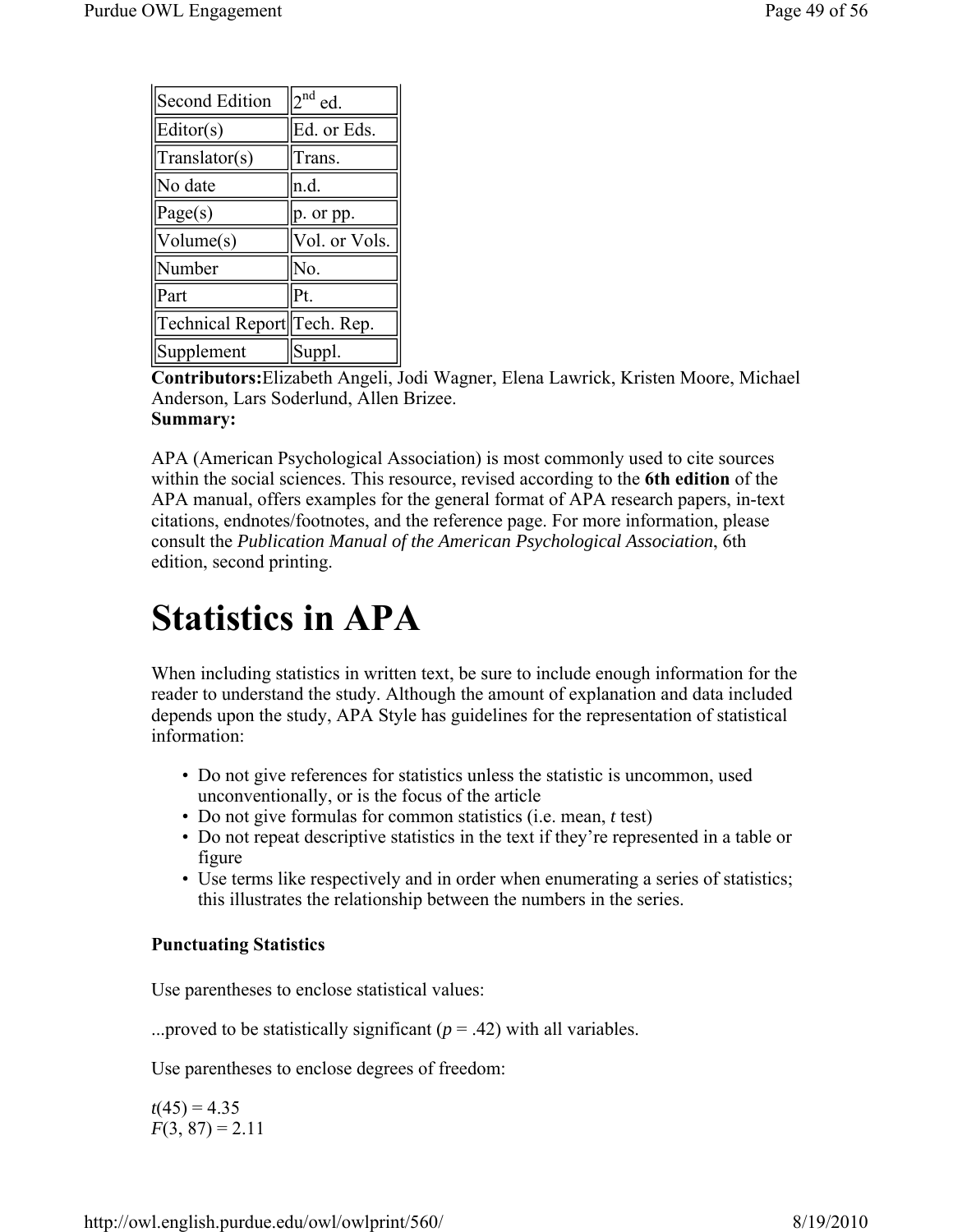Use brackets to enclose limits of confidence intervals:

89% CIs [3.45, 2.7], [-6.0, 3.89], and [-7.23, 1.89]

Use standard typeface (no bolding or italicization) when writing Greek letters, subscripts that function as identifiers, and abbreviations that are not variables.

Use **boldface** for vectors and matrices:

**V, ∑**

Use *italics* for statistical symbols (other than vectors and matrices):

*t, F, N*

Use an *italicized*, uppercase *N* in reference to number of subjects or participants in the total sample.

 $N = 328$ 

*Use an italicized, lowercase n in reference to only a portion of the sample.*

 $n = 42$ 

**Contributors:**Elizabeth Angeli, Jodi Wagner, Elena Lawrick, Kristen Moore, Michael Anderson, Lars Soderlund, Allen Brizee. **Summary:**

APA (American Psychological Association) is most commonly used to cite sources within the social sciences. This resource, revised according to the **6th edition** of the APA manual, offers examples for the general format of APA research papers, in-text citations, endnotes/footnotes, and the reference page. For more information, please consult the *Publication Manual of the American Psychological Association*, 6th edition, second printing.

## **APA Classroom Poster**

The APA poster at the link below is a printable jpg file you may download and print out at different sizes for use in classrooms, writing centers, or as a pocket reference. Please keep in mind that the file size, as a print-quality resource (120 dpi), is large, so it may take a while to download. You may adjust the print size of the poster from your print menu. As is, the poster is 27x36 inches.

Also please note that the poster only contains *basic* APA guidelines. For detailed instructions, please see the complete OWL APA resources **here**.

The Purdue OWL APA Classroom Poster was developed by Kate Bouwens for the Purdue Professional Writing - Purdue OWL Internship class, English 490, in spring 2009.

**Purdue OWL APA Classroom Poster**.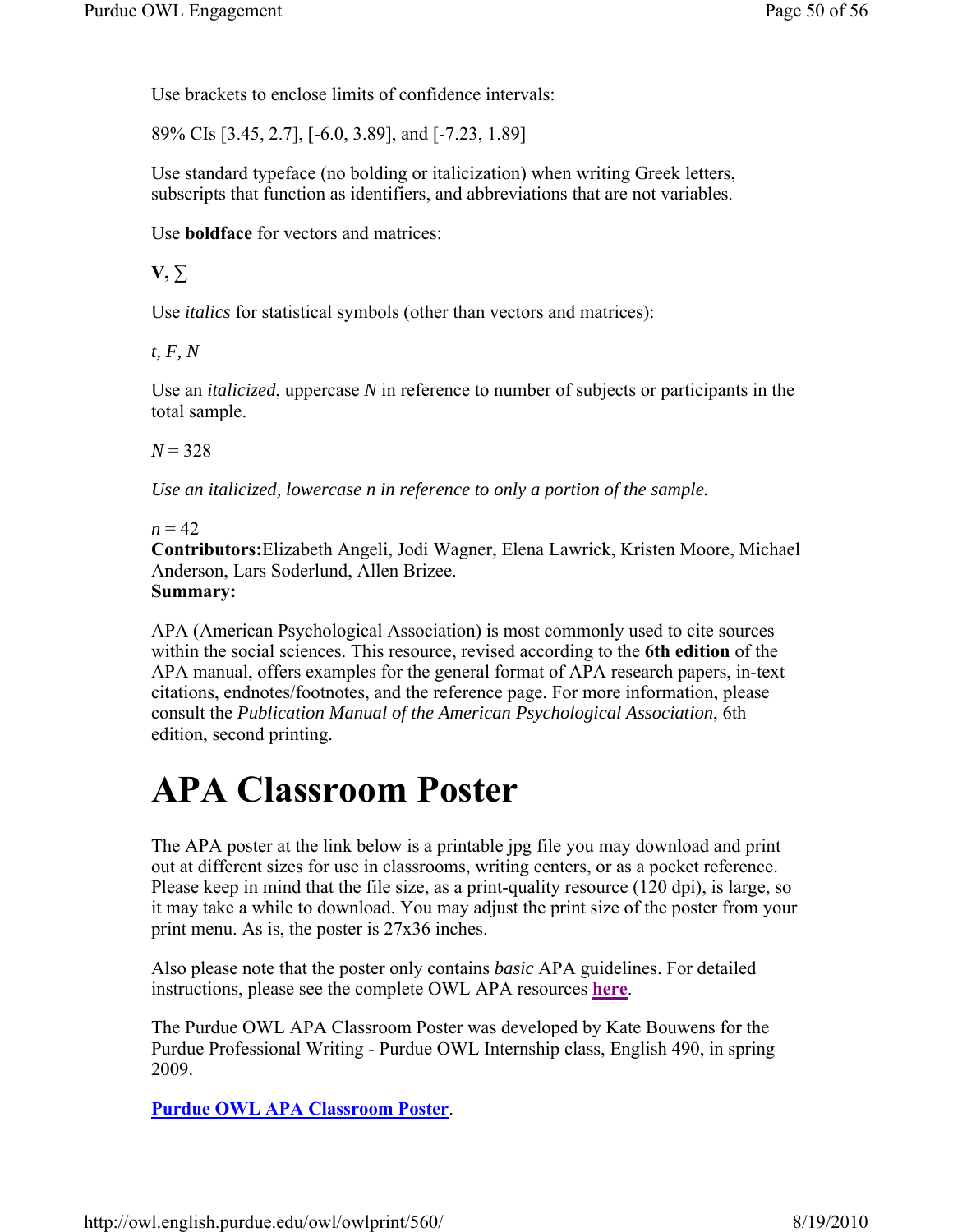**Contributors:**Elizabeth Angeli, Jodi Wagner, Elena Lawrick, Kristen Moore, Michael Anderson, Lars Soderlund, Allen Brizee. **Summary:**

APA (American Psychological Association) is most commonly used to cite sources within the social sciences. This resource, revised according to the **6th edition** of the APA manual, offers examples for the general format of APA research papers, in-text citations, endnotes/footnotes, and the reference page. For more information, please consult the *Publication Manual of the American Psychological Association*, 6th edition, second printing.

## **APA Changes 6th Edition**

The American Psychological Association (APA) updated its style manual in the summer of 2009. This resource presents the changes made between the fifth and sixth editions. Please note that the first printing of the APA sixth edition contained misprints; if you are using the APA manual, make sure you are using the second printing of the sixth edition.

Traditionally, psychologists were the main users of APA, but recently, students and writers in other fields began using APA style. Therefore, the sixth edition was written with a broader audience in mind. The changes made to the sixth edition reflect this broader audience.

This resource was created following the APA manual's "What's New in APA," is organized according to the APA manual chapters, and highlights updates to the sixth edition that most concern student writers instead of those interested in publishing manuscripts. For a more complete discussion of the changes, please visit **this site**.

### **Levels of Heading**

Headings are used to help guide the reader through a document. The levels are organized by levels of subordination, and each section of the paper should start with the highest level of heading.

|   | <b>APA Headings</b>                                                         |  |  |
|---|-----------------------------------------------------------------------------|--|--|
|   | Level Format                                                                |  |  |
|   | CENTERED UPPERCASE HEADINGS                                                 |  |  |
|   | Centered Uppercase and Lowercase Headings                                   |  |  |
| 2 | Centered, Italicized, Uppercase and Lowercase<br><b>Headings</b>            |  |  |
|   | Left-aligned, Italicized, Uppercase and Lowercase Side   <br><b>Heading</b> |  |  |

#### **Fifth Edition (Section 3.31 in the APA manual)**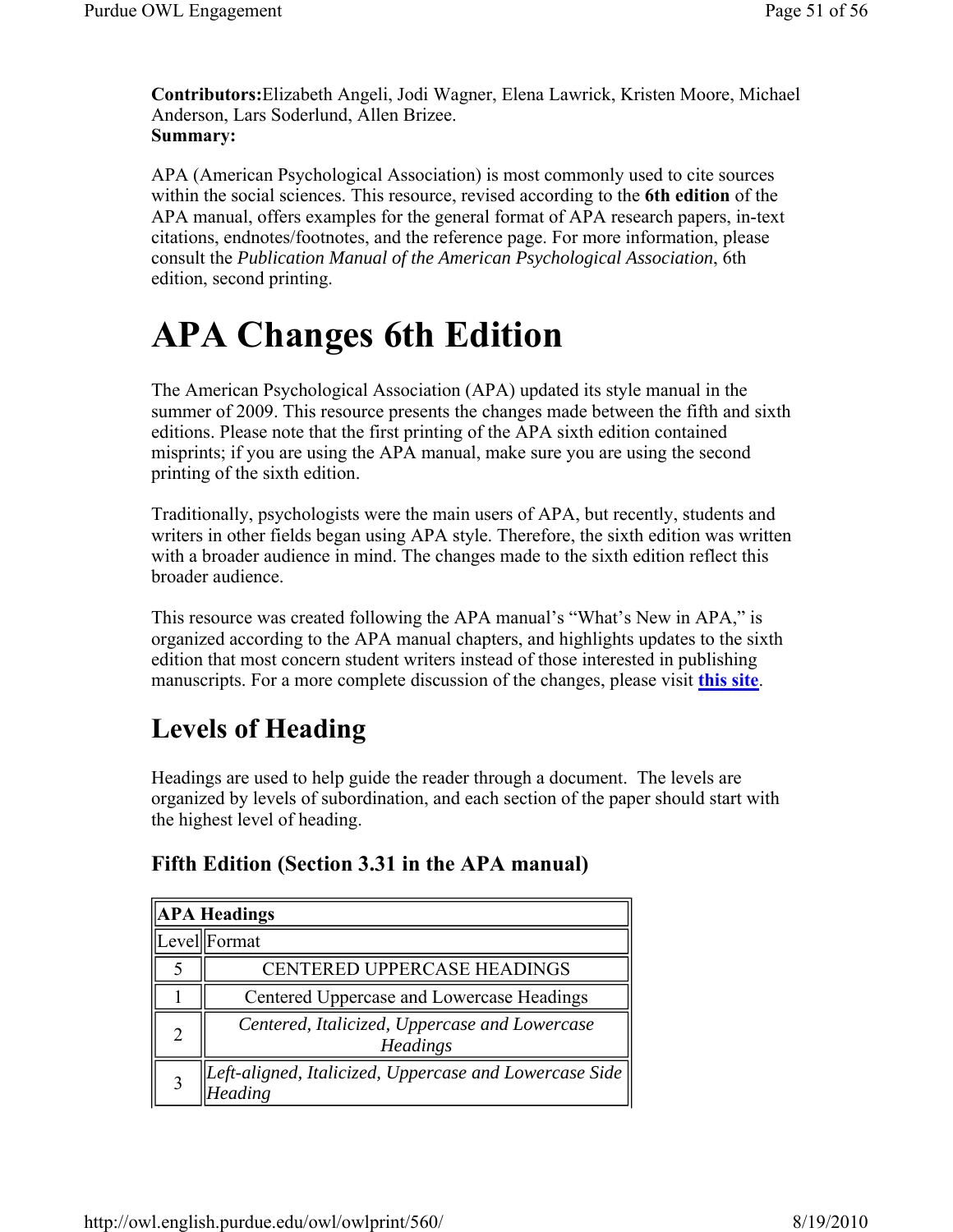<sup>4</sup> *Indented, italicized, lowercase paragraph heading ending with a period.*

#### **Sixth Edition (3.03)**

|       | <b>APA Headings</b>                                                 |  |  |
|-------|---------------------------------------------------------------------|--|--|
| Level | Format                                                              |  |  |
|       | Centered, Boldface, Uppercase and Lowercase<br><b>Headings</b>      |  |  |
|       | Left-aligned, Boldface, Uppercase and Lowercase<br><b>Heading</b>   |  |  |
|       | Indented, boldface, lowercase heading with a<br>period.             |  |  |
|       | Indented, boldface, italicized, lowercase heading<br>with a period. |  |  |
|       | Indented, italicized, lowercase heading with a<br>period.           |  |  |

For example, in a scientific report following APA style, a report contains three sections: Method, Results, and Discussion. Each of these sections start with level 1 headings:

 **Methods** (Level 1)

**Site of Study** (Level 2)

#### **Participant Population** (Level 2)

**Teachers.** (Level 3)

**Students.** (Level 3)

**Results** (Level 1)

**Spatial Ability** (Level 2)

**Test one.** (level 3)

*Teachers with experience.* (Level 4)

*Teachers in training.* (Level 4)

**Test two.** (Level 3)

**Kinesthetic Ability** (Level 2)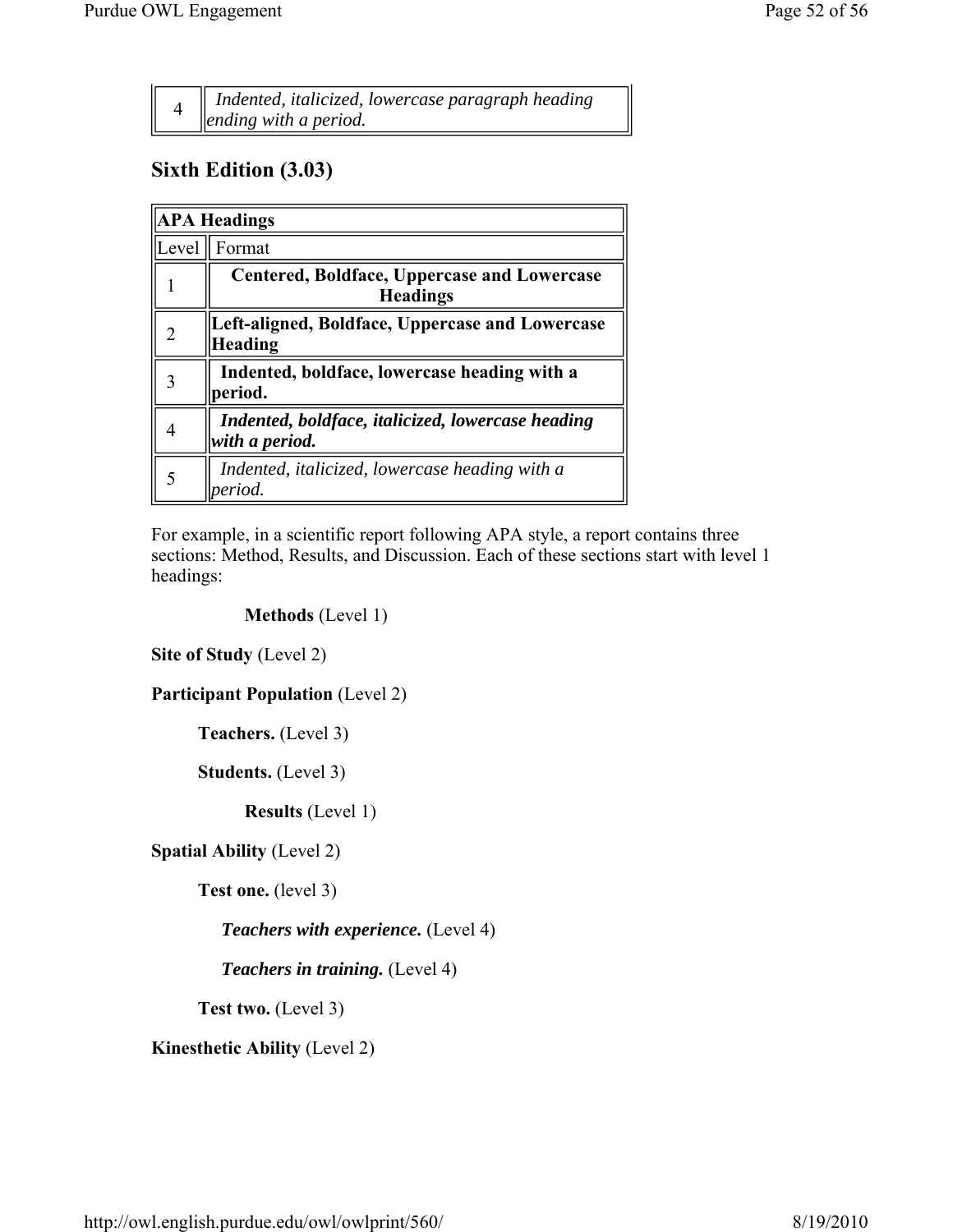### **Reducing Bias in Language (3.11)**

Using precise language is expected in scientific writing, and the sixth edition offers new ways in which to talk about research participants (note that "subjects" is still an acceptable term to use, but "participants" is more representative of the individuals' roles in the research project).

**Refer to participants at the appropriate level of specificity.** The manual provides the example of using women and men to refer to all human beings instead of only using man. Man is appropriate to use when referring to one man but not when referring to a population that includes men and women.

**Refer to participants how they wish to be called.** Try to avoid labels if possible, but if this is not avoidable, be respectful. Focus on the people and not the label. For example, instead of labeling a group "the elderly" or "the arthritic," labels in which individuals are lost, try "older adults" or "a woman with arthritis."

**Acknowledge participants' participation while still following the rules in your field.** For example, a cognitive psychology student might use the term "subjects" in her research report, but a nursing student might use the term "patients" to refer to those who participated in his research. Whatever term you choose to use, be sure you are consistent throughout your paper and with your field's guidelines.

### **The Mechanics of Style**

**Spacing (4.01).** Use two spaces after periods instead of one. More space in between sentences allows for easier reading and comprehension.

Fifth edition: "Previous research has shown that patients are interested in palliative care. This research project explores how to discuss palliative care with patients."

Sixth edition: "Previous research has shown that patients are interested in palliative care. This research project explores how to discuss palliative care with patients."

**Approximations (4.31-32).** Use words to express approximations of days, months, and year.

"I started spelunking about four years ago."

**Reporting statistics (4.35, 44, and 10).** Use a zero before the decimal point with numbers less than one when the statistic can be greater than one.

#### 0.56kg

Do not use a zero before the decimal point when the number cannot be greater than one.

 $r = .015$ 

Include effect sizes and confidence intervals with statistics. This will allow the reader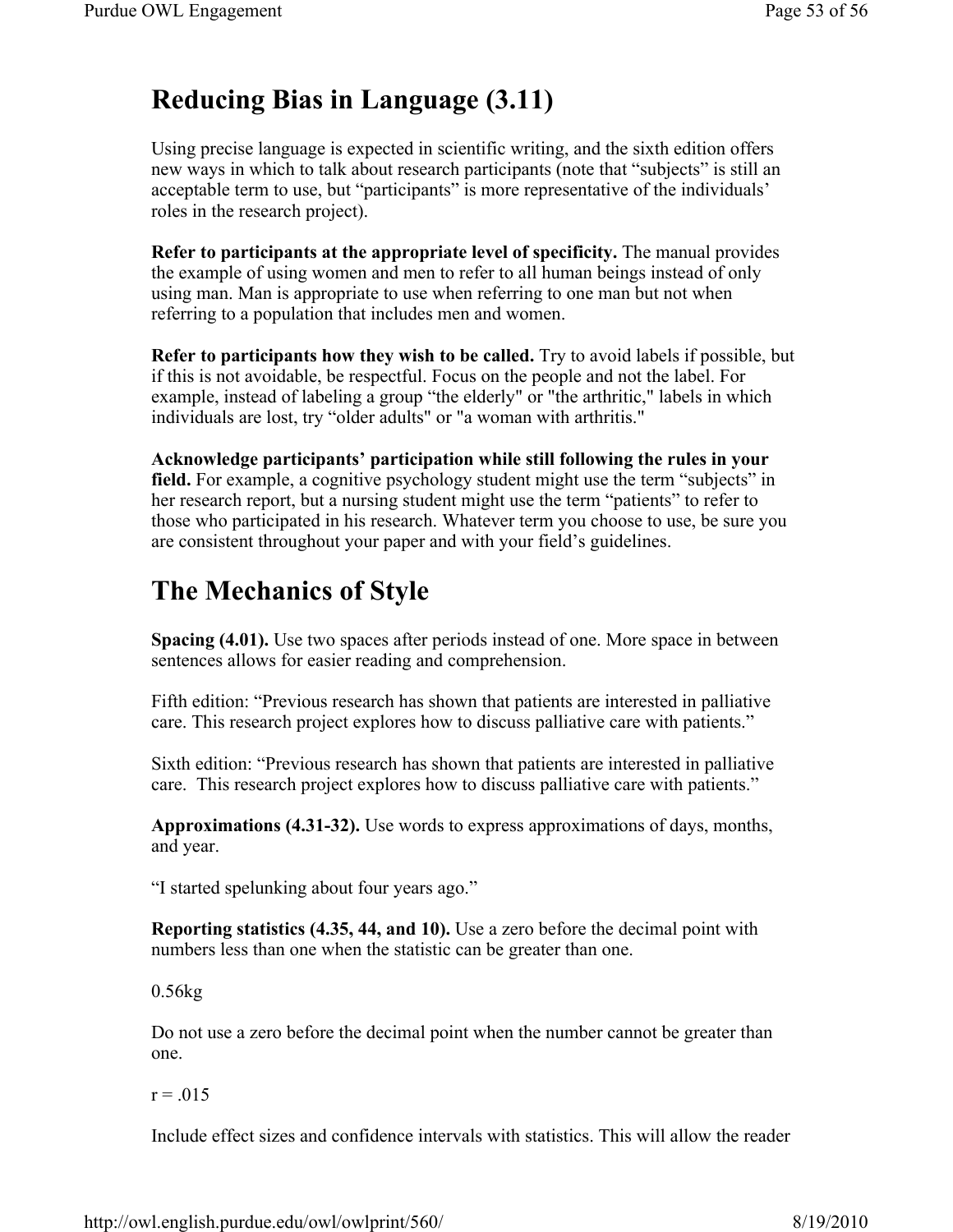to more fully understand the conducted analyses.

Use brackets to group together confidence interval limits in both the body text and tables (5.15).

"95% Cls [-7.2, 4.3], [9.2, 12.4], and [-1.2, -0.5]" (p. 94)

### **Displaying Results**

The sixth edition includes a section (5.01) on the purpose of displaying data. This section can help you decide when and how to display your data. For example, your data might show that you are exploring data and information, or your data may serve a storage purpose for later retrieval.

More than likely, though, your data will serve either a communication purpose to show you have discovered meaning in data and you want to show/communicate to others this meaning.

**Figures.** Figures include graphs, charts, maps, drawings, and photographs. As a general rule, only include figures when they add to the value of the paper. If the figure merely repeats what is written in the paper, do not include it, as it does not add any new information to the paper.

The sixth edition also emphasizes the importance of clearly labeling electrophysiological, radiological, and genetic data.

### **References**

#### **Direct Quotations (6.01-21)**

The sixth edition provides explicit rules for direct quotations and states that you must credit the source what "paraphrasing, quoting an author directly, or describing an idea that influenced your work" (p. 170).

If the quotation is less than 40 words, incorporate the quotation into the text and place quotation marks round the quotation. Cite the source immediately after the quotation and continue with the sentence.

Porter (1998) states, "The internetworked classroom has the potential (not yet realized) to empower students" (p. 5), and this research project examines this potential.

If the quotation you are using falls at the end of the sentence, enclose the quotation with quotation marks without including the quotation's original punctuation. Here's a sentence as it appears in the original text:

"Semantic frames/domains represent one of the two major organizing principles for conceptual structure" (Croft & Cruse, 2004, p. 32).

Here's what the sentence looks like when quoted within a text: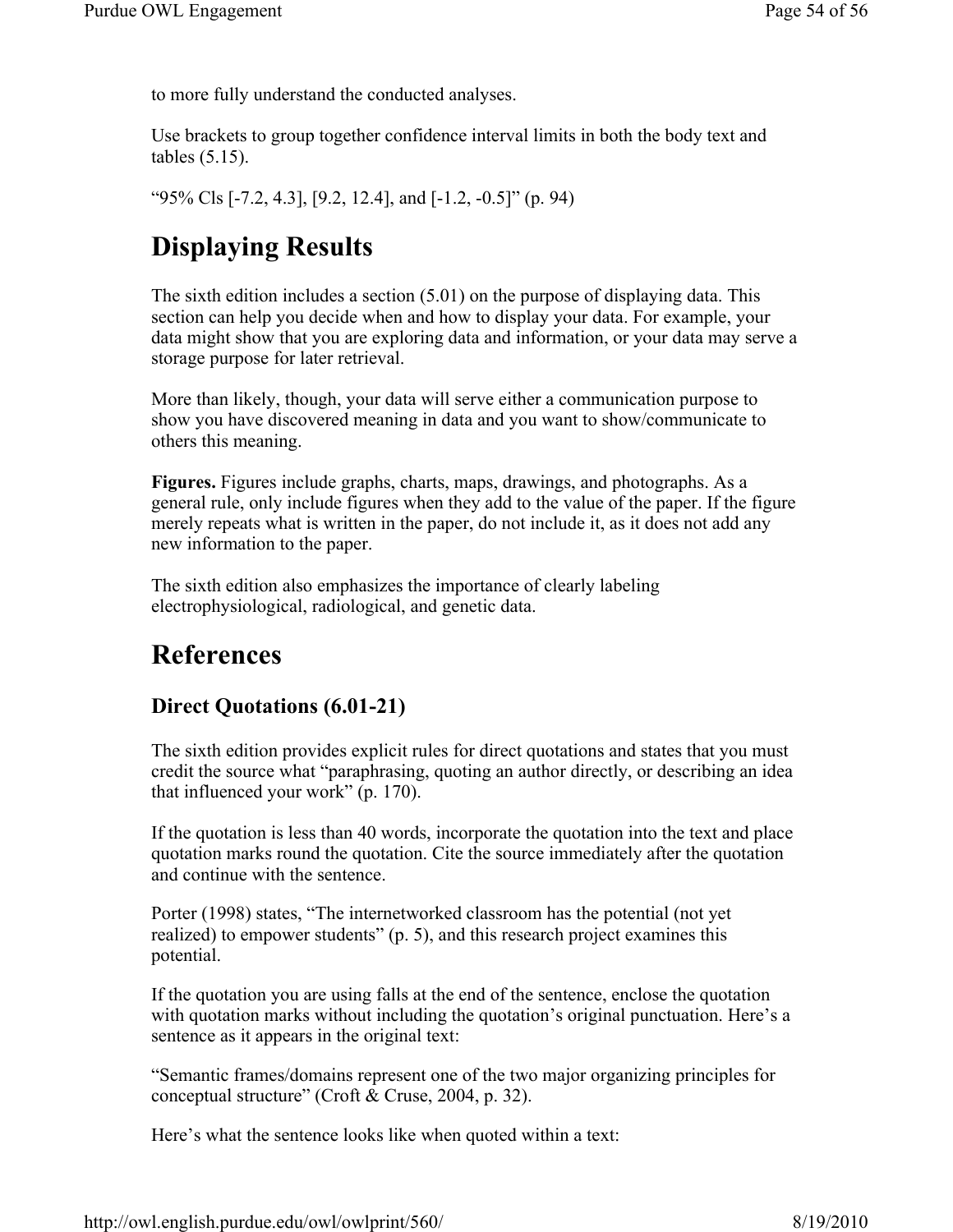In arguing for frame semantics, Croft and Cruse (2004) assert, "Semantic frames/domains represent one of the two major organizing principles for conceptual structure"  $(p. 32)$ .

If the quotation has more than 40 words, use a block quotation. Begin the quotation on a new line and indent a half-inch from the left margin. Double-space the entire quotation, and at the end of the quotation, provide citation information after the final punctuation mark.

John Nicholson (1820) anticipated this effect when discussion farming methods in the nineteenth century:

Perhaps it would be well, if some institution were devised, and supported at the expense of the State, which would be so organized as would tend most effectually to produce a due degree of emulation among Farmers, by rewards and honorary distinctions conferred by those who, by their successful experimetnal efforts and improvements, should render themselves duly entitled to them. (p. 92)

### **The Reference List**

References that appear in the text must appear in the references list in alphabetical order by the author's last name, with the exception of personal communication; only cite personal communication in the text, not in the reference list.

**Electronic sources (6.31).** Because electronic publishing has become a standard is research, the sixth edition provides an overview of electronic sources and how to reference them, specifically with URLs and DOIs.

URLs, more commonly known as a web address, locate information housed on the Internet. The fifth edition specified that references to electronic sources should refer to the article's or document's URL. However, they are prone to "breaking" or deleting, and to resolve issues associated with the unstable nature of URLs, publishers have started using DOIs with articles.

For more details on how to cite electronic sources with following the sixth edition, consult your APA manual or **the OWL's resource on citing electronic sources**.

While citing from a webpage, you may not be able to find a page number to refer to, i.e., there is no pagination. Instead, refer to the paragraph number from which you are citing where you would usually insert a page number by using "para." instead of "p.". Be sure to include the author's/s' name/s and year, too, if applicable.

"The Purdue University Writing Lab and Purdue Online Writing Lab (OWL) assist clients in their development as writers—no matter what their skill level—with oncampus consultations, online participation, and community engagement" (Purdue OWL, 2010, "Mission," para. 1).

"Mission" is used here to refer to the section in which this quote was found.